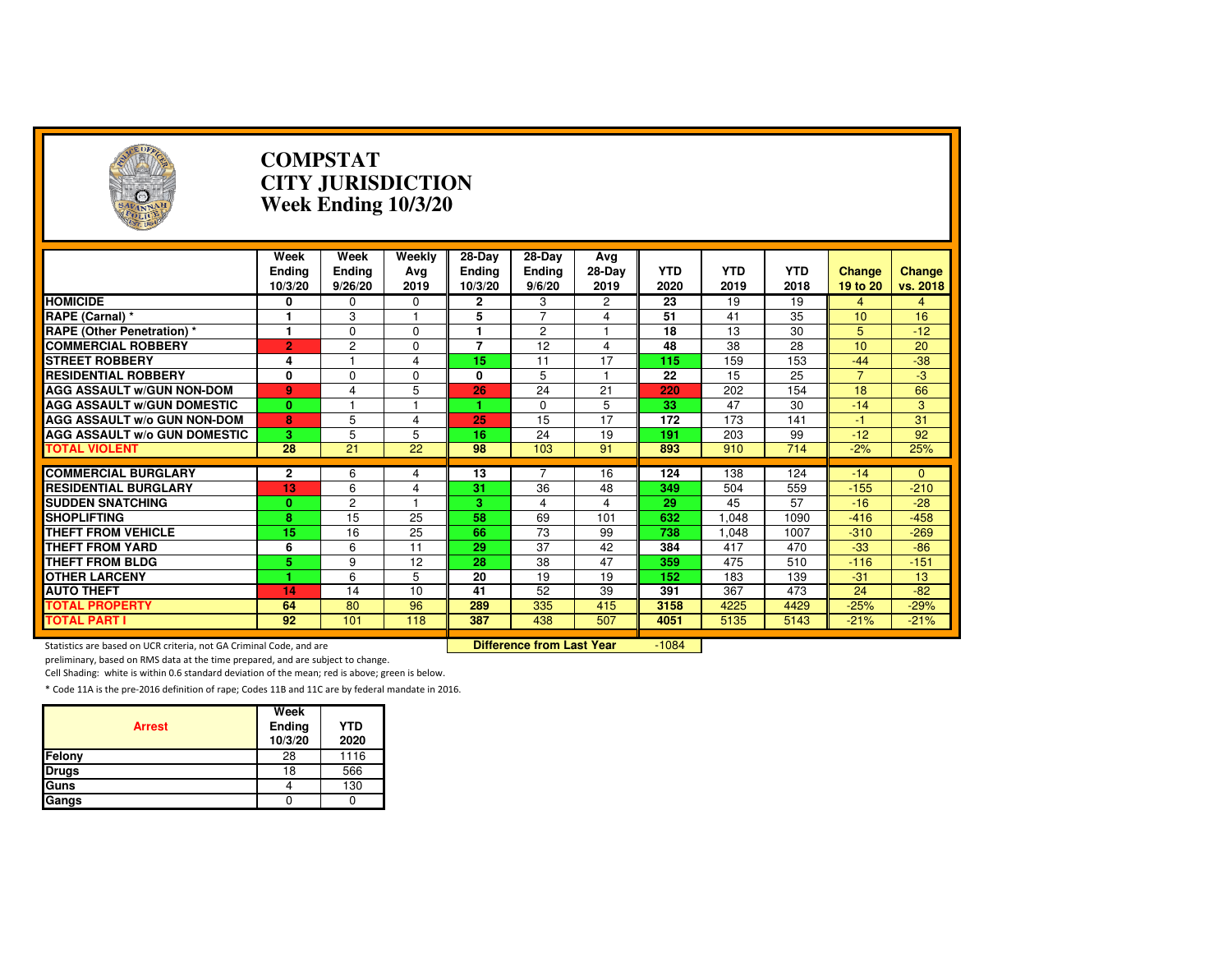

#### **COMPSTATNORTH PRECINCTWeek Ending 10/3/20**

#### **PRECINCT COMMANDER:**

**CAPT. CARY HILL**



|                                              | Week<br><b>Endina</b><br>10/3/20 | Week<br>Ending<br>9/26/20 | Weekly<br>Avg<br>2019 | $28-Dav$<br><b>Ending</b><br>10/3/20 | $28-Dav$<br>Ending<br>9/6/20 | Avg<br>28-Day<br>2019 | <b>YTD</b><br>2020 | <b>YTD</b><br>2019 | <b>YTD</b><br>2018 | <b>Change</b><br>19 to 20 | <b>Change</b><br>vs. 2018 |
|----------------------------------------------|----------------------------------|---------------------------|-----------------------|--------------------------------------|------------------------------|-----------------------|--------------------|--------------------|--------------------|---------------------------|---------------------------|
| <b>HOMICIDE</b>                              | 0                                | 0                         | $\Omega$              |                                      | $\overline{2}$               | 0                     | 6                  | 5                  | 4                  |                           | $\overline{2}$            |
| RAPE (Carnal) *                              |                                  | $\overline{2}$            | $\Omega$              | 3                                    |                              |                       | 16                 | 11                 | 9                  | 5                         | $\overline{7}$            |
| <b>RAPE (Other Penetration) *</b>            |                                  | $\Omega$                  | $\Omega$              |                                      |                              | $\Omega$              | 5                  | 5                  | 6                  | $\Omega$                  | $-1$                      |
| <b>COMMERCIAL ROBBERY</b>                    | ٠                                | $\Omega$                  | $\Omega$              | ٠                                    | $\overline{2}$               | 1                     | 6                  | 4                  | 6                  | $\overline{2}$            | $\Omega$                  |
| <b>STREET ROBBERY</b>                        | $\overline{2}$                   | $\Omega$                  |                       | 6                                    | 4                            | 5                     | 38                 | 45                 | 48                 | $-7$                      | $-10$                     |
| <b>RESIDENTIAL ROBBERY</b>                   | 0                                | $\Omega$                  | $\Omega$              | 0                                    | $\mathbf 0$                  | $\Omega$              | 4                  | 3                  | 5                  |                           | -1                        |
| <b>AGG ASSAULT W/GUN NON-DOM</b>             | 3                                | $\Omega$                  |                       | 7                                    | 6                            | 4                     | 61                 | 46                 | 36                 | 15                        | 25                        |
| <b>AGG ASSAULT W/GUN DOMESTIC</b>            | $\bf{0}$                         | $\Omega$                  | $\Omega$              | 0                                    | 0                            |                       | 7                  | 9                  | 9                  | $-2$                      | $-2$                      |
| <b>AGG ASSAULT W/o GUN NON-DOM</b>           | $\mathbf{0}$                     |                           |                       | 5                                    | 6                            | 6                     | 52                 | 60                 | 47                 | $-8$                      | 5                         |
| <b>AGG ASSAULT W/o GUN DOMESTIC</b>          | 1.                               |                           |                       | 5                                    | 8                            | 5                     | 37                 | 49                 | 23                 | $-12$                     | 14                        |
| <b>TOTAL VIOLENT</b>                         | 9                                | 4                         | 6                     | 29                                   | 30                           | 24                    | 232                | 237                | 193                | $-2%$                     | 20%                       |
| <b>COMMERCIAL BURGLARY</b>                   |                                  |                           |                       |                                      |                              |                       | 36                 | 33                 | 28                 |                           |                           |
| <b>RESIDENTIAL BURGLARY</b>                  | 0<br>3                           | 2                         |                       | 3                                    | $\overline{2}$<br>6          | 4<br>$\overline{7}$   | 69                 | 65                 | 63                 | 3                         | 8<br>6                    |
| <b>SUDDEN SNATCHING</b>                      |                                  | $\overline{c}$            | $\Omega$              | 4<br>$\overline{2}$                  | $\Omega$                     |                       | 14                 | 13                 | 26                 | 4<br>и                    | $-12$                     |
| <b>SHOPLIFTING</b>                           | $\bf{0}$<br>$\bf{0}$             | $\overline{c}$            |                       |                                      | 6                            |                       | 100                | 125                | 195                | $-25$                     | $-95$                     |
| <b>THEFT FROM VEHICLE</b>                    | 3                                | 4                         | 3<br>6                | 11<br>13                             | 16                           | 12<br>24              | 145                | 247                | 206                | $-102$                    | $-61$                     |
| <b>THEFT FROM YARD</b>                       |                                  |                           |                       |                                      |                              |                       |                    | 96                 |                    |                           |                           |
| <b>THEFT FROM BLDG</b>                       | $\mathbf 2$<br>٠                 | 4                         | 3<br>3                | 5<br>9                               | 9<br>11                      | 11<br>11              | 102<br>71          | 110                | 126<br>143         | 6<br>$-39$                | $-24$<br>$-72$            |
|                                              |                                  |                           |                       |                                      |                              |                       | 35                 |                    |                    |                           |                           |
| <b>OTHER LARCENY</b>                         | $\bf{0}$                         | $\overline{c}$<br>3       |                       | 8<br>9                               | 4<br>13                      | 4<br>8                | 88                 | 32<br>73           | 37<br>100          | 3<br>15                   | $-2$<br>$-12$             |
| <b>AUTO THEFT</b>                            | 4                                |                           | 2                     |                                      |                              |                       |                    |                    |                    |                           |                           |
| <b>TOTAL PROPERTY</b><br><b>TOTAL PART I</b> | 13<br>$\overline{22}$            | 21<br>$\overline{25}$     | 19<br>$\overline{25}$ | 64<br>93                             | 67<br>$\overline{97}$        | 82                    | 660<br>892         | 794                | 924                | $-17%$                    | $-29%$                    |
|                                              |                                  |                           |                       |                                      |                              | 106                   |                    | 1031               | 1117               | $-13%$                    | $-20%$                    |

Statistics are based on UCR criteria, not GA Criminal Code, and are **Difference from Last Year** 

-139

preliminary, based on RMS data at the time prepared, and are subject to change.

Cell Shading: white is within 0.6 standard deviation of the mean; red is above; green is below.

| <b>Arrests</b> | Week<br>Ending<br>10/3/20 | <b>YTD</b><br>2020 |
|----------------|---------------------------|--------------------|
| Felony         |                           | 256                |
| <b>Drugs</b>   |                           | 124                |
| Guns           |                           | 35                 |
| Gangs          |                           |                    |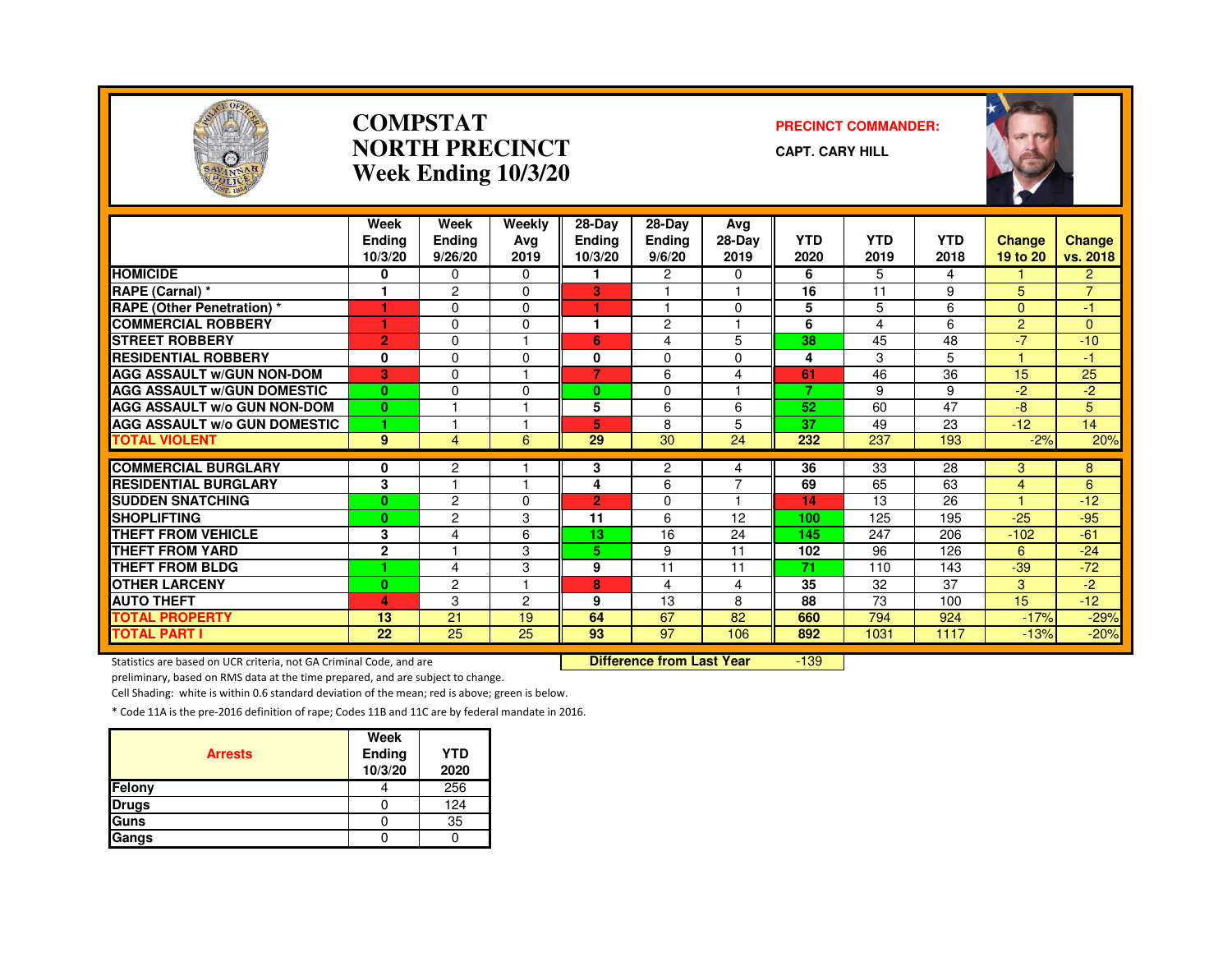

#### **COMPSTATCENTRAL PRECINCTWeek Ending 10/3/20**

#### **PRECINCT COMMANDER:**

**CAPT. TONYA REID**



|                                     | Week<br><b>Endina</b><br>10/3/20 | Week<br><b>Ending</b><br>9/26/20 | Weekly<br>Ava<br>2019 | 28-Day<br><b>Ending</b><br>10/3/20 | $28-Dav$<br><b>Ending</b><br>9/6/20 | Avg<br>28-Day<br>2019 | <b>YTD</b><br>2020 | YTD<br>2019 | <b>YTD</b><br>2018 | <b>Change</b><br>19 to 20 | <b>Change</b><br>vs. 2018 |
|-------------------------------------|----------------------------------|----------------------------------|-----------------------|------------------------------------|-------------------------------------|-----------------------|--------------------|-------------|--------------------|---------------------------|---------------------------|
| <b>HOMICIDE</b>                     | 0                                | $\Omega$                         | $\Omega$              |                                    |                                     | $\Omega$              | 12                 | 5           | $\overline{2}$     | $\overline{7}$            | 10 <sup>1</sup>           |
| RAPE (Carnal) *                     | 0                                | $\Omega$                         | $\Omega$              | ٠                                  | 4                                   |                       | 19                 | 6           | 10                 | 13                        | 9                         |
| RAPE (Other Penetration) *          | 0                                | $\Omega$                         | $\Omega$              | $\mathbf{0}$                       | 0                                   | $\Omega$              | 3                  | 4           | 6                  | $-1$                      | $-3$                      |
| <b>COMMERCIAL ROBBERY</b>           |                                  |                                  | $\Omega$              | 3                                  | 4                                   | 2                     | 12                 | 15          | 8                  | $-3$                      | 4                         |
| <b>STREET ROBBERY</b>               | $\bf{0}$                         | $\Omega$                         |                       | 3.                                 | $\overline{2}$                      | 5                     | 33                 | 49          | 44                 | $-16$                     | $-11$                     |
| <b>RESIDENTIAL ROBBERY</b>          | $\bf{0}$                         | $\mathbf{0}$                     | $\Omega$              | 0                                  | 3                                   | $\Omega$              | $\mathbf{9}$       | 3           | 8                  | 6                         |                           |
| <b>AGG ASSAULT W/GUN NON-DOM</b>    | 3                                |                                  | $\overline{2}$        | 8                                  | 10                                  | $\overline{7}$        | 56                 | 66          | 57                 | $-10$                     | $-1$                      |
| <b>AGG ASSAULT W/GUN DOMESTIC</b>   | $\mathbf{0}$                     | $\Omega$                         | $\Omega$              | $\mathbf{0}$                       | $\Omega$                            |                       | 7                  | 13          | 10                 | -6                        | -3                        |
| <b>AGG ASSAULT W/o GUN NON-DOM</b>  | $\overline{2}$                   | $\Omega$                         |                       | 4                                  |                                     | 4                     | 32                 | 40          | 33                 | -8                        | -1                        |
| <b>AGG ASSAULT W/o GUN DOMESTIC</b> | $\mathbf{0}$                     | 3                                |                       | 5                                  |                                     | 5                     | 51                 | 51          | 26                 | $\Omega$                  | 25                        |
| <b>TOTAL VIOLENT</b>                | 6                                | 5                                | 6                     | 25                                 | 26                                  | 26                    | 234                | 252         | 204                | $-7%$                     | 15%                       |
|                                     |                                  |                                  |                       |                                    |                                     |                       |                    |             |                    |                           |                           |
| <b>COMMERCIAL BURGLARY</b>          | 0                                |                                  |                       | 4                                  | 3                                   | 6                     | 38                 | 42          | 30                 | -4                        | 8                         |
| <b>RESIDENTIAL BURGLARY</b>         | 3                                | $\overline{\mathbf{4}}$          |                       | 11                                 | 12                                  | 16                    | 109                | 163         | 158                | $-54$                     | $-49$                     |
| <b>SUDDEN SNATCHING</b>             | $\bf{0}$                         | 0                                | $\Omega$              | $\mathbf{0}$                       |                                     |                       | 5.                 | 9           | 9                  | $-4$                      | $-4$                      |
| <b>SHOPLIFTING</b>                  | 1.                               | $\overline{4}$                   | 5                     | 14                                 | 10                                  | 19                    | 122                | 194         | 162                | $-72$                     | $-40$                     |
| <b>THEFT FROM VEHICLE</b>           | 4                                | 4                                | 6                     | 21                                 | 16                                  | 25                    | 175                | 270         | 254                | $-95$                     | $-79$                     |
| <b>THEFT FROM YARD</b>              | 4                                |                                  | 4                     | 9                                  | 11                                  | 15                    | 121                | 156         | 147                | $-35$                     | $-26$                     |
| <b>THEFT FROM BLDG</b>              | $\bf{0}$                         |                                  | 3                     | $\overline{2}$                     | 6                                   | 10                    | 82                 | 111         | 131                | $-29$                     | $-49$                     |
| <b>OTHER LARCENY</b>                | 1                                | $\overline{c}$                   | $\overline{2}$        | 6                                  | 6                                   | 7                     | 46                 | 65          | 33                 | $-19$                     | 13                        |
| <b>AUTO THEFT</b>                   | 4                                | 5                                | 2                     | 13                                 | 7                                   | 10                    | 109                | 91          | 141                | 18                        | $-32$                     |
| <b>TOTAL PROPERTY</b>               | 14                               | 22                               | 24                    | 80                                 | 72                                  | 107                   | 807                | 1101        | 1065               | $-27%$                    | $-24%$                    |
| <b>TOTAL PART I</b>                 | 20                               | 27                               | 30                    | 105                                | 98                                  | 133                   | 1041               | 1353        | 1269               | $-23%$                    | $-18%$                    |

Statistics are based on UCR criteria, not GA Criminal Code, and are **Difference from Last Year** 

-312

preliminary, based on RMS data at the time prepared, and are subject to change.

Cell Shading: white is within 0.6 standard deviation of the mean; red is above; green is below.

|                | Week              |                    |
|----------------|-------------------|--------------------|
| <b>Arrests</b> | Ending<br>10/3/20 | <b>YTD</b><br>2020 |
| <b>Felony</b>  | 15                | 461                |
| <b>Drugs</b>   |                   | 273                |
| <b>Guns</b>    | 2                 | 60                 |
| Gangs          |                   |                    |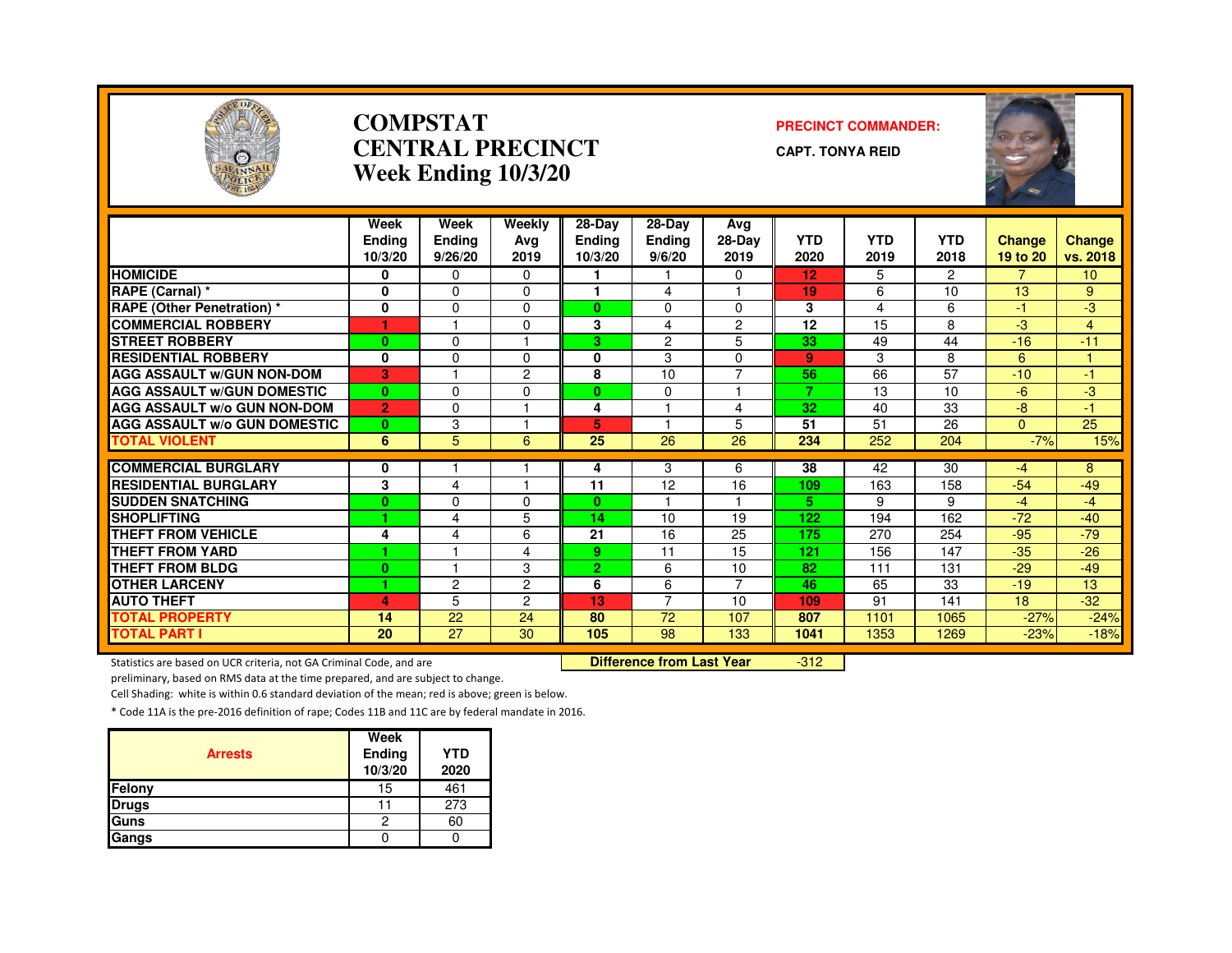

#### **COMPSTATSOUTH PRECINCTWeek Ending 10/3/20**

#### **PRECINCT COMMANDER:**

**CAPT. MICHELLE HALFORD**



|                                     | Week<br><b>Endina</b><br>10/3/20 | Week<br><b>Ending</b><br>9/26/20 | Weekly<br>Ava<br>2019 | $28-Dav$<br><b>Ending</b><br>10/3/20 | $28$ -Day<br><b>Endina</b><br>9/6/20 | Avg<br>$28-Dav$<br>2019 | <b>YTD</b><br>2020 | <b>YTD</b><br>2019 | <b>YTD</b><br>2018 | <b>Change</b><br>19 to 20 | Change<br>vs. 2018 |
|-------------------------------------|----------------------------------|----------------------------------|-----------------------|--------------------------------------|--------------------------------------|-------------------------|--------------------|--------------------|--------------------|---------------------------|--------------------|
| <b>HOMICIDE</b>                     | 0                                | $\Omega$                         | 0                     | 0                                    | 0                                    |                         | $\mathbf{2}$       | 5.                 | 4                  | -3                        | -2                 |
| RAPE (Carnal) *                     | 0                                | $\Omega$                         | 0                     | $\bf{0}$                             |                                      | $\overline{\mathbf{1}}$ | 14                 | 11                 | 8                  | 3                         | 6                  |
| <b>RAPE (Other Penetration) *</b>   | $\bf{0}$                         | $\Omega$                         | 0                     | $\mathbf{0}$                         | $\Omega$                             | 0                       | 5                  | 2                  | 13                 | 3                         | -8                 |
| <b>COMMERCIAL ROBBERY</b>           | 0                                | $\Omega$                         | 0                     |                                      | 3                                    |                         | 20                 | 16                 | 9                  | 4                         | 11                 |
| <b>STREET ROBBERY</b>               | $\bf{0}$                         |                                  |                       | $\overline{2}$                       | 3                                    | 3                       | 22                 | 25                 | 30                 | -3                        | -8                 |
| <b>RESIDENTIAL ROBBERY</b>          | 0                                | $\Omega$                         | $\Omega$              | 0                                    | $\overline{c}$                       | 0                       | 6                  | 4                  | 10                 | $\overline{2}$            | $-4$               |
| <b>AGG ASSAULT W/GUN NON-DOM</b>    | $\bf{0}$                         |                                  |                       | $\overline{2}$                       | 3                                    | 3                       | 47                 | 32                 | 12                 | 15                        | 35                 |
| <b>AGG ASSAULT W/GUN DOMESTIC</b>   | $\bf{0}$                         |                                  | $\Omega$              | 4                                    | 0                                    | $\overline{\mathbf{1}}$ | 7                  | 11                 | 6                  | $-4$                      | $\mathbf{1}$       |
| AGG ASSAULT w/o GUN NON-DOM         | 4                                | 2                                |                       | 9                                    | 4                                    | 2                       | 32                 | 25                 | 20                 | $\overline{7}$            | 12                 |
| <b>AGG ASSAULT W/o GUN DOMESTIC</b> | 1                                |                                  |                       | $\overline{2}$                       | 12                                   | 4                       | 42                 | 44                 | 19                 | $-2$                      | 23                 |
| <b>TOTAL VIOLENT</b>                | 5                                | 6                                | 4                     | 17                                   | 28                                   | 17                      | 197                | 175                | 131                | 13%                       | 50%                |
| <b>COMMERCIAL BURGLARY</b>          |                                  |                                  |                       |                                      |                                      |                         | 29                 | 48                 | 49                 | $-19$                     | $-20$              |
| <b>RESIDENTIAL BURGLARY</b>         | 4                                | 3                                |                       | 4<br>7                               | $\overline{7}$                       | 5<br>9                  | 69                 | 92                 | 153                | $-23$                     | $-84$              |
| <b>SUDDEN SNATCHING</b>             | $\bf{0}$                         | $\Omega$                         | 0                     |                                      | $\mathcal{P}$                        |                         | 6                  | 13                 | 8                  | $-7$                      | -2                 |
| <b>SHOPLIFTING</b>                  | 3                                | 6                                | 12                    | 22                                   | 36                                   | 48                      | 236                | 501                | 498                | $-265$                    | $-262$             |
| <b>THEFT FROM VEHICLE</b>           |                                  |                                  |                       |                                      | 20                                   |                         | 235                | 274                | 286                |                           | $-51$              |
| <b>THEFT FROM YARD</b>              | 6<br>1                           | 5<br>$\overline{c}$              |                       | 19                                   | $\overline{7}$                       | 26                      | 68                 | 62                 | 84                 | $-39$                     | $-16$              |
| THEFT FROM BLDG                     |                                  |                                  |                       | 5                                    |                                      | 6                       |                    |                    |                    | 6                         |                    |
|                                     | $\mathbf{2}$                     | $\overline{c}$                   | 3                     | 10                                   | 9                                    | 13                      | 96                 | 133                | 114                | $-37$                     | $-18$              |
| <b>OTHER LARCENY</b>                | $\bf{0}$                         |                                  |                       | 3                                    | $\overline{2}$                       | 4                       | 30                 | 41                 | 21                 | $-11$                     | 9                  |
| <b>AUTO THEFT</b>                   | $\mathbf{2}$                     | $\overline{c}$                   | 3                     | 8                                    | 17                                   | 11                      | 110                | 103                | 110                | $\overline{7}$            | $\Omega$           |
| <b>TOTAL PROPERTY</b>               | 19                               | 22                               | 29                    | 79                                   | 101                                  | 123                     | 879                | 1267               | 1323               | $-31%$                    | $-34%$             |
| <b>TOTAL PART I</b>                 | 24                               | 28                               | 34                    | 96                                   | 129                                  | 141                     | 1076               | 1442               | 1454               | $-25%$                    | $-26%$             |

Statistics are based on UCR criteria, not GA Criminal Code, and are **Difference from Last Year** 

-366

preliminary, based on RMS data at the time prepared, and are subject to change.

Cell Shading: white is within 0.6 standard deviation of the mean; red is above; green is below.

| <b>Arrests</b> | Week<br>Ending<br>10/3/20 | <b>YTD</b><br>2020 |
|----------------|---------------------------|--------------------|
| Felony         | 6                         | 242                |
| <b>Drugs</b>   |                           | 119                |
| Guns           | っ                         |                    |
| Gangs          |                           |                    |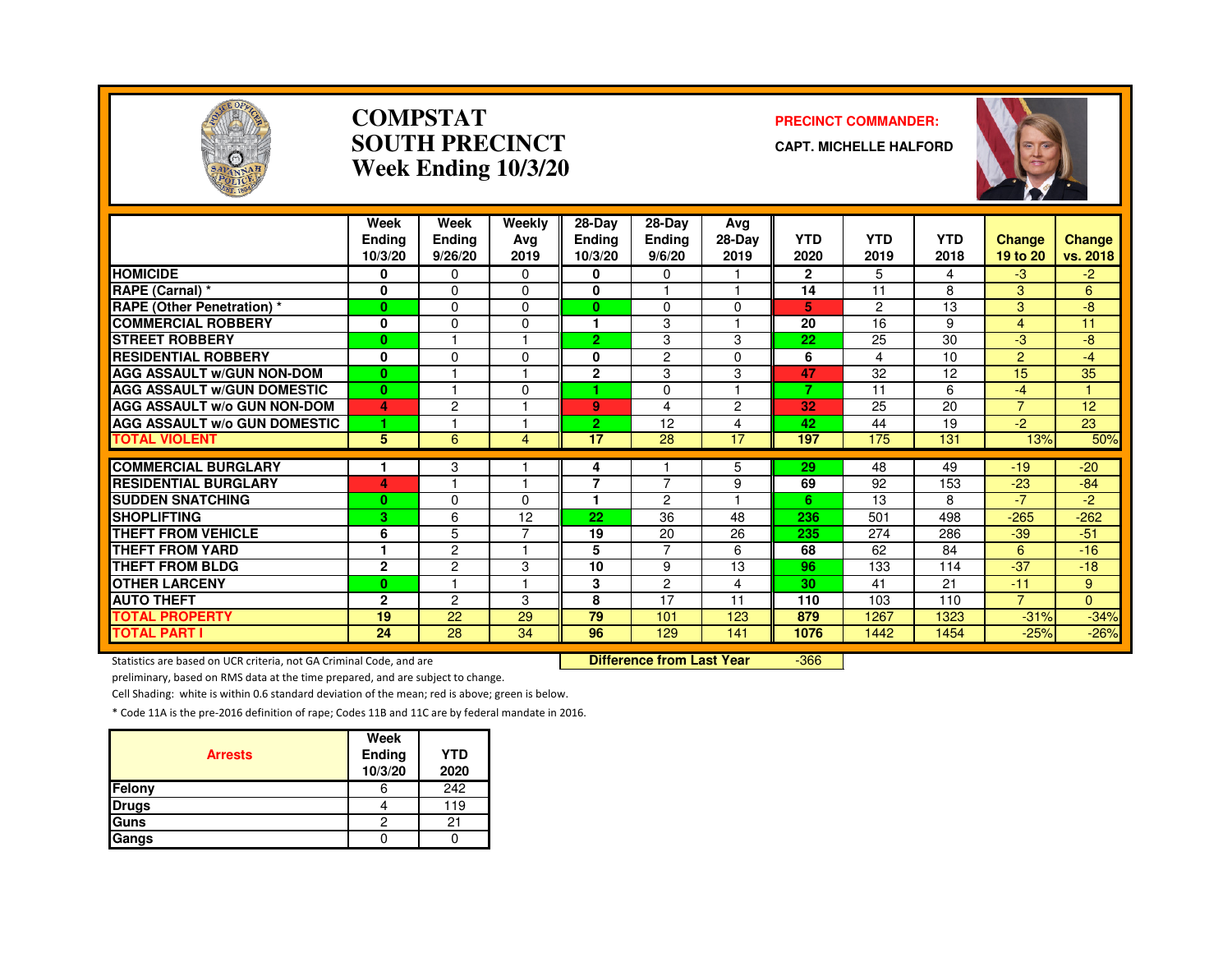

#### **COMPSTATEAST PRECINCTWeek Ending 10/3/20**

#### **PRECINCT COMMANDER:**

**CAPT. GEORGE GUNDICH**



|                                     | Week<br><b>Ending</b><br>10/3/20 | Week<br><b>Ending</b><br>9/26/20 | Weekly<br>Ava<br>2019 | $28$ -Day<br><b>Ending</b><br>10/3/20 | 28-Day<br>Ending<br>9/6/20 | Avg<br>$28-Dav$<br>2019 | <b>YTD</b><br>2020 | <b>YTD</b><br>2019 | <b>YTD</b><br>2018 | <b>Change</b><br>19 to 20 | <b>Change</b><br>vs. 2018 |
|-------------------------------------|----------------------------------|----------------------------------|-----------------------|---------------------------------------|----------------------------|-------------------------|--------------------|--------------------|--------------------|---------------------------|---------------------------|
| <b>HOMICIDE</b>                     | 0                                | $\Omega$                         | $\Omega$              | 0                                     | 0                          | 0                       | 3                  | 4                  | 9                  | $-1$                      | -6                        |
| RAPE (Carnal) *                     | 0                                |                                  | $\Omega$              |                                       |                            | $\blacktriangleleft$    | $\overline{2}$     | 13                 | 8                  | $-11$                     | $-6$                      |
| <b>RAPE (Other Penetration) *</b>   | $\bf{0}$                         | $\Omega$                         | $\Omega$              | $\mathbf{0}$                          | $\overline{\phantom{a}}$   | 0                       | 5                  | $\overline{c}$     | 5                  | 3                         | $\Omega$                  |
| <b>COMMERCIAL ROBBERY</b>           | 0                                |                                  | 0                     | $\mathbf{2}$                          | 3                          |                         | 10                 | 3                  | 5                  | $\overline{7}$            | 5                         |
| <b>STREET ROBBERY</b>               | $\overline{2}$                   | $\Omega$                         |                       | 4                                     | 2                          | 4                       | 22                 | 40                 | 31                 | $-18$                     | -9                        |
| <b>RESIDENTIAL ROBBERY</b>          | 0                                | $\Omega$                         | $\Omega$              | 0                                     | 0                          |                         | 3                  | 5                  | $\overline{2}$     | $-2$                      |                           |
| <b>AGG ASSAULT W/GUN NON-DOM</b>    | 3                                | $\overline{c}$                   | $\overline{2}$        | 9                                     | 5                          | 6                       | $\overline{56}$    | $\overline{58}$    | 49                 | $-2$                      | $\overline{7}$            |
| <b>AGG ASSAULT W/GUN DOMESTIC</b>   | $\bf{0}$                         | $\Omega$                         | $\Omega$              | $\mathbf{0}$                          | 0                          | $\overline{c}$          | 12                 | 14                 | 5                  | $-2$                      | $\overline{7}$            |
| <b>AGG ASSAULT w/o GUN NON-DOM</b>  | $\overline{2}$                   | 2                                |                       | 7                                     | 4                          | 5                       | 56                 | 48                 | 41                 | 8                         | 15                        |
| <b>AGG ASSAULT W/o GUN DOMESTIC</b> | и                                | $\Omega$                         |                       | 4.                                    | 3                          | 5                       | 61                 | 59                 | 31                 | $\overline{2}$            | 30                        |
| <b>TOTAL VIOLENT</b>                | 8                                | 6                                | 6                     | 27                                    | 19                         | 24                      | 230                | 246                | 186                | $-7%$                     | 24%                       |
|                                     |                                  |                                  |                       |                                       |                            |                         |                    |                    |                    |                           |                           |
| <b>COMMERCIAL BURGLARY</b>          |                                  | $\Omega$                         | 0                     | $\mathbf{2}$                          |                            | $\overline{c}$          | 21                 | 15                 | 17                 | 6                         | 4                         |
| <b>RESIDENTIAL BURGLARY</b>         | 3                                | $\Omega$                         | 2                     | 9.                                    | 11                         | 17                      | 102                | 184                | 185                | $-82$                     | $-83$                     |
| <b>ISUDDEN SNATCHING</b>            | $\bf{0}$                         | $\Omega$                         | 0                     | $\mathbf{0}$                          |                            | ٠                       | 4                  | 10                 | 14                 | $-6$                      | $-10$                     |
| <b>SHOPLIFTING</b>                  | 4                                | 3                                | 6                     | 11                                    | 17                         | 23                      | 174                | 228                | 235                | $-54$                     | $-61$                     |
| THEFT FROM VEHICLE                  | $\overline{2}$                   | 3                                | 6                     | 13                                    | 21                         | 24                      | 183                | 257                | 261                | $-74$                     | $-78$                     |
| <b>THEFT FROM YARD</b>              | $\mathbf{2}$                     | $\overline{c}$                   | 2                     | 10                                    | 10                         | 10                      | 93                 | 103                | 113                | $-10$                     | $-20$                     |
| <b>THEFT FROM BLDG</b>              | $\mathbf{2}$                     | $\overline{c}$                   | 3                     | $\overline{\mathbf{z}}$               | 12                         | 12                      | 110                | 121                | 122                | $-11$                     | $-12$                     |
| <b>OTHER LARCENY</b>                | $\bf{0}$                         |                                  |                       | 3.                                    | $\overline{7}$             | 5                       | 41                 | 45                 | 48                 | $-4$                      | $-7$                      |
| <b>AUTO THEFT</b>                   | 4                                | 4                                | 2                     | 11                                    | 15                         | 10                      | 84                 | 100                | 122                | $-16$                     | $-38$                     |
| <b>TOTAL PROPERTY</b>               | 18                               | 15                               | 23                    | 66                                    | 95                         | 103                     | 812                | 1063               | 1117               | $-24%$                    | $-27%$                    |
| <b>TOTAL PART I</b>                 | 26                               | 21                               | 29                    | 93                                    | 114                        | 127                     | 1042               | 1309               | 1303               | $-20%$                    | $-20%$                    |

Statistics are based on UCR criteria, not GA Criminal Code, and are **Difference from Last Year** 

-267

preliminary, based on RMS data at the time prepared, and are subject to change.

Cell Shading: white is within 0.6 standard deviation of the mean; red is above; green is below.

| <b>Arrests</b> | Week<br>Ending<br>10/3/20 | <b>YTD</b><br>2020 |
|----------------|---------------------------|--------------------|
| Felony         | З                         | 157                |
| <b>Drugs</b>   | 3                         | 50                 |
| Guns           |                           | 14                 |
| Gangs          |                           |                    |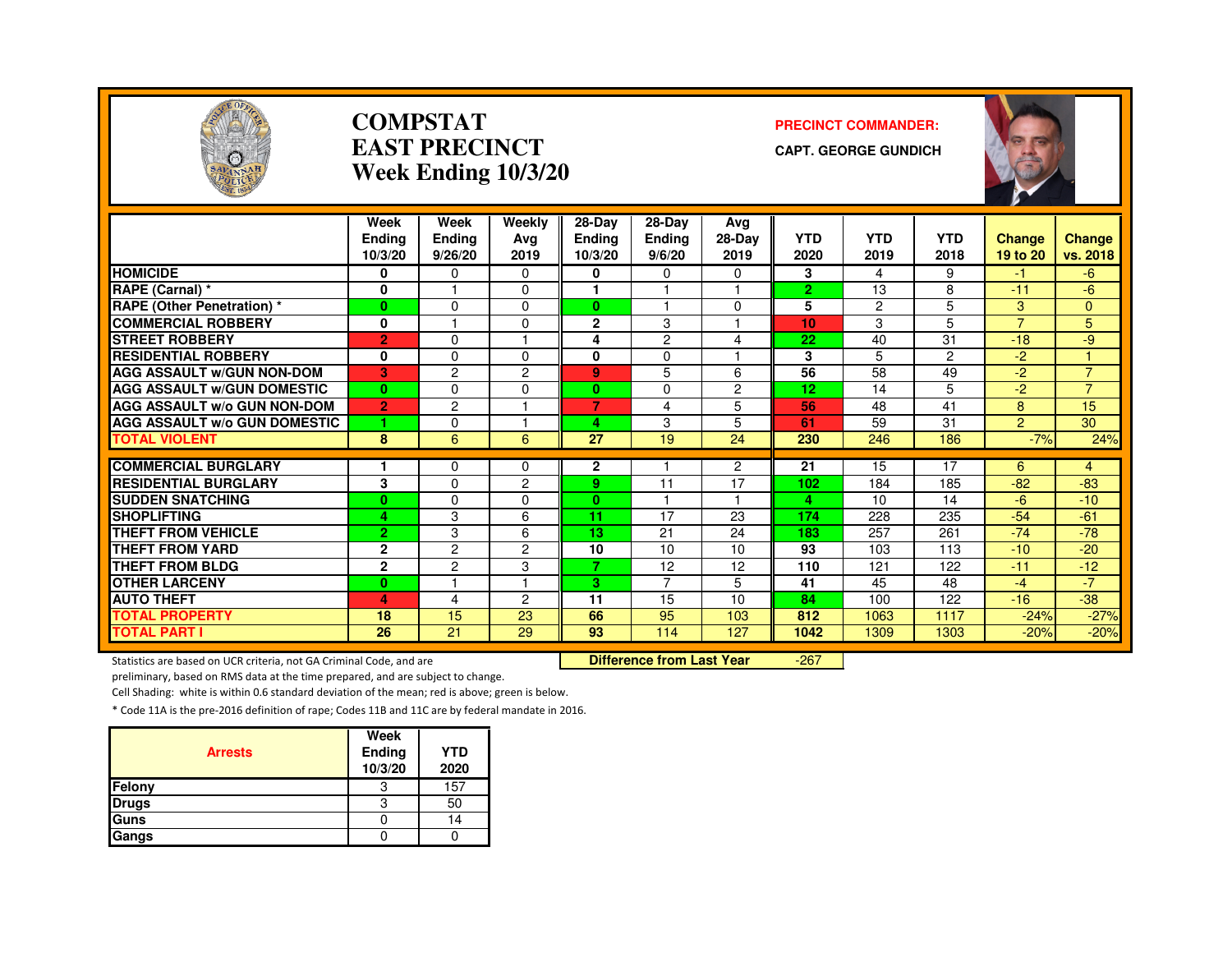# **BEAT 21 North PrecinctWeek Ending 10/3/20**

|                                     |                | <b>Last 4 Weeks</b> |                |                | 28 Days        | 28 Day  |                |                |                |                |                |
|-------------------------------------|----------------|---------------------|----------------|----------------|----------------|---------|----------------|----------------|----------------|----------------|----------------|
|                                     | <b>Endina</b>  | <b>Endina</b>       | <b>Endina</b>  | <b>Ending</b>  | <b>Endina</b>  | Average | <b>YTD</b>     | <b>YTD</b>     | <b>YTD</b>     | <b>Change</b>  | <b>Change</b>  |
|                                     | 09/12/20       | 09/19/20            | 09/26/20       | 10/03/20       | 10/03/20       | 2019    | 2020           | 2019           | 2018           | 19 to 20       | vs. 2018       |
| <b>HOMICIDE</b>                     | $\Omega$       | 0                   | 0              | 0              | 0              | 0.0     | $\mathbf{0}$   | 0              | $\mathbf{0}$   | $\mathbf{0}$   | $\mathbf{0}$   |
| RAPE (Carnal) *                     | 0              | $\Omega$            | $\overline{2}$ | $\Omega$       | $\overline{2}$ | 0.2     | 3              | 2              | $\Omega$       | $\mathbf{1}$   | 3              |
| RAPE (Other Penetration) *          | 0              | $\Omega$            | 0              | $\Omega$       | $\Omega$       | 0.0     | $\Omega$       | $\Omega$       | $\mathbf{1}$   | $\Omega$       | $-1$           |
| <b>COMMERCIAL ROBBERY</b>           | 0              | 0                   | 0              | 0              | 0              | 0.0     | 0              | 0              | $\Omega$       | $\Omega$       | $\mathbf{0}$   |
| <b>STREET ROBBERY</b>               | 0              | $\mathbf{1}$        | 0              | 0              | $\mathbf{1}$   | 0.0     | 4              | 0              | 0              | $\overline{4}$ | 4              |
| <b>RESIDENTIAL ROBBERY</b>          | 0              | $\Omega$            | 0              | $\Omega$       | $\Omega$       | 0.0     | $\Omega$       | $\Omega$       | $\Omega$       | $\Omega$       | $\Omega$       |
| <b>AGG ASSAULT w/GUN NON-DOM</b>    | $\Omega$       | 1                   | $\Omega$       | $\Omega$       | $\mathbf{1}$   | 0.1     | 3              | 3              | $\mathbf{1}$   | $\Omega$       | $\overline{c}$ |
| <b>AGG ASSAULT W/GUN DOMESTIC</b>   | $\Omega$       | 0                   | $\Omega$       | 0              | $\Omega$       | 0.0     | $\overline{2}$ | $\Omega$       | $\mathbf{1}$   | $\overline{2}$ | 1              |
| <b>AGG ASSAULT W/o GUN NON-DOM</b>  | 0              | 0                   | $\Omega$       | $\Omega$       | $\Omega$       | 0.2     | $\mathbf{1}$   | $\mathbf{1}$   | $\overline{2}$ | $\Omega$       | $-1$           |
| <b>AGG ASSAULT W/o GUN DOMESTIC</b> | $\Omega$       | $\Omega$            | $\mathbf{1}$   | $\mathbf{0}$   | 1              | 0.4     | 6              | $\mathbf{1}$   | 1              | 5              | 5              |
| <b>TOTAL VIOLENT</b>                | $\Omega$       | $\overline{2}$      | 3              | $\mathbf{0}$   | 5              | 0.8     | 19             | $\overline{7}$ | 6              | 171%           | 217%           |
|                                     |                |                     |                |                |                |         |                |                |                |                |                |
| <b>COMMERCIAL BURGLARY</b>          | 0              | 0                   | 1              | 0              | $\mathbf{1}$   | 0.1     | $\overline{2}$ | $\mathbf{1}$   | $\overline{a}$ | 1              | $-2$           |
| <b>RESIDENTIAL BURGLARY</b>         | 0              | 0                   | 0              | $\mathbf{1}$   | 1              | 1.3     | 6              | 13             | 12             | $-7$           | $-6$           |
| <b>SUDDEN SNATCHING</b>             | 0              | 0                   | $\mathbf{1}$   | 0              | $\mathbf{1}$   | 0.0     | $\mathbf{1}$   | 0              | $\Omega$       | 1              | 1              |
| <b>SHOPLIFTING</b>                  | $\Omega$       | 0                   | 0              | 0              | $\Omega$       | 0.5     | $\overline{2}$ | 6              | $\overline{2}$ | $-4$           | $\Omega$       |
| <b>THEFT FROM VEHICLE</b>           | 0              | $\Omega$            | $\Omega$       | $\mathbf{0}$   | $\Omega$       | 3.8     | 5              | 43             | 28             | $-38$          | $-23$          |
| <b>THEFT FROM YARD</b>              | 1              | $\mathbf{1}$        | $\Omega$       | $\Omega$       | $\mathcal{P}$  | 0.6     | $\overline{4}$ | 4              | 13             | $\Omega$       | -9             |
| THEFT FROM BLDG                     | 1              | 0                   | 0              | 0              | 1              | 0.5     | 8              | 6              | 12             | $\overline{2}$ | $-4$           |
| <b>OTHER LARCENY</b>                | 0              | $\mathbf{1}$        | 0              | 0              | $\mathbf{1}$   | 0.6     | $\mathbf{1}$   | 3              | 11             | $-2$           | $-10$          |
| <b>AUTO THEFT</b>                   | 0              | 0                   | 0              | $\mathbf{1}$   | $\mathbf{1}$   | 1.5     | $\overline{7}$ | 14             | 14             | $-7$           | $-7$           |
| <b>TOTAL PROPERTY</b>               | $\overline{2}$ | $\overline{2}$      | $\overline{2}$ | $\overline{2}$ | 8              | 8.7     | 36             | 90             | 96             | $-60%$         | $-63%$         |
| <b>TOTAL PART I</b>                 | $\overline{2}$ | 4                   | 5              | $\overline{2}$ | 13             | 9.5     | 55             | 97             | 102            | $-43%$         | $-46%$         |

 **Difference from Last Year**

-42

Statistics are based on UCR criteria, not GA Criminal Code.

\* Rape Code 11A is the historical definition of rape (aka Legacy Rape); Rape Codes 11B and 11C are those moved from Part II to Part I in 2017.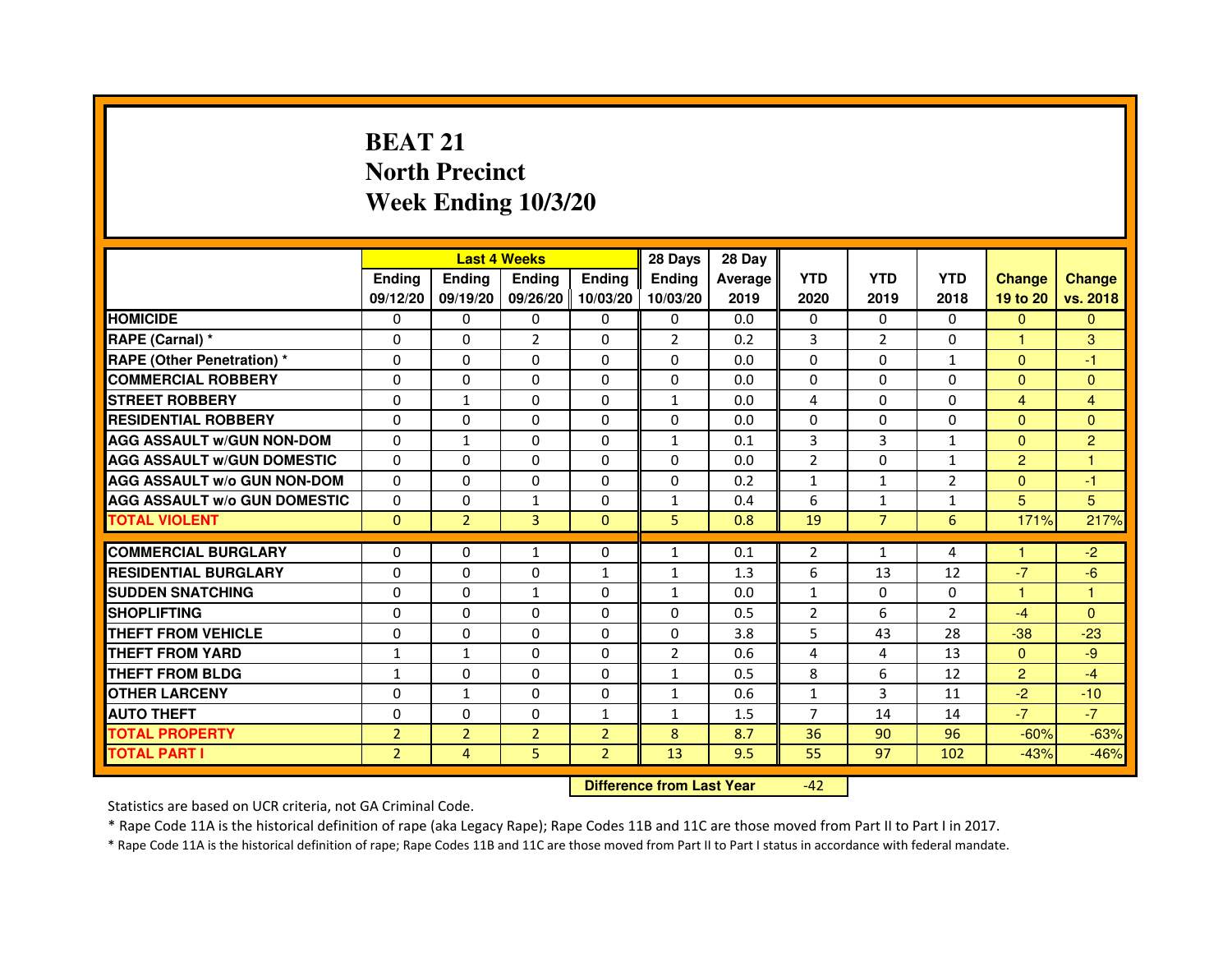## **BEAT 22 North PrecinctWeek Ending 10/3/20**

|                                     |               | <b>Last 4 Weeks</b> |                                  |                | 28 Days        | 28 Day  |                |                |                |                |                |
|-------------------------------------|---------------|---------------------|----------------------------------|----------------|----------------|---------|----------------|----------------|----------------|----------------|----------------|
|                                     | <b>Ending</b> | <b>Ending</b>       | <b>Ending</b>                    | <b>Ending</b>  | <b>Ending</b>  | Average | <b>YTD</b>     | <b>YTD</b>     | <b>YTD</b>     | <b>Change</b>  | <b>Change</b>  |
|                                     | 09/12/20      | 09/19/20            | 09/26/20                         | 10/03/20       | 10/03/20       | 2019    | 2020           | 2019           | 2018           | 19 to 20       | vs. 2018       |
| <b>HOMICIDE</b>                     | $\Omega$      | $\Omega$            | $\mathbf{0}$                     | $\mathbf{0}$   | $\mathbf{0}$   | 0.1     | $\mathbf{1}$   | $\mathbf{1}$   | 3              | $\Omega$       | $-2$           |
| RAPE (Carnal) *                     | 0             | $\mathbf{0}$        | 0                                | $\Omega$       | $\mathbf{0}$   | 0.2     | $\overline{2}$ | $\mathbf{1}$   | 3              | $\mathbf{1}$   | $-1$           |
| <b>RAPE (Other Penetration) *</b>   | $\Omega$      | $\Omega$            | $\Omega$                         | $\Omega$       | $\mathbf{0}$   | 0.0     | $\mathbf{1}$   | $\mathbf{0}$   | $\mathbf{1}$   | $\mathbf{1}$   | $\mathbf{0}$   |
| <b>COMMERCIAL ROBBERY</b>           | $\Omega$      | 0                   | $\Omega$                         | $\Omega$       | 0              | 0.2     | $\mathbf{1}$   | $\mathbf{1}$   | 3              | $\Omega$       | $-2$           |
| <b>STREET ROBBERY</b>               | 0             | $\mathbf{1}$        | 0                                | $\Omega$       | $\mathbf{1}$   | 0.7     | 4              | $\overline{7}$ | 9              | $-3$           | $-5$           |
| <b>RESIDENTIAL ROBBERY</b>          | 0             | $\Omega$            | 0                                | $\Omega$       | $\Omega$       | 0.1     | $\overline{2}$ | $\mathbf{1}$   | $\Omega$       | 1              | $\overline{2}$ |
| <b>AGG ASSAULT W/GUN NON-DOM</b>    | $\Omega$      | $\Omega$            | 0                                | $\mathbf{1}$   | $\mathbf{1}$   | 1.5     | 25             | 15             | 10             | 10             | 15             |
| <b>AGG ASSAULT w/GUN DOMESTIC</b>   | $\Omega$      | $\Omega$            | $\Omega$                         | $\Omega$       | $\Omega$       | 0.4     | $\mathbf{1}$   | 3              | $\mathbf{1}$   | $-2$           | $\Omega$       |
| <b>AGG ASSAULT w/o GUN NON-DOM</b>  | $\Omega$      | $\mathbf{0}$        | 0                                | $\mathbf{0}$   | 0              | 1.2     | 3              | 13             | 8              | $-10$          | $-5$           |
| <b>AGG ASSAULT W/o GUN DOMESTIC</b> | 0             | 0                   | 0                                | $\Omega$       | $\mathbf{0}$   | 1.6     | 6              | 17             | $\overline{7}$ | $-11$          | $-1$           |
| <b>TOTAL VIOLENT</b>                | $\mathbf{0}$  | $\mathbf{1}$        | $\mathbf{0}$                     | $\mathbf{1}$   | $\overline{2}$ | 5.8     | 46             | 59             | 45             | $-22%$         | 2%             |
| <b>COMMERCIAL BURGLARY</b>          | 0             | 0                   | 0                                | $\mathbf{0}$   | 0              | 0.5     | 3              | 4              | 5              | $-1$           | $-2$           |
| <b>RESIDENTIAL BURGLARY</b>         | $\Omega$      | $\Omega$            | $\Omega$                         | $\Omega$       | $\mathbf{0}$   | 1.3     | 28             | 10             | 19             | 18             | 9              |
| <b>SUDDEN SNATCHING</b>             | $\Omega$      | $\Omega$            | $\Omega$                         | $\Omega$       | $\Omega$       | 0.2     | $\mathbf{1}$   | $\overline{2}$ | 3              | $-1$           | $-2$           |
| <b>SHOPLIFTING</b>                  | 0             | $\mathbf{1}$        | 0                                | 0              | $\mathbf{1}$   | 0.9     | 6              | 8              | 32             | $-2$           | $-26$          |
| THEFT FROM VEHICLE                  | 0             | $\mathbf{1}$        | 0                                | $\overline{2}$ | 3              | 2.8     | 22             | 27             | 27             | $-5$           | $-5$           |
| <b>THEFT FROM YARD</b>              | 0             | 0                   | $\Omega$                         | 0              | 0              | 1.4     | 10             | 14             | 16             | $-4$           | $-6$           |
| <b>THEFT FROM BLDG</b>              | $\Omega$      | $\Omega$            | $\overline{2}$                   | $\Omega$       | $\overline{2}$ | 1.8     | 12             | 16             | 15             | $-4$           | $-3$           |
| <b>OTHER LARCENY</b>                | 0             | $\Omega$            | $\mathbf{1}$                     | $\Omega$       | $\mathbf{1}$   | 0.2     | 4              | $\overline{2}$ | $\mathbf{1}$   | $\overline{2}$ | 3              |
| <b>AUTO THEFT</b>                   | $\Omega$      | $\Omega$            | $\Omega$                         | $\Omega$       | $\mathbf{0}$   | 1.8     | 16             | 15             | 21             | $\mathbf{1}$   | $-5$           |
| <b>TOTAL PROPERTY</b>               | $\Omega$      | $\overline{2}$      | $\overline{3}$                   | $\overline{2}$ | $\overline{7}$ | 10.9    | 102            | 98             | 139            | 4%             | $-27%$         |
| <b>TOTAL PART I</b>                 | $\mathbf{0}$  | 3                   | 3                                | 3              | 9              | 16.7    | 148            | 157            | 184            | $-6%$          | $-20%$         |
|                                     |               |                     | <b>Difference from Last Year</b> |                | $-9$           |         |                |                |                |                |                |

 **Difference from Last Year**

Statistics are based on UCR criteria, not GA Criminal Code.

\* Rape Code 11A is the historical definition of rape (aka Legacy Rape); Rape Codes 11B and 11C are those moved from Part II to Part I in 2017.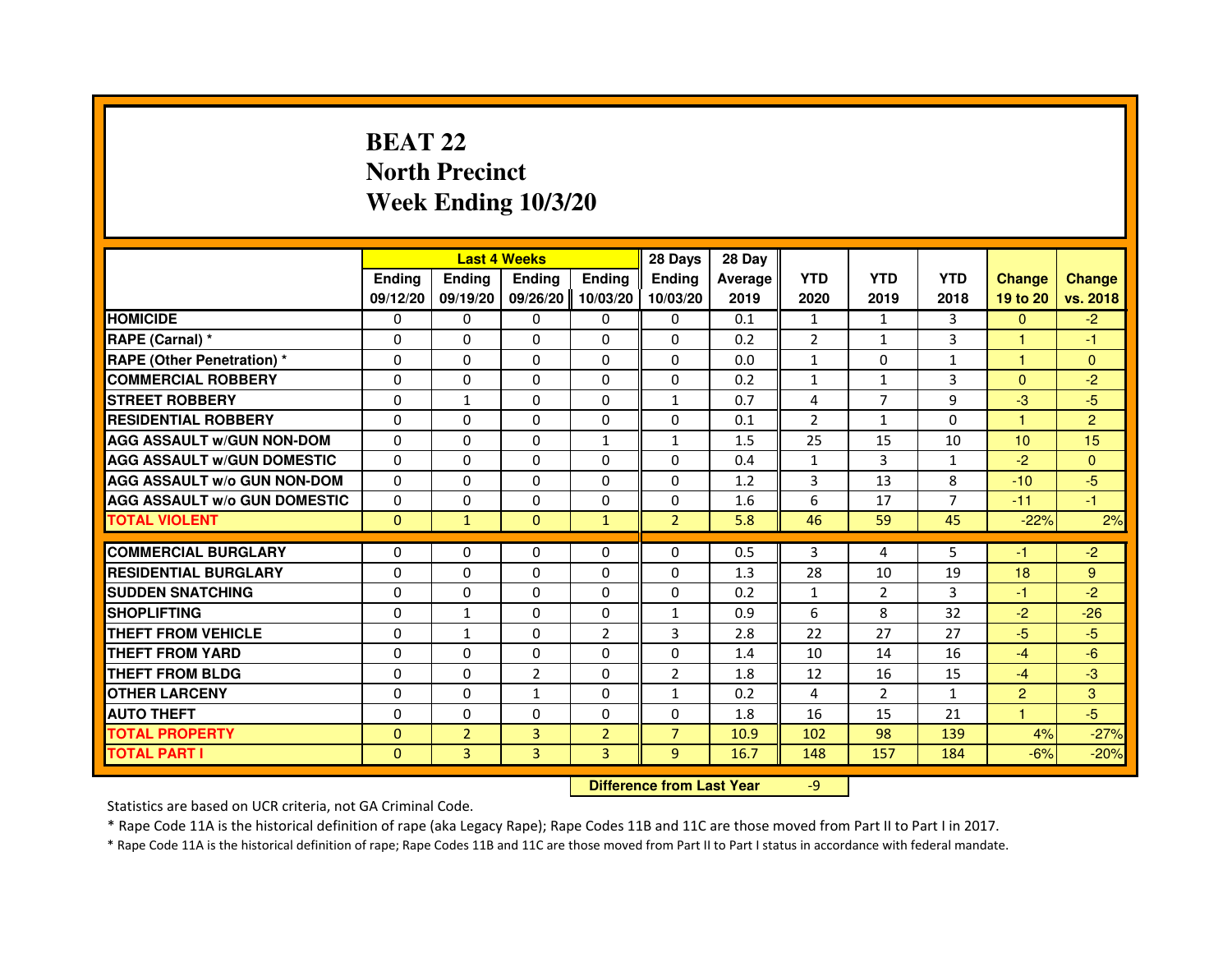## **BEAT 23 North PrecinctWeek Ending 10/3/20**

|                                     |                |                | <b>Last 4 Weeks</b> |                | 28 Days                          | 28 Day  |                |                |                |                |                |
|-------------------------------------|----------------|----------------|---------------------|----------------|----------------------------------|---------|----------------|----------------|----------------|----------------|----------------|
|                                     | <b>Ending</b>  | <b>Ending</b>  | <b>Ending</b>       | <b>Ending</b>  | <b>Ending</b>                    | Average | <b>YTD</b>     | <b>YTD</b>     | <b>YTD</b>     | <b>Change</b>  | <b>Change</b>  |
|                                     | 09/12/20       | 09/19/20       | 09/26/20            | 10/03/20       | 10/03/20                         | 2019    | 2020           | 2019           | 2018           | 19 to 20       | vs. 2018       |
| <b>HOMICIDE</b>                     | $\mathbf{1}$   | $\Omega$       | $\Omega$            | $\Omega$       | $\mathbf{1}$                     | 0.2     | 3              | 2              | $\mathbf{1}$   | 1.             | $\overline{2}$ |
| RAPE (Carnal) *                     | 0              | 0              | 0                   | $\Omega$       | 0                                | 0.1     | $\Omega$       | $\mathbf{1}$   | $\overline{2}$ | $-1$           | $-2$           |
| <b>RAPE (Other Penetration) *</b>   | $\Omega$       | $\Omega$       | $\Omega$            | $\Omega$       | $\Omega$                         | 0.0     | $\overline{2}$ | $\Omega$       | $\Omega$       | $\overline{2}$ | $\overline{2}$ |
| <b>COMMERCIAL ROBBERY</b>           | $\Omega$       | $\Omega$       | $\Omega$            | $\Omega$       | $\Omega$                         | 0.0     | $\Omega$       | $\Omega$       | $\mathbf{1}$   | $\Omega$       | $-1$           |
| <b>STREET ROBBERY</b>               | $\Omega$       | $\Omega$       | $\Omega$            | $\Omega$       | $\Omega$                         | 0.2     | 8              | 5              | 4              | 3              | 4              |
| <b>RESIDENTIAL ROBBERY</b>          | $\Omega$       | $\Omega$       | $\Omega$            | $\Omega$       | 0                                | 0.0     | $\mathbf{1}$   | $\Omega$       | 3              | 1              | $-2$           |
| <b>AGG ASSAULT W/GUN NON-DOM</b>    | $\overline{2}$ | $\mathbf{1}$   | $\Omega$            | $\Omega$       | 3                                | 1.0     | 9              | 9              | 13             | $\Omega$       | $-4$           |
| <b>AGG ASSAULT W/GUN DOMESTIC</b>   | $\Omega$       | $\Omega$       | $\Omega$            | $\Omega$       | $\Omega$                         | 0.2     | 3              | 3              | 3              | $\Omega$       | $\Omega$       |
| <b>AGG ASSAULT W/o GUN NON-DOM</b>  | $\Omega$       | 0              | 0                   | 0              | 0                                | 1.2     | 4              | 14             | $\overline{7}$ | $-10$          | $-3$           |
| <b>AGG ASSAULT W/o GUN DOMESTIC</b> | $\Omega$       | 1              | 0                   | 1              | $\overline{2}$                   | 0.8     | $\overline{7}$ | $\overline{7}$ | $\overline{7}$ | $\Omega$       | $\Omega$       |
| <b>TOTAL VIOLENT</b>                | 3              | $\overline{2}$ | $\mathbf{0}$        | $\mathbf{1}$   | 6                                | 3.6     | 37             | 41             | 41             | $-10%$         | $-10%$         |
| <b>COMMERCIAL BURGLARY</b>          | 0              | 0              | 0                   | 0              | 0                                | 1.3     | 6              | 6              | 10             | $\Omega$       | $-4$           |
| <b>RESIDENTIAL BURGLARY</b>         | $\Omega$       | $\Omega$       | $\mathbf{1}$        | $\overline{2}$ | 3                                | 0.8     | 15             | 10             | 13             | $5\phantom{.}$ | $\overline{2}$ |
| <b>SUDDEN SNATCHING</b>             | $\Omega$       | $\Omega$       | $\Omega$            | $\Omega$       | $\Omega$                         | 0.2     | $\overline{2}$ | $\overline{2}$ | $\mathcal{P}$  | $\Omega$       | $\Omega$       |
| <b>SHOPLIFTING</b>                  | 0              | 0              | 0                   | 0              | 0                                | 1.5     | 8              | 16             | 30             | $-8$           | $-22$          |
| THEFT FROM VEHICLE                  | $\overline{2}$ | $\Omega$       | 0                   | $\Omega$       | $\overline{2}$                   | 2.5     | 27             | 23             | 28             | 4              | $-1$           |
| THEFT FROM YARD                     | 0              | 0              | $\Omega$            | 0              | 0                                | 1.0     | 22             | 10             | 24             | 12             | $-2$           |
| <b>THEFT FROM BLDG</b>              | $\mathbf{1}$   | $\Omega$       | $\Omega$            | $\Omega$       | $\mathbf{1}$                     | 1.0     | 9              | 11             | 21             | $-2$           | $-12$          |
| <b>OTHER LARCENY</b>                | $\mathbf{1}$   | $\Omega$       | $\Omega$            | $\Omega$       | $\mathbf{1}$                     | 0.2     | 4              | $\overline{2}$ | 5              | $\overline{2}$ | $-1$           |
| <b>AUTO THEFT</b>                   | $\Omega$       | $\Omega$       | $\mathbf{1}$        | $\mathbf{1}$   | $\overline{2}$                   | 1.1     | 13             | 11             | 13             | $\overline{2}$ | $\Omega$       |
| <b>TOTAL PROPERTY</b>               | 4              | $\Omega$       | $\overline{2}$      | 3              | $\overline{9}$                   | 9.6     | 106            | 91             | 146            | 16%            | $-27%$         |
| <b>TOTAL PART I</b>                 | $\overline{7}$ | $\overline{2}$ | $\overline{2}$      | 4              | 15                               | 13.2    | 143            | 132            | 187            | 8%             | $-24%$         |
|                                     |                |                |                     |                | <b>Difference from Last Year</b> |         | 11             |                |                |                |                |

 **Difference from Last Year**

Statistics are based on UCR criteria, not GA Criminal Code.

\* Rape Code 11A is the historical definition of rape (aka Legacy Rape); Rape Codes 11B and 11C are those moved from Part II to Part I in 2017.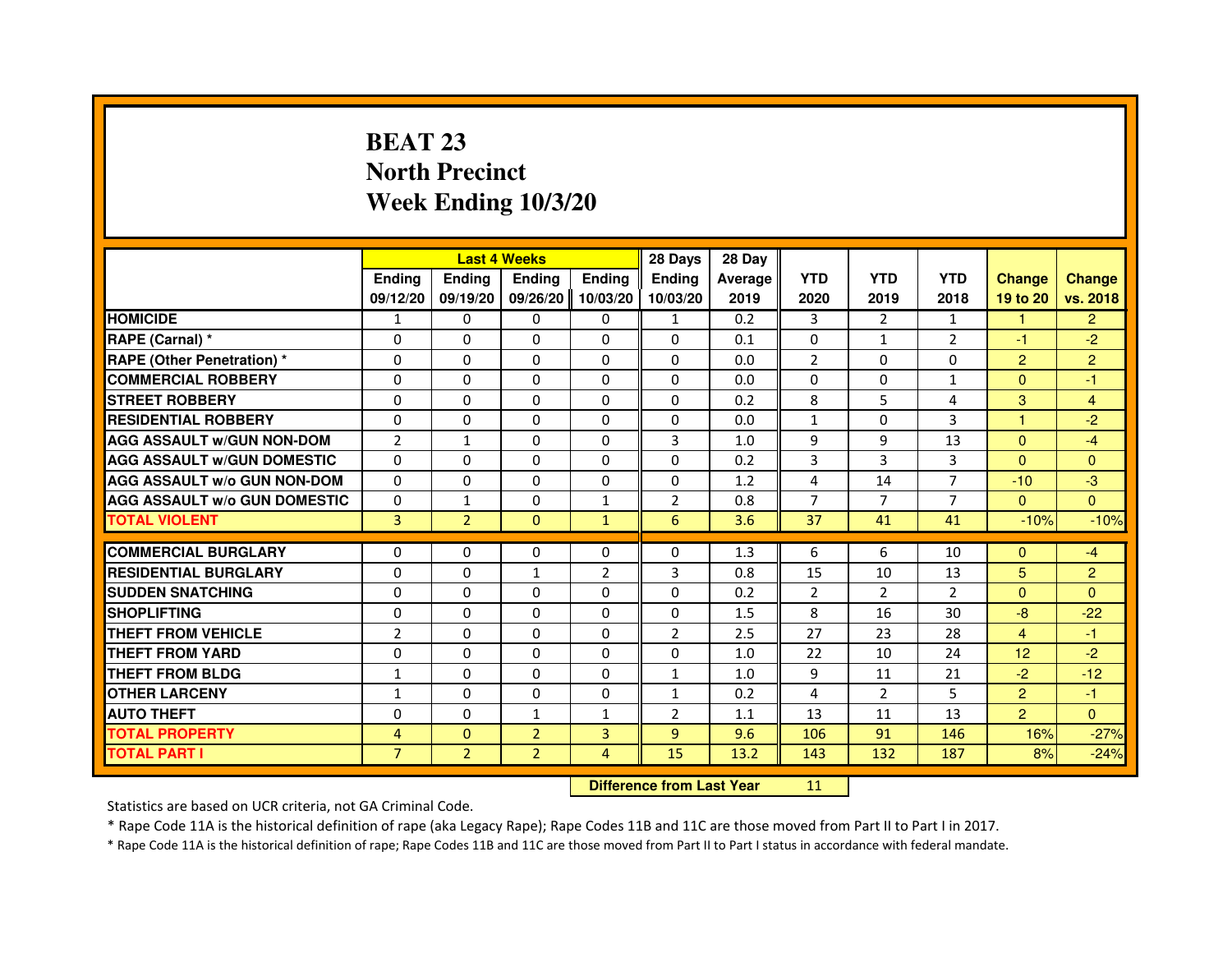## **BEAT 24 North PrecinctWeek Ending 10/3/20**

|                                     |               |                | <b>Last 4 Weeks</b> |                | 28 Days                          | 28 Day  |                |                |                |                |                |
|-------------------------------------|---------------|----------------|---------------------|----------------|----------------------------------|---------|----------------|----------------|----------------|----------------|----------------|
|                                     | <b>Ending</b> | Ending         | <b>Ending</b>       | <b>Ending</b>  | <b>Endina</b>                    | Average | <b>YTD</b>     | <b>YTD</b>     | <b>YTD</b>     | <b>Change</b>  | <b>Change</b>  |
|                                     | 09/12/20      | 09/19/20       | 09/26/20            | 10/03/20       | 10/03/20                         | 2019    | 2020           | 2019           | 2018           | 19 to 20       | vs. 2018       |
| <b>HOMICIDE</b>                     | 0             | $\Omega$       | $\Omega$            | 0              | 0                                | 0.0     | $\mathbf{1}$   | 0              | $\Omega$       | $\mathbf{1}$   | 1.             |
| RAPE (Carnal) *                     | 0             | 0              | 0                   | 0              | 0                                | 0.2     | 2              | $\overline{2}$ | 0              | $\Omega$       | $\overline{2}$ |
| RAPE (Other Penetration) *          | $\Omega$      | 0              | $\Omega$            | $\Omega$       | $\Omega$                         | 0.2     | $\Omega$       | $\overline{2}$ | $\Omega$       | $-2$           | $\mathbf{0}$   |
| <b>COMMERCIAL ROBBERY</b>           | $\Omega$      | $\Omega$       | $\Omega$            | $\mathbf{1}$   | $\mathbf{1}$                     | 0.2     | 4              | $\Omega$       | $\Omega$       | $\overline{4}$ | $\overline{4}$ |
| <b>STREET ROBBERY</b>               | $\Omega$      | $\Omega$       | $\Omega$            | $\Omega$       | $\Omega$                         | 0.8     | 4              | 6              | 5              | $-2$           | $-1$           |
| <b>RESIDENTIAL ROBBERY</b>          | 0             | 0              | $\Omega$            | 0              | 0                                | 0.1     | 0              | $\mathbf{1}$   | $\Omega$       | $-1$           | $\mathbf{0}$   |
| <b>AGG ASSAULT W/GUN NON-DOM</b>    | $\Omega$      | $\Omega$       | $\Omega$            | $\Omega$       | $\Omega$                         | 0.3     | 6              | $\overline{3}$ | $\mathbf{1}$   | 3              | 5              |
| <b>AGG ASSAULT W/GUN DOMESTIC</b>   | $\Omega$      | $\Omega$       | $\Omega$            | $\Omega$       | $\Omega$                         | 0.0     | $\Omega$       | $\Omega$       | $\Omega$       | $\Omega$       | $\Omega$       |
| <b>AGG ASSAULT W/o GUN NON-DOM</b>  | $\Omega$      | $\Omega$       | $\Omega$            | $\Omega$       | $\Omega$                         | 0.4     | 4              | 4              | 5              | $\Omega$       | $-1$           |
| <b>AGG ASSAULT w/o GUN DOMESTIC</b> | $\Omega$      | $\Omega$       | 0                   | $\Omega$       | $\Omega$                         | 0.5     | $\overline{2}$ | 5              | 3              | $-3$           | $-1$           |
| <b>TOTAL VIOLENT</b>                | $\mathbf{0}$  | $\mathbf{0}$   | $\mathbf{0}$        | $\mathbf{1}$   | $\mathbf{1}$                     | 2.7     | 23             | 23             | 14             | 0%             | 64%            |
| <b>COMMERCIAL BURGLARY</b>          | 0             | 0              | 0                   | 0              | 0                                | 0.4     | 2              | 5              | $\mathbf{1}$   | $-3$           | 1              |
| <b>RESIDENTIAL BURGLARY</b>         | 0             | $\Omega$       | $\Omega$            | $\Omega$       | $\Omega$                         | 1.2     | 6              | 11             | $\overline{7}$ | $-5$           | $-1$           |
| <b>SUDDEN SNATCHING</b>             | $\Omega$      | $\Omega$       | $\Omega$            | $\Omega$       | $\Omega$                         | 0.2     | $\mathbf{1}$   | $\mathbf{1}$   | 3              | $\Omega$       | $-2$           |
| <b>SHOPLIFTING</b>                  | 3             | $\mathbf{1}$   | 0                   | 0              | 4                                | 2.1     | 24             | 24             | 58             | $\mathbf{0}$   | $-34$          |
| THEFT FROM VEHICLE                  | 0             | 0              | $\overline{2}$      | $\mathbf{1}$   | 3                                | 3.6     | 24             | 41             | 34             | $-17$          | $-10$          |
| <b>THEFT FROM YARD</b>              | $\Omega$      | $\Omega$       | $\mathbf{1}$        | $\Omega$       | $\mathbf{1}$                     | 4.1     | 16             | 46             | 18             | $-30$          | $-2$           |
| <b>THEFT FROM BLDG</b>              | $\Omega$      | $\mathbf{1}$   | $\Omega$            | $\Omega$       | $\mathbf{1}$                     | 1.1     | 8              | 12             | 21             | $-4$           | $-13$          |
| <b>OTHER LARCENY</b>                | 1             | $\overline{2}$ | 0                   | 0              | 3                                | 1.4     | 14             | 11             | 4              | 3              | 10             |
| <b>AUTO THEFT</b>                   | $\Omega$      | $\Omega$       | $\Omega$            | $\mathbf{1}$   | $\mathbf{1}$                     | 0.7     | 13             | $\overline{7}$ | 10             | 6              | 3              |
| <b>TOTAL PROPERTY</b>               | 4             | $\overline{4}$ | 3                   | $\overline{2}$ | 13                               | 14.8    | 108            | 158            | 156            | $-32%$         | $-31%$         |
| <b>TOTAL PART I</b>                 | 4             | 4              | 3                   | 3              | 14                               | 17.5    | 131            | 181            | 170            | $-28%$         | $-23%$         |
|                                     |               |                |                     |                | <b>Difference from Last Year</b> |         | $-50$          |                |                |                |                |

 **Difference from Last Year**

Statistics are based on UCR criteria, not GA Criminal Code.

\* Rape Code 11A is the historical definition of rape (aka Legacy Rape); Rape Codes 11B and 11C are those moved from Part II to Part I in 2017.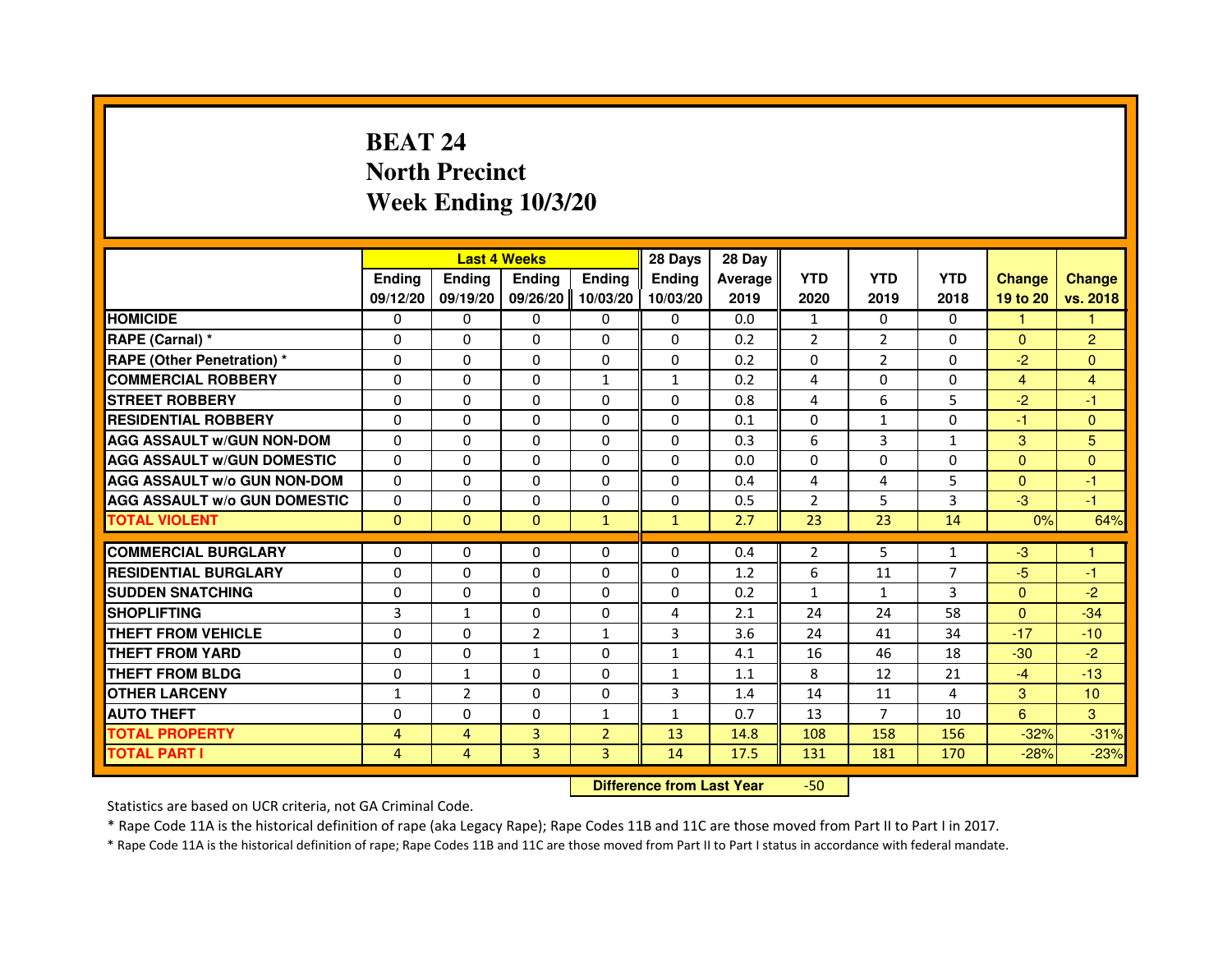### **BEAT 25 North PrecinctWeek Ending 10/3/20**

|                                     |               |               | <b>Last 4 Weeks</b>              |                | 28 Days        | 28 Day  |                |                |                |                |                |
|-------------------------------------|---------------|---------------|----------------------------------|----------------|----------------|---------|----------------|----------------|----------------|----------------|----------------|
|                                     | <b>Ending</b> | <b>Ending</b> | <b>Ending</b>                    | <b>Ending</b>  | <b>Ending</b>  | Average | <b>YTD</b>     | <b>YTD</b>     | <b>YTD</b>     | <b>Change</b>  | <b>Change</b>  |
|                                     | 09/12/20      | 09/19/20      | 09/26/20                         | 10/03/20       | 10/03/20       | 2019    | 2020           | 2019           | 2018           | 19 to 20       | vs. 2018       |
| <b>HOMICIDE</b>                     | $\Omega$      | $\Omega$      | $\Omega$                         | $\Omega$       | 0              | 0.0     | $\mathbf{1}$   | $\Omega$       | $\Omega$       | 1              | 1.             |
| RAPE (Carnal) *                     | 0             | 0             | 0                                | $\Omega$       | 0              | 0.1     | $\overline{2}$ | $\mathbf{1}$   | $\overline{2}$ | 1              | $\Omega$       |
| <b>RAPE (Other Penetration) *</b>   | $\Omega$      | $\Omega$      | $\Omega$                         | $\Omega$       | $\Omega$       | 0.0     | $\Omega$       | $\Omega$       | $\Omega$       | $\Omega$       | $\mathbf{0}$   |
| <b>COMMERCIAL ROBBERY</b>           | $\Omega$      | $\Omega$      | $\Omega$                         | $\Omega$       | $\Omega$       | 0.1     | $\Omega$       | $\mathbf{1}$   | $\Omega$       | $-1$           | $\Omega$       |
| <b>STREET ROBBERY</b>               | $\Omega$      | $\Omega$      | $\Omega$                         | $\mathbf{1}$   | $\mathbf{1}$   | 0.5     | $\mathbf{1}$   | 4              | 11             | $-3$           | $-10$          |
| <b>RESIDENTIAL ROBBERY</b>          | $\Omega$      | $\Omega$      | $\Omega$                         | $\Omega$       | $\Omega$       | 0.0     | $\mathbf{1}$   | $\Omega$       | $\Omega$       | 1              | 1              |
| <b>AGG ASSAULT w/GUN NON-DOM</b>    | $\Omega$      | $\Omega$      | $\Omega$                         | $\Omega$       | $\Omega$       | 0.2     | $\Omega$       | $\overline{2}$ | $\Omega$       | $-2$           | $\Omega$       |
| <b>AGG ASSAULT w/GUN DOMESTIC</b>   | $\Omega$      | $\Omega$      | $\Omega$                         | $\Omega$       | $\Omega$       | 0.0     | $\Omega$       | $\Omega$       | $\overline{2}$ | $\Omega$       | $-2$           |
| <b>AGG ASSAULT w/o GUN NON-DOM</b>  | $\Omega$      | 0             | 0                                | 0              | 0              | 0.2     | 5              | 3              | $\overline{2}$ | $\overline{2}$ | 3              |
| <b>AGG ASSAULT w/o GUN DOMESTIC</b> | $\Omega$      | $\Omega$      | $\Omega$                         | $\Omega$       | $\Omega$       | 0.2     | 6              | $\overline{2}$ | $\overline{2}$ | 4              | 4              |
| <b>TOTAL VIOLENT</b>                | $\mathbf{0}$  | $\mathbf 0$   | $\mathbf{0}$                     | $\mathbf{1}$   | $\mathbf{1}$   | 1.2     | 16             | 13             | 19             | 23%            | $-16%$         |
| <b>COMMERCIAL BURGLARY</b>          | 0             | 0             | 1                                | 0              | $\mathbf{1}$   | 0.8     | 7              | 8              | 1              | -1             | 6              |
| <b>RESIDENTIAL BURGLARY</b>         | $\Omega$      | $\Omega$      | $\Omega$                         | $\Omega$       | $\Omega$       | 1.4     | 10             | 15             | 3              | $-5$           | $\overline{7}$ |
| <b>SUDDEN SNATCHING</b>             | $\Omega$      | $\Omega$      | $\Omega$                         | $\Omega$       | $\Omega$       | 0.1     | $\overline{2}$ | $\mathbf{1}$   | $\Omega$       | 1              | $\overline{2}$ |
| <b>SHOPLIFTING</b>                  | 0             | 0             | 0                                | 0              | 0              | 1.5     | 17             | 13             | 14             | $\overline{4}$ | 3              |
| THEFT FROM VEHICLE                  | $\Omega$      | $\Omega$      | $\Omega$                         | $\Omega$       | 0              | 5.0     | 24             | 51             | 43             | $-27$          | $-19$          |
| <b>THEFT FROM YARD</b>              | 0             | 0             | $\Omega$                         | $\mathbf{1}$   | $\mathbf{1}$   | 1.8     | 15             | 15             | 21             | $\mathbf{0}$   | $-6$           |
| <b>THEFT FROM BLDG</b>              | $\Omega$      | $\Omega$      | $\Omega$                         | $\Omega$       | $\Omega$       | 2.0     | 6              | 16             | 17             | $-10$          | $-11$          |
| <b>OTHER LARCENY</b>                | $\Omega$      | $\mathbf{1}$  | $\Omega$                         | $\Omega$       | $\mathbf{1}$   | 0.5     | 9              | $\overline{7}$ | $\overline{7}$ | $\overline{2}$ | $\overline{2}$ |
| <b>AUTO THEFT</b>                   | $\Omega$      | $\Omega$      | $\mathbf{1}$                     | $\Omega$       | $\mathbf{1}$   | 1.3     | 9              | 11             | 12             | $-2$           | $-3$           |
| <b>TOTAL PROPERTY</b>               | $\Omega$      | $\mathbf{1}$  | $\overline{2}$                   | $\mathbf{1}$   | $\overline{4}$ | 14.3    | 99             | 137            | 118            | $-28%$         | $-16%$         |
| <b>TOTAL PART I</b>                 | $\mathbf{0}$  | $\mathbf{1}$  | $\overline{2}$                   | $\overline{2}$ | 5              | 15.4    | 115            | 150            | 137            | $-23%$         | $-16%$         |
|                                     |               |               |                                  |                |                |         |                |                |                |                |                |
|                                     |               |               | <b>Difference from Last Year</b> |                | $-35$          |         |                |                |                |                |                |

 **Difference from Last Year**

Statistics are based on UCR criteria, not GA Criminal Code.

\* Rape Code 11A is the historical definition of rape (aka Legacy Rape); Rape Codes 11B and 11C are those moved from Part II to Part I in 2017.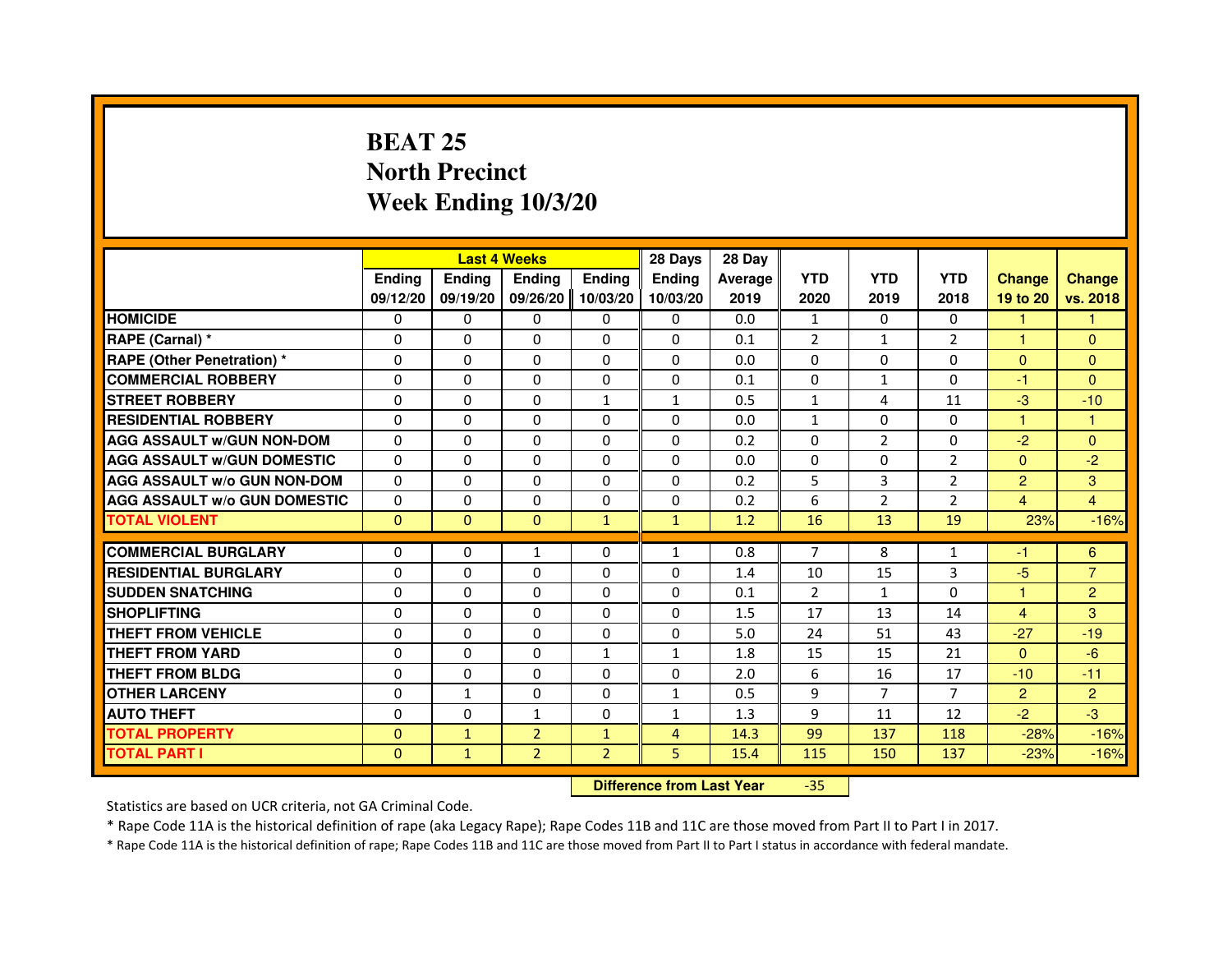## **BEAT 26 North PrecinctWeek Ending 10/3/20**

|                                     |                |                | <b>Last 4 Weeks</b> |                | 28 Days                          | 28 Day  |                |                |                |                |                |
|-------------------------------------|----------------|----------------|---------------------|----------------|----------------------------------|---------|----------------|----------------|----------------|----------------|----------------|
|                                     | <b>Ending</b>  | <b>Ending</b>  | <b>Ending</b>       | <b>Ending</b>  | <b>Ending</b>                    | Average | <b>YTD</b>     | <b>YTD</b>     | <b>YTD</b>     | <b>Change</b>  | <b>Change</b>  |
|                                     | 09/12/20       | 09/19/20       | 09/26/20            | 10/03/20       | 10/03/20                         | 2019    | 2020           | 2019           | 2018           | 19 to 20       | vs. 2018       |
| <b>HOMICIDE</b>                     | $\Omega$       | $\Omega$       | $\Omega$            | $\Omega$       | 0                                | 0.1     | $\Omega$       | $\mathbf{1}$   | $\Omega$       | $-1$           | $\Omega$       |
| RAPE (Carnal) *                     | 0              | 0              | 0                   | 0              | 0                                | 0.2     | 4              | $\overline{2}$ | $\overline{2}$ | $\overline{2}$ | $\overline{2}$ |
| <b>RAPE (Other Penetration) *</b>   | $\Omega$       | $\Omega$       | $\Omega$            | $\Omega$       | $\Omega$                         | 0.0     | $\mathbf{1}$   | $\Omega$       | $\mathbf{1}$   | $\mathbf{1}$   | $\mathbf{0}$   |
| <b>COMMERCIAL ROBBERY</b>           | $\Omega$       | $\Omega$       | $\Omega$            | $\Omega$       | $\Omega$                         | 0.1     | $\mathbf{1}$   | $\mathbf{1}$   | $\Omega$       | $\Omega$       | $\mathbf{1}$   |
| <b>STREET ROBBERY</b>               | $\Omega$       | $\Omega$       | $\Omega$            | $\Omega$       | $\Omega$                         | 1.2     | $\overline{7}$ | 9              | 12             | $-2$           | $-5$           |
| <b>RESIDENTIAL ROBBERY</b>          | $\Omega$       | $\Omega$       | $\Omega$            | $\Omega$       | $\Omega$                         | 0.0     | $\Omega$       | $\Omega$       | $\Omega$       | $\Omega$       | $\Omega$       |
| <b>AGG ASSAULT W/GUN NON-DOM</b>    | $\Omega$       | $\Omega$       | $\Omega$            | $\mathbf{1}$   | $\mathbf{1}$                     | 0.4     | 5              | 4              | $\mathbf{1}$   | $\mathbf{1}$   | 4              |
| <b>AGG ASSAULT W/GUN DOMESTIC</b>   | $\Omega$       | $\Omega$       | $\Omega$            | $\Omega$       | $\Omega$                         | 0.0     | $\Omega$       | $\Omega$       | 1              | $\Omega$       | $-1$           |
| <b>AGG ASSAULT W/o GUN NON-DOM</b>  | $\Omega$       | 1              | $\mathbf{1}$        | 0              | $\overline{2}$                   | 1.2     | 18             | 11             | 18             | $\overline{7}$ | $\mathbf{0}$   |
| <b>AGG ASSAULT W/o GUN DOMESTIC</b> | $\Omega$       | 1              | 0                   | $\Omega$       | $\mathbf{1}$                     | 0.2     | 6              | 3              | $\mathbf{1}$   | 3              | 5              |
| <b>TOTAL VIOLENT</b>                | $\mathbf{0}$   | $\overline{2}$ | $\mathbf{1}$        | $\mathbf{1}$   | $\overline{4}$                   | 3.4     | 42             | 31             | 36             | 35%            | 17%            |
| <b>COMMERCIAL BURGLARY</b>          | 0              | 0              | 0                   | 0              | 0                                | 0.5     | 13             | 5              | 2              | 8              | 11             |
| <b>RESIDENTIAL BURGLARY</b>         | $\Omega$       | $\Omega$       | $\Omega$            | $\Omega$       | $\Omega$                         | 0.2     | $\Omega$       | $\mathbf{1}$   | $\mathbf{1}$   | $-1$           | $-1$           |
| <b>SUDDEN SNATCHING</b>             | $\Omega$       | $\Omega$       | $\mathbf{1}$        | $\Omega$       | $\mathbf{1}$                     | 0.5     | 3              | 5              | 10             | $-2$           | $-7$           |
| <b>SHOPLIFTING</b>                  | 0              | $\overline{2}$ | 0                   | 0              | 2                                | 2.6     | 22             | 24             | 24             | $-2$           | $-2$           |
| THEFT FROM VEHICLE                  | $\mathbf{1}$   | $\Omega$       | 0                   | $\Omega$       | $\mathbf{1}$                     | 2.9     | 22             | 31             | 25             | $-9$           | $-3$           |
| THEFT FROM YARD                     | 0              | 0              | $\Omega$            | $\mathbf{1}$   | $\mathbf{1}$                     | 1.7     | 17             | $\overline{7}$ | 18             | 10             | $-1$           |
| <b>THEFT FROM BLDG</b>              | $\mathbf{1}$   | $\Omega$       | $\Omega$            | $\Omega$       | $\mathbf{1}$                     | 2.5     | 10             | 21             | 28             | $-11$          | $-18$          |
| <b>OTHER LARCENY</b>                | $\Omega$       | $\Omega$       | $\mathbf{1}$        | $\Omega$       | $\mathbf{1}$                     | 0.4     | $\overline{2}$ | 4              | $\overline{7}$ | $-2$           | $-5$           |
| <b>AUTO THEFT</b>                   | $\Omega$       | $\mathbf{1}$   | $\mathbf{1}$        | $\Omega$       | $\overline{2}$                   | 0.7     | 13             | 5              | 17             | 8              | $-4$           |
| <b>TOTAL PROPERTY</b>               | $\overline{2}$ | 3              | $\overline{3}$      | $\mathbf{1}$   | $\overline{9}$                   | 11.9    | 102            | 103            | 132            | $-1%$          | $-23%$         |
| <b>TOTAL PART I</b>                 | $\overline{2}$ | 5              | 4                   | $\overline{2}$ | 13                               | 15.3    | 144            | 134            | 168            | 7%             | $-14%$         |
|                                     |                |                |                     |                | <b>Difference from Last Year</b> |         | 10             |                |                |                |                |

 **Difference from Last Year**

Statistics are based on UCR criteria, not GA Criminal Code.

\* Rape Code 11A is the historical definition of rape (aka Legacy Rape); Rape Codes 11B and 11C are those moved from Part II to Part I in 2017.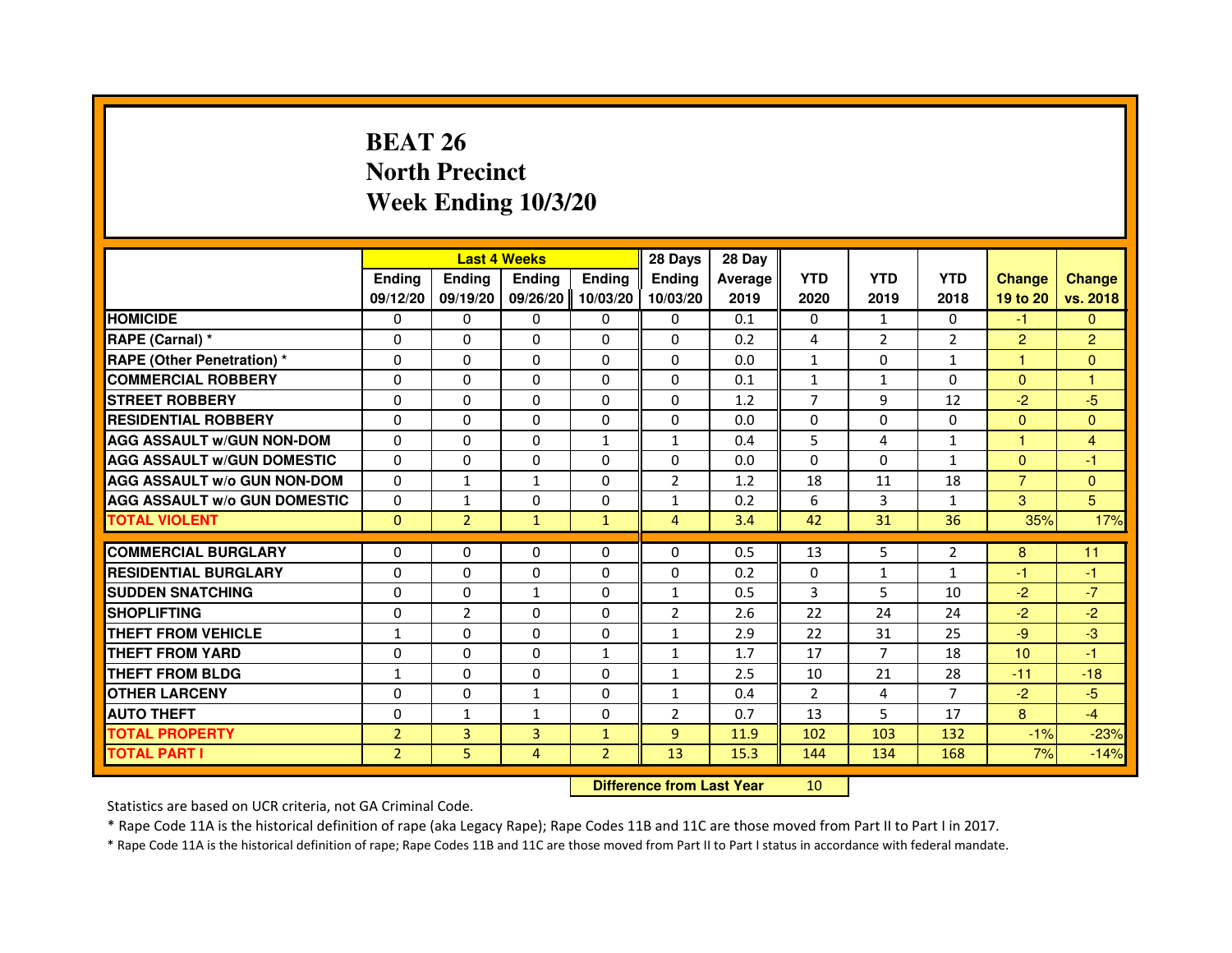# **BEAT 27 North PrecinctWeek Ending 10/3/20**

|                                     |                | <b>Last 4 Weeks</b> |                |                | 28 Days        | 28 Day  |                |                |                |                |                |
|-------------------------------------|----------------|---------------------|----------------|----------------|----------------|---------|----------------|----------------|----------------|----------------|----------------|
|                                     | <b>Endina</b>  | <b>Endina</b>       | <b>Endina</b>  | <b>Ending</b>  | <b>Endina</b>  | Average | <b>YTD</b>     | <b>YTD</b>     | <b>YTD</b>     | <b>Change</b>  | <b>Change</b>  |
|                                     | 09/12/20       | 09/19/20            | 09/26/20       | 10/03/20       | 10/03/20       | 2019    | 2020           | 2019           | 2018           | 19 to 20       | vs. 2018       |
| <b>HOMICIDE</b>                     | 0              | 0                   | $\mathbf{0}$   | 0              | 0              | 0.1     | $\mathbf{0}$   | 1              | $\mathbf{0}$   | $-1$           | $\mathbf{0}$   |
| RAPE (Carnal) *                     | $\Omega$       | $\Omega$            | $\Omega$       | $\mathbf{1}$   | $\mathbf{1}$   | 0.3     | 3              | 2              | $\Omega$       | $\mathbf{1}$   | 3              |
| <b>RAPE (Other Penetration) *</b>   | 0              | $\Omega$            | 0              | $\mathbf{1}$   | $\mathbf{1}$   | 0.2     | $\mathbf{1}$   | 3              | 3              | $-2$           | $-2$           |
| <b>COMMERCIAL ROBBERY</b>           | 0              | 0                   | 0              | 0              | $\Omega$       | 0.1     | $\Omega$       | $\mathbf{1}$   | 2              | $-1$           | $-2$           |
| <b>STREET ROBBERY</b>               | 0              | $\overline{2}$      | 0              | 1              | 3              | 1.4     | 10             | 14             | 7              | $-4$           | 3              |
| <b>RESIDENTIAL ROBBERY</b>          | 0              | $\Omega$            | $\Omega$       | $\Omega$       | $\Omega$       | 0.1     | $\Omega$       | $\mathbf{1}$   | $\overline{2}$ | $-1$           | $-2$           |
| <b>AGG ASSAULT W/GUN NON-GUN</b>    | $\Omega$       | $\mathbf 0$         | $\Omega$       | $\mathbf{1}$   | $\mathbf{1}$   | 1.0     | 13             | 10             | 10             | 3              | 3              |
| <b>AGG ASSAULT W/GUN DOMESTIC</b>   | 0              | 0                   | 0              | 0              | 0              | 0.2     | $\mathbf{1}$   | 3              | $\mathbf{1}$   | $-2$           | $\Omega$       |
| <b>AGG ASSAULT W/o GUN NON-DOM</b>  | $\mathbf{1}$   | $\overline{2}$      | 0              | $\Omega$       | 3              | 1.5     | 17             | 14             | 5              | 3              | 12             |
| <b>AGG ASSAULT W/o GUN DOMESTIC</b> | $\Omega$       | $\mathbf{1}$        | 0              | $\Omega$       | $\mathbf{1}$   | 1.3     | 4              | 14             | $\overline{2}$ | $-10$          | $\overline{2}$ |
| <b>TOTAL VIOLENT</b>                | $\mathbf{1}$   | 5                   | $\Omega$       | $\overline{4}$ | 10             | 6.2     | 49             | 63             | 32             | $-22%$         | 53%            |
|                                     |                |                     |                |                |                |         |                |                |                |                |                |
| <b>COMMERCIAL BURGLARY</b>          | 1              | 0                   | 0              | 0              | $\mathbf{1}$   | 0.7     | 3              | 4              | 5              | -1             | $-2$           |
| <b>RESIDENTIAL BURGLARY</b>         | 0              | $\Omega$            | 0              | $\Omega$       | $\Omega$       | 0.5     | 4              | 5              | 8              | $-1$           | $-4$           |
| <b>SUDDEN SNATCHING</b>             | 0              | 0                   | 0              | 0              | $\Omega$       | 0.3     | $\overline{4}$ | $\overline{2}$ | 8              | $\overline{2}$ | $-4$           |
| <b>SHOPLIFTING</b>                  | $\mathbf{1}$   | $\mathbf{1}$        | $\overline{2}$ | $\Omega$       | 4              | 3.1     | 21             | 34             | 35             | $-13$          | $-14$          |
| <b>THEFT FROM VEHICLE</b>           | $\overline{2}$ | $\Omega$            | $\overline{2}$ | $\Omega$       | 4              | 3.1     | 21             | 31             | 21             | $-10$          | $\Omega$       |
| <b>THEFT FROM YARD</b>              | $\Omega$       | $\Omega$            | $\Omega$       | $\Omega$       | $\Omega$       | 0.8     | 18             | $\Omega$       | 16             | 18             | 2              |
| <b>THEFT FROM BLDG</b>              | 0              | 0                   | $\overline{2}$ | 1              | 3              | 2.4     | 18             | 28             | 29             | $-10$          | $-11$          |
| <b>OTHER LARCENY</b>                | 0              | 0                   | $\Omega$       | $\Omega$       | $\Omega$       | 0.2     | $\mathbf{1}$   | 3              | $\mathcal{P}$  | $-2$           | $-1$           |
| <b>AUTO THEFT</b>                   | $\mathbf 0$    | 1                   | $\Omega$       | $\mathbf{1}$   | $\overline{2}$ | 0.9     | 17             | 10             | 13             | $\overline{7}$ | $\overline{4}$ |
| <b>TOTAL PROPERTY</b>               | 4              | $\overline{2}$      | 6              | $\overline{2}$ | 14             | 12.0    | 107            | 117            | 137            | $-9%$          | $-22%$         |
| <b>TOTAL PART I</b>                 | 5              | $\overline{7}$      | 6              | 6              | 24             | 18.3    | 156            | 180            | 169            | $-13%$         | $-8%$          |

 **Difference from Last Year**-24

Statistics are based on UCR criteria, not GA Criminal Code.

\* Rape Code 11A is the historical definition of rape (aka Legacy Rape); Rape Codes 11B and 11C are those moved from Part II to Part I in 2017.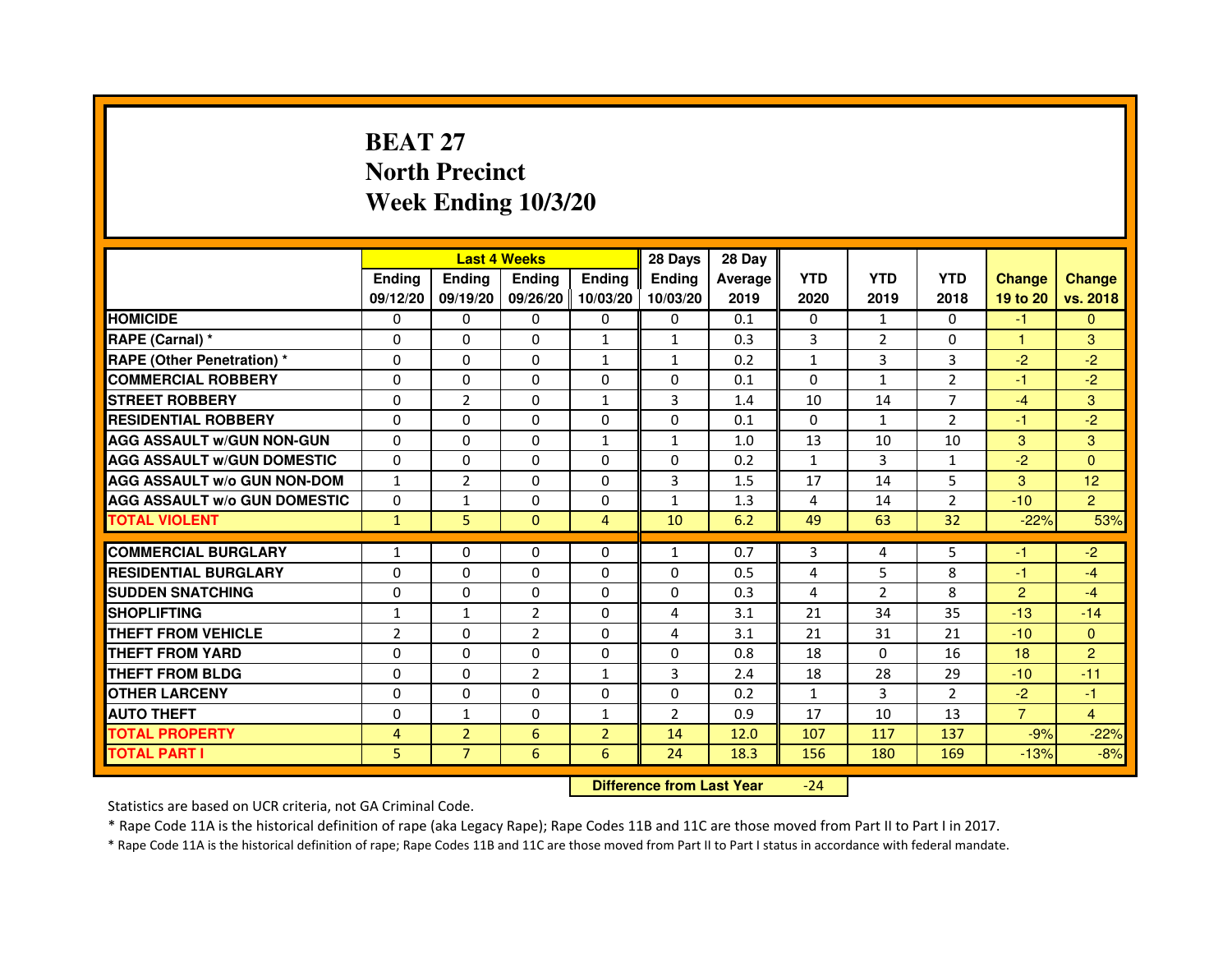# **BEAT 31 Central PrecinctWeek Ending 10/3/20**

|                                     |               | <b>Last 4 Weeks</b> |                   |                | 28 Days        | 28 Day  |                |                |                |                |                |
|-------------------------------------|---------------|---------------------|-------------------|----------------|----------------|---------|----------------|----------------|----------------|----------------|----------------|
|                                     | <b>Endina</b> | <b>Ending</b>       | <b>Ending</b>     | <b>Endina</b>  | <b>Endina</b>  | Average | <b>YTD</b>     | <b>YTD</b>     | <b>YTD</b>     | <b>Change</b>  | <b>Change</b>  |
|                                     | 09/12/20      | 09/19/20            | 09/26/20 10/03/20 |                | 10/03/20       | 2019    | 2020           | 2019           | 2018           | 19 to 20       | vs. 2018       |
| <b>HOMICIDE</b>                     | 0             | 0                   | 0                 | 0              | 0              | 0.1     | 1              | $\mathbf{1}$   | $\mathbf{1}$   | $\mathbf{0}$   | $\mathbf{0}$   |
| RAPE (Carnal) *                     | $\Omega$      | $\Omega$            | $\Omega$          | $\Omega$       | $\Omega$       | 0.3     | 4              | 3              | $\Omega$       | $\mathbf{1}$   | $\overline{4}$ |
| <b>RAPE (Other Penetration) *</b>   | $\Omega$      | $\Omega$            | $\Omega$          | $\Omega$       | $\Omega$       | 0.2     | $\mathbf{1}$   | $\overline{2}$ | $\mathbf{1}$   | $-1$           | $\Omega$       |
| <b>COMMERCIAL ROBBERY</b>           | 0             | 0                   | $\Omega$          | $\mathbf{1}$   | 1              | 0.0     | $\mathbf{1}$   | 0              | $\mathbf{1}$   | 1              | $\Omega$       |
| <b>STREET ROBBERY</b>               | $\Omega$      | 0                   | $\Omega$          | 0              | 0              | 0.7     | 4              | 7              | 7              | $-3$           | -3             |
| <b>RESIDENTIAL ROBBERY</b>          | $\Omega$      | $\Omega$            | $\Omega$          | 0              | 0              | 0.0     | 4              | $\Omega$       | $\mathbf 0$    | $\overline{4}$ | $\overline{4}$ |
| <b>AGG ASSAULT w/GUN NON-DOM</b>    | $\Omega$      | $\mathbf 1$         | $\mathbf 0$       | 0              | $\mathbf{1}$   | 1.1     | 10             | 11             | 6              | $-1$           | $\overline{4}$ |
| <b>AGG ASSAULT W/GUN DOMESTIC</b>   | $\Omega$      | 0                   | 0                 | 0              | 0              | 0.2     | $\overline{2}$ | $\overline{2}$ | $\mathbf{1}$   | $\mathbf{0}$   | 1              |
| <b>AGG ASSAULT W/o GUN NON-DOM</b>  | $\Omega$      | $\Omega$            | $\Omega$          | $\Omega$       | $\Omega$       | 0.7     | 3              | 7              | 5              | $-4$           | $-2$           |
| <b>AGG ASSAULT W/o GUN DOMESTIC</b> | 1             | 1                   | $\mathbf{1}$      | 0              | 3              | 0.9     | $\overline{7}$ | 11             | 3              | $-4$           | $\overline{4}$ |
| <b>TOTAL VIOLENT</b>                | $\mathbf{1}$  | $\overline{2}$      | $\mathbf{1}$      | $\mathbf{1}$   | 5              | 4.1     | 37             | 44             | 25             | $-16%$         | 48%            |
|                                     |               |                     |                   |                |                |         |                |                |                |                |                |
| <b>COMMERCIAL BURGLARY</b>          | $\Omega$      | $\mathbf{1}$        | $\Omega$          | $\Omega$       | $\mathbf{1}$   | 1.2     | 8              | 11             | 8              | $-3$           | $\Omega$       |
| <b>RESIDENTIAL BURGLARY</b>         | $\Omega$      | 1                   | 1                 | 0              | $\overline{2}$ | 3.5     | 25             | 36             | 22             | $-11$          | 3              |
| <b>SUDDEN SNATCHING</b>             | $\Omega$      | $\Omega$            | 0                 | 0              | 0              | 0.3     | $\Omega$       | 3              | 1              | $-3$           | $-1$           |
| <b>SHOPLIFTING</b>                  | 0             | $\mathbf 0$         | 0                 | 0              | 0              | 0.4     | 6              | 3              | $\overline{2}$ | 3              | 4              |
| <b>THEFT FROM VEHICLE</b>           | 3             | 1                   | $\overline{2}$    | $\mathbf{1}$   | $\overline{7}$ | 4.3     | 26             | 49             | 50             | $-23$          | $-24$          |
| <b>THEFT FROM YARD</b>              | $\mathbf{1}$  | $\overline{2}$      | $\Omega$          | $\Omega$       | 3              | 4.4     | 30             | 45             | 30             | $-15$          | $\Omega$       |
| <b>THEFT FROM BLDG</b>              | $\mathbf{1}$  | $\Omega$            | 0                 | 0              | 1              | 1.5     | 14             | 17             | 21             | $-3$           | $-7$           |
| <b>OTHER LARCENY</b>                | $\Omega$      | $\Omega$            | 1                 | 0              | 1              | 1.9     | 13             | 17             | 5              | $-4$           | 8              |
| <b>AUTO THEFT</b>                   | $\mathbf 0$   | $\mathbf 0$         | $\Omega$          | $\mathbf{1}$   | $\mathbf{1}$   | 1.1     | 18             | 11             | 18             | $\overline{7}$ | $\Omega$       |
| <b>TOTAL PROPERTY</b>               | 5             | 5                   | 4                 | $\overline{2}$ | 16             | 18.6    | 140            | 192            | 157            | $-27%$         | $-11%$         |
| <b>TOTAL PART I</b>                 | 6             | $\overline{7}$      | 5                 | 3              | 21             | 22.7    | 177            | 236            | 182            | $-25%$         | $-3%$          |

 **Difference from Last Year**-59

Statistics are based on UCR criteria, not GA Criminal Code.

\* Rape Code 11A is the historical definition of rape (aka Legacy Rape); Rape Codes 11B and 11C are those moved from Part II to Part I in 2017.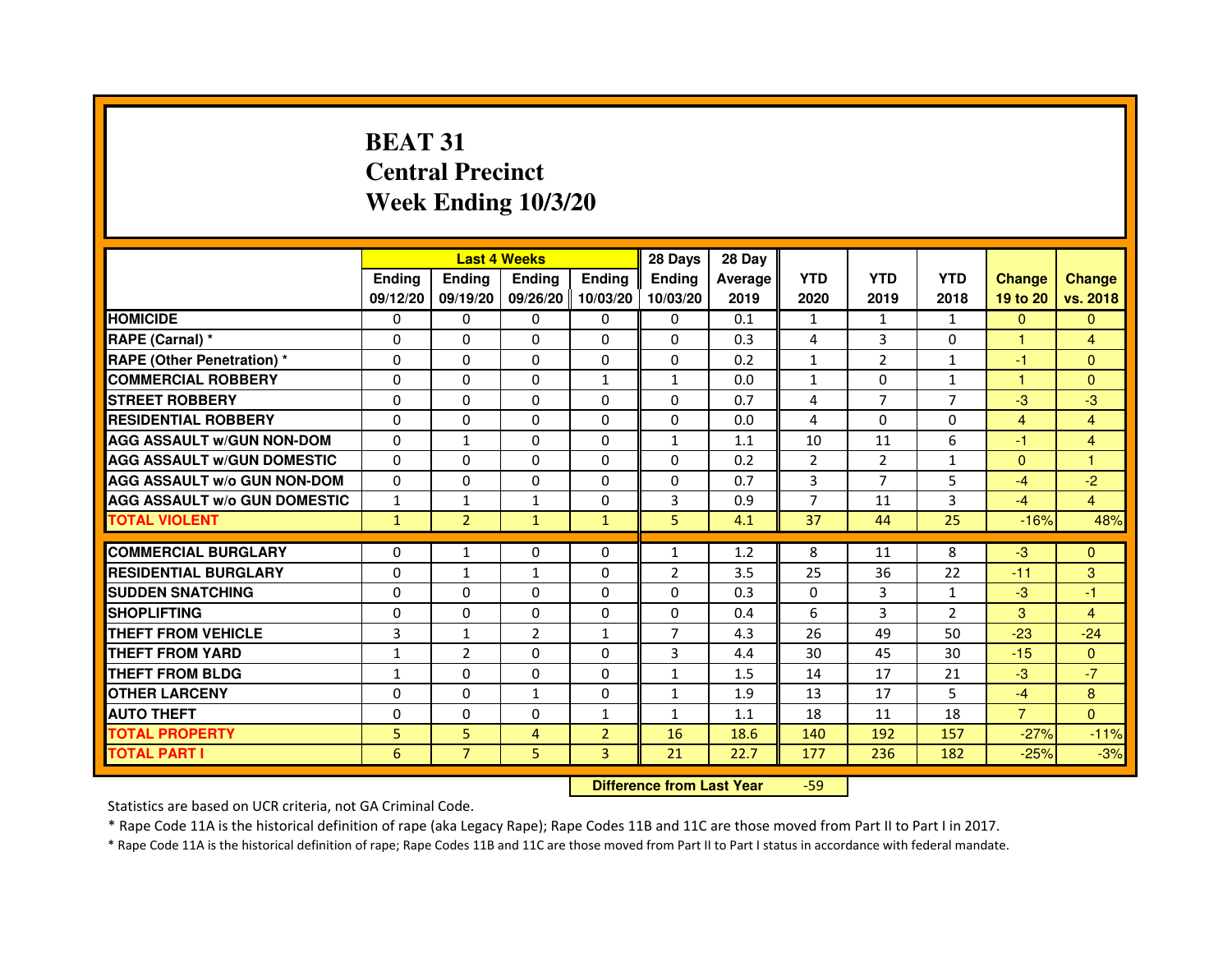## **BEAT 32 Central PrecinctWeek Ending 10/3/20**

|                                     |               | <b>Last 4 Weeks</b> |                |               | 28 Days        | 28 Day  |              |                |                |                |                      |
|-------------------------------------|---------------|---------------------|----------------|---------------|----------------|---------|--------------|----------------|----------------|----------------|----------------------|
|                                     | <b>Endina</b> | Ending              | <b>Endina</b>  | <b>Endina</b> | <b>Endina</b>  | Average | <b>YTD</b>   | <b>YTD</b>     | <b>YTD</b>     | <b>Change</b>  | <b>Change</b>        |
|                                     | 09/12/20      | 09/19/20            | 09/26/20       | 10/03/20      | 10/03/20       | 2019    | 2020         | 2019           | 2018           | 19 to 20       | vs. 2018             |
| <b>HOMICIDE</b>                     | 0             | 0                   | 0              | 0             | 0              | 0.1     | 0            | $\mathbf{1}$   | $\mathbf{0}$   | $-1$           | $\mathbf{0}$         |
| RAPE (Carnal) *                     | $\Omega$      | $\Omega$            | $\Omega$       | $\Omega$      | $\Omega$       | 0.2     | $\mathbf{1}$ | $\mathbf{0}$   | $\mathbf{1}$   | $\mathbf{1}$   | $\mathbf{0}$         |
| <b>RAPE (Other Penetration)*</b>    | $\Omega$      | 0                   | $\Omega$       | 0             | $\Omega$       | 0.1     | $\Omega$     | $\mathbf{0}$   | $\mathbf{1}$   | $\mathbf{0}$   | -1                   |
| <b>COMMERCIAL ROBBERY</b>           | $\mathbf{1}$  | 0                   | 0              | 0             | $\mathbf{1}$   | 0.9     | 5            | 8              | 4              | $-3$           | 1                    |
| <b>STREET ROBBERY</b>               | $\Omega$      | $\mathbf{1}$        | $\Omega$       | $\Omega$      | $\mathbf{1}$   | 0.2     | $\mathbf{1}$ | 3              | 4              | $-2$           | $-3$                 |
| <b>RESIDENTIAL ROBBERY</b>          | 0             | 0                   | 0              | 0             | 0              | 0.0     | 0            | 0              | $\mathbf{1}$   | $\mathbf{0}$   | -1                   |
| <b>AGG ASSAULT w/GUN NON-DOM</b>    | $\Omega$      | $\Omega$            | $\Omega$       | $\Omega$      | $\Omega$       | 0.2     | 4            | $\overline{2}$ | $\overline{7}$ | $\overline{2}$ | -3                   |
| <b>AGG ASSAULT W/GUN DOMESTIC</b>   | $\Omega$      | 0                   | $\Omega$       | $\Omega$      | $\Omega$       | 0.0     | $\mathbf{1}$ | $\mathbf{0}$   | $\Omega$       | $\mathbf{1}$   | 1                    |
| <b>AGG ASSAULT w/o GUN NON-DOM</b>  | $\Omega$      | $\mathbf{1}$        | 0              | 0             | $\mathbf{1}$   | 0.3     | 3            | 4              | $\overline{2}$ | $-1$           | 1                    |
| <b>AGG ASSAULT W/o GUN DOMESTIC</b> | $\Omega$      | $\Omega$            | $\Omega$       | $\Omega$      | 0              | 0.4     | 3            | 4              | $\overline{2}$ | $-1$           | $\blacktriangleleft$ |
| <b>TOTAL VIOLENT</b>                | $\mathbf{1}$  | $\overline{2}$      | $\mathbf{0}$   | $\Omega$      | 3              | 2.5     | 18           | 22             | 22             | $-18%$         | $-18%$               |
|                                     |               |                     |                |               |                |         |              |                |                |                |                      |
| <b>COMMERCIAL BURGLARY</b>          | 0             | 0                   | 0              | 0             | 0              | 0.3     | 6            | 3              | 2              | 3              | $\overline{4}$       |
| <b>RESIDENTIAL BURGLARY</b>         | 0             | 0                   | 0              | 0             | 0              | 1.8     | 12           | 22             | 22             | $-10$          | $-10$                |
| <b>SUDDEN SNATCHING</b>             | $\Omega$      | $\Omega$            | $\Omega$       | $\Omega$      | $\Omega$       | 0.2     | $\Omega$     | $\overline{2}$ | $\Omega$       | $-2$           | $\Omega$             |
| <b>SHOPLIFTING</b>                  | $\Omega$      | $\mathbf{1}$        | $\overline{2}$ | $\Omega$      | 3              | 3.1     | 22           | 36             | 60             | $-14$          | $-38$                |
| THEFT FROM VEHICLE                  | $\Omega$      | $\Omega$            | $\Omega$       | $\mathbf{1}$  | $\mathbf{1}$   | 4.9     | 30           | 50             | 60             | $-20$          | $-30$                |
| <b>THEFT FROM YARD</b>              | $\Omega$      | $\Omega$            | 0              | $\Omega$      | $\Omega$       | 2.6     | 22           | 26             | 41             | $-4$           | $-19$                |
| <b>THEFT FROM BLDG</b>              | 0             | 0                   | $\mathbf{1}$   | 0             | $\mathbf{1}$   | 2.5     | 15           | 29             | 28             | $-14$          | $-13$                |
| <b>OTHER LARCENY</b>                | $\Omega$      | $\mathbf{1}$        | $\Omega$       | $\mathbf{1}$  | $\overline{2}$ | 0.8     | 16           | 5              | 15             | 11             | $\mathbf{1}$         |
| <b>AUTO THEFT</b>                   | $\Omega$      | $\mathbf{1}$        | $\mathbf{1}$   | $\mathbf{1}$  | 3              | 1.2     | 10           | 12             | 17             | $-2$           | $-7$                 |
| <b>TOTAL PROPERTY</b>               | $\Omega$      | 3                   | 4              | 3             | 10             | 17.3    | 133          | 185            | 245            | $-28%$         | $-46%$               |
| <b>TOTAL PART I</b>                 | $\mathbf{1}$  | 5.                  | 4              | 3             | 13             | 19.8    | 151          | 207            | 267            | $-27%$         | $-43%$               |

 **Difference from Last Year**-56

Statistics are based on UCR criteria, not GA Criminal Code.

\* Rape Code 11A is the historical definition of rape (aka Legacy Rape); Rape Codes 11B and 11C are those moved from Part II to Part I in 2017.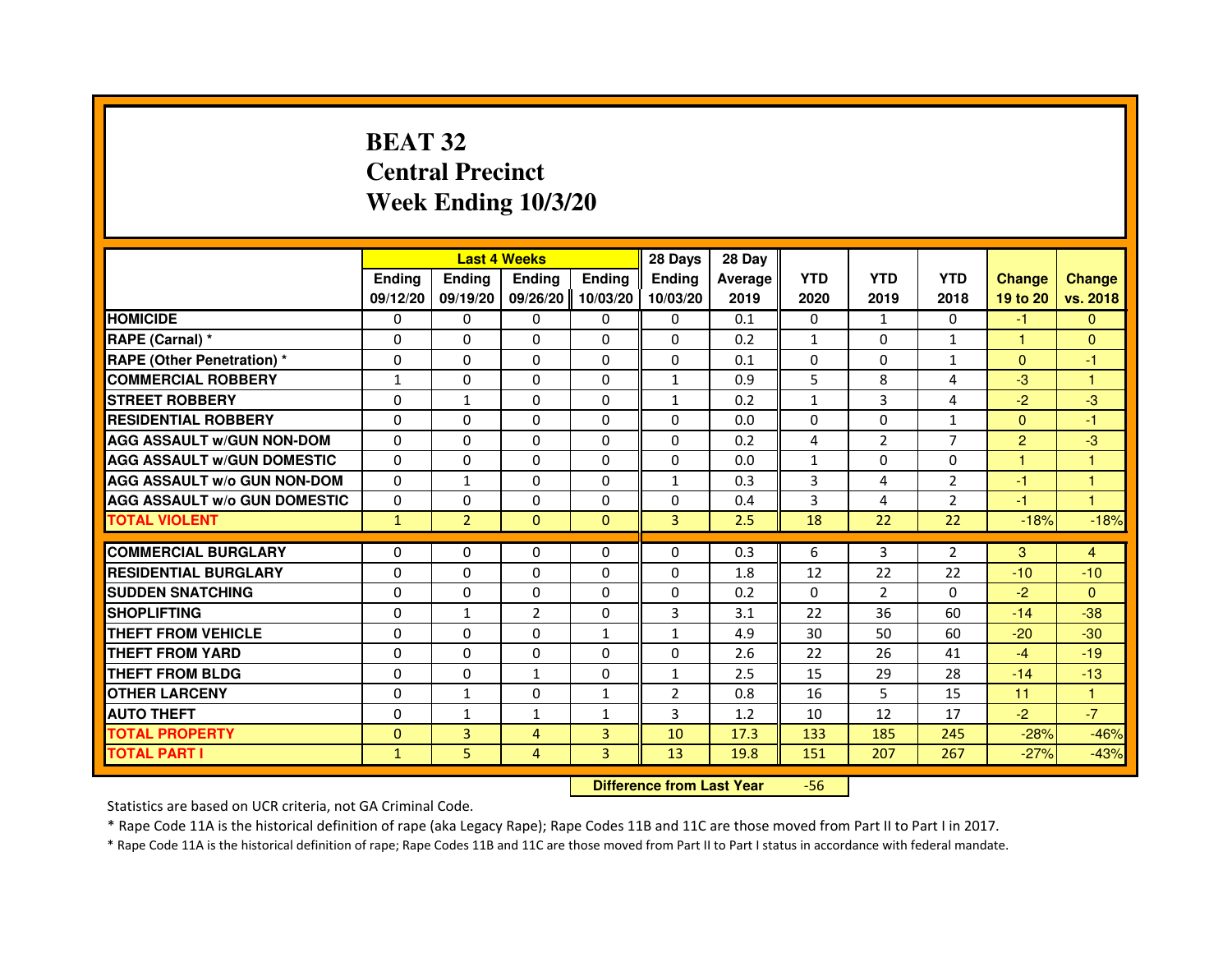## **BEAT 33 Central PrecinctWeek Ending 10/3/20**

|                                     |                | <b>Last 4 Weeks</b> |               |                     | 28 Days        | 28 Day  |                |                |                |                |                |
|-------------------------------------|----------------|---------------------|---------------|---------------------|----------------|---------|----------------|----------------|----------------|----------------|----------------|
|                                     | <b>Endina</b>  | <b>Endina</b>       | <b>Ending</b> | <b>Ending</b>       | <b>Endina</b>  | Average | <b>YTD</b>     | <b>YTD</b>     | <b>YTD</b>     | <b>Change</b>  | <b>Change</b>  |
|                                     | 09/12/20       | 09/19/20            |               | 09/26/20   10/03/20 | 10/03/20       | 2019    | 2020           | 2019           | 2018           | 19 to 20       | vs. 2018       |
| <b>HOMICIDE</b>                     | 0              | 0                   | 0             | 0                   | 0              | 0.2     | $\mathbf{1}$   | $\overline{2}$ | $\mathbf{0}$   | -1.            |                |
| RAPE (Carnal) *                     | $\Omega$       | $\mathbf{1}$        | $\Omega$      | $\Omega$            | $\mathbf{1}$   | 0.0     | 2              | $\Omega$       | 3              | $\overline{2}$ | $-1$           |
| <b>RAPE (Other Penetration) *</b>   | $\Omega$       | $\Omega$            | 0             | $\mathbf{0}$        | $\Omega$       | 0.1     | $\Omega$       | $\mathbf{1}$   | $\mathbf{1}$   | $-1$           | $-1$           |
| <b>COMMERCIAL ROBBERY</b>           | 0              | $\Omega$            | $\Omega$      | 0                   | $\Omega$       | 0.3     | $\overline{2}$ | 3              | $\overline{2}$ | -1             | $\mathbf{0}$   |
| <b>STREET ROBBERY</b>               | 1              | $\mathbf{1}$        | 0             | 0                   | $\overline{2}$ | 1.3     | 9              | 14             | 18             | $-5$           | -9             |
| <b>RESIDENTIAL ROBBERY</b>          | 0              | 0                   | $\Omega$      | $\Omega$            | $\Omega$       | 0.0     | $\Omega$       | 0              | $\Omega$       | $\Omega$       | $\mathbf{0}$   |
| <b>AGG ASSAULT W/GUN NON-DOM</b>    | $\Omega$       | $\Omega$            | $\mathbf{1}$  | $\Omega$            | $\mathbf{1}$   | 1.0     | 8              | 9              | 8              | $-1$           | $\Omega$       |
| <b>AGG ASSAULT W/GUN DOMESTIC</b>   | $\Omega$       | $\Omega$            | 0             | 0                   | $\Omega$       | 0.2     | $\mathbf{1}$   | $\overline{2}$ | 0              | $-1$           | $\overline{1}$ |
| <b>AGG ASSAULT W/o GUN NON-DOM</b>  | $\Omega$       | 0                   | $\Omega$      | $\Omega$            | $\Omega$       | 0.9     | $\overline{7}$ | 10             | 5              | $-3$           | $\overline{2}$ |
| <b>AGG ASSAULT W/o GUN DOMESTIC</b> | $\Omega$       | 0                   | 0             | $\mathbf{0}$        | 0              | 0.7     | $\overline{7}$ | 9              | $\mathbf{1}$   | $-2$           | 6              |
| <b>TOTAL VIOLENT</b>                | $\mathbf{1}$   | $\overline{2}$      | $\mathbf{1}$  | $\mathbf{0}$        | $\overline{4}$ | 4.7     | 37             | 50             | 38             | $-26%$         | $-3%$          |
|                                     |                |                     |               |                     |                |         |                |                |                |                |                |
| <b>COMMERCIAL BURGLARY</b>          | 0              | $\mathbf{1}$        | 0             | 0                   | $\mathbf{1}$   | 1.3     | 8              | 9              | 9              | -1             | $-1$           |
| <b>RESIDENTIAL BURGLARY</b>         | $\mathbf{1}$   | 0                   | 0             | $\mathbf{0}$        | 1              | 1.8     | 13             | 22             | 15             | $-9$           | $-2$           |
| <b>SUDDEN SNATCHING</b>             | $\Omega$       | $\mathbf 0$         | 0             | $\Omega$            | $\Omega$       | 0.1     | $\overline{2}$ | $\mathbf{1}$   | 4              | -1             | $-2$           |
| <b>SHOPLIFTING</b>                  | $\mathbf{1}$   | $\mathbf{1}$        | 0             | $\mathbf{1}$        | 3              | 7.9     | 25             | 85             | 44             | $-60$          | $-19$          |
| <b>THEFT FROM VEHICLE</b>           | $\Omega$       | $\mathbf{1}$        | 0             | 1                   | $\overline{2}$ | 3.4     | 30             | 40             | 43             | $-10$          | $-13$          |
| <b>THEFT FROM YARD</b>              | 3              | $\mathbf{1}$        | $\Omega$      | $\Omega$            | $\overline{4}$ | 3.6     | 39             | 45             | 34             | $-6$           | 5              |
| THEFT FROM BLDG                     | $\Omega$       | $\Omega$            | 0             | 0                   | $\Omega$       | 1.7     | 13             | 16             | 25             | $-3$           | $-12$          |
| <b>OTHER LARCENY</b>                | $\overline{2}$ | 0                   | $\Omega$      | $\Omega$            | $\overline{2}$ | 2.0     | 8              | 24             | 6              | $-16$          | $\overline{2}$ |
| <b>AUTO THEFT</b>                   | 0              | 1                   | $\Omega$      | 1                   | $\overline{2}$ | 1.4     | 15             | 13             | 30             | $\overline{2}$ | $-15$          |
| <b>TOTAL PROPERTY</b>               | $\overline{7}$ | 5                   | $\Omega$      | 3                   | 15             | 23.2    | 153            | 255            | 210            | $-40%$         | $-27%$         |
| <b>TOTAL PART I</b>                 | 8              | $\overline{7}$      | $\mathbf{1}$  | 3                   | 19             | 27.8    | 190            | 305            | 248            | $-38%$         | $-23%$         |

 **Difference from Last Year**-115

Statistics are based on UCR criteria, not GA Criminal Code.

\* Rape Code 11A is the historical definition of rape (aka Legacy Rape); Rape Codes 11B and 11C are those moved from Part II to Part I in 2017.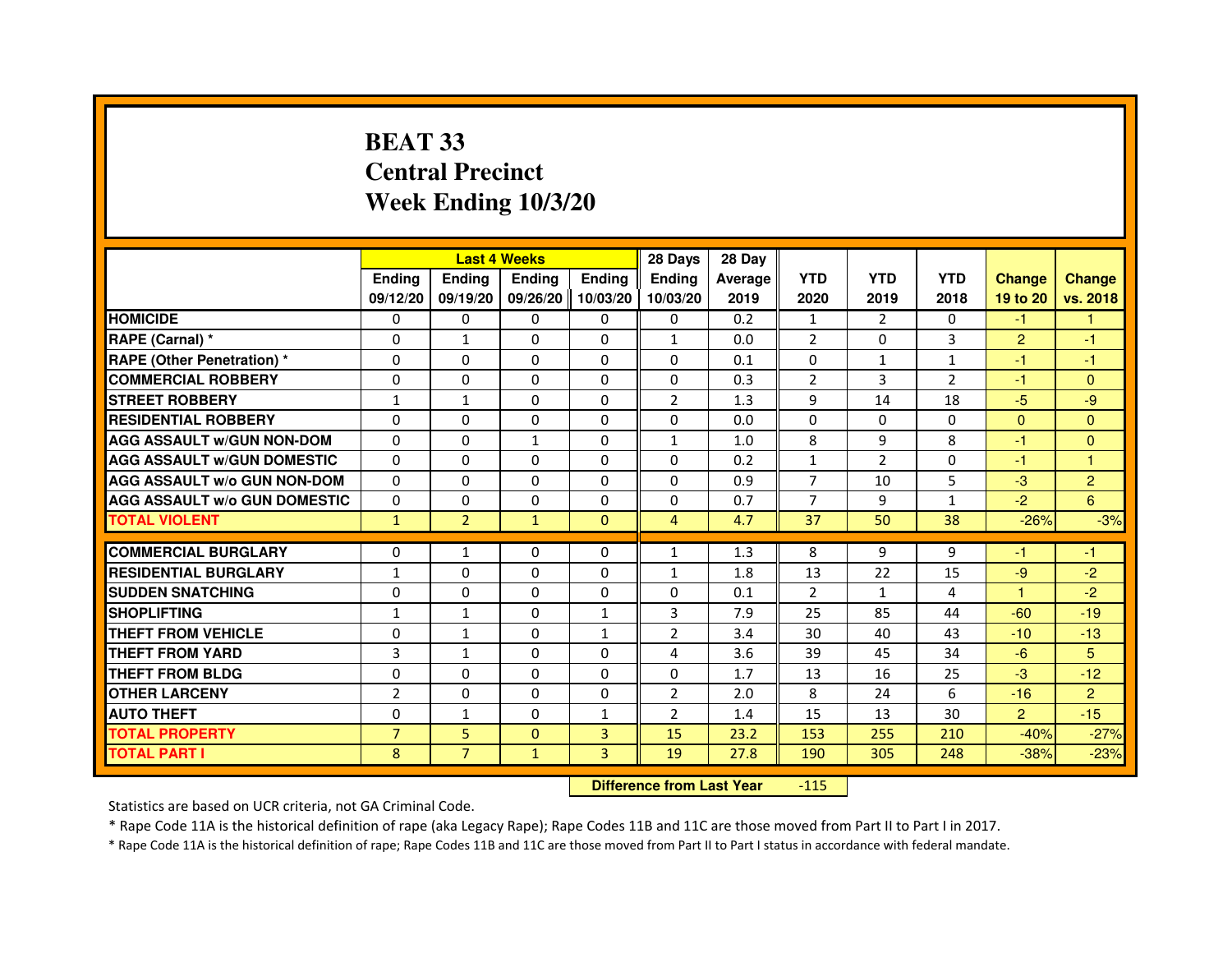# **BEAT 34 Central PrecinctWeek Ending 10/3/20**

|                                     |                |                | <b>Last 4 Weeks</b> |              | 28 Days        | 28 Day  |              |                |                |                      |                      |
|-------------------------------------|----------------|----------------|---------------------|--------------|----------------|---------|--------------|----------------|----------------|----------------------|----------------------|
|                                     | <b>Ending</b>  | <b>Endina</b>  | <b>Ending</b>       | Ending       | <b>Ending</b>  | Average | <b>YTD</b>   | <b>YTD</b>     | <b>YTD</b>     | <b>Change</b>        | <b>Change</b>        |
|                                     | 09/12/20       | 09/19/20       | 09/26/20            | 10/03/20     | 10/03/20       | 2019    | 2020         | 2019           | 2018           | 19 to 20             | vs. 2018             |
| <b>HOMICIDE</b>                     | 1              | 0              | $\mathbf{0}$        | $\Omega$     | $\mathbf{1}$   | 0.1     | 3            | $\mathbf{1}$   | $\mathbf{1}$   | $\overline{2}$       | $\overline{2}$       |
| RAPE (Carnal) *                     | $\Omega$       | $\Omega$       | $\Omega$            | $\mathbf{0}$ | $\Omega$       | 0.2     | 5            | 2              | $\mathbf{1}$   | 3                    | 4                    |
| <b>RAPE (Other Penetration)*</b>    | 0              | 0              | $\Omega$            | $\mathbf{0}$ | 0              | 0.1     | $\mathbf{1}$ | $\mathbf{1}$   | 0              | $\Omega$             | 1                    |
| <b>COMMERCIAL ROBBERY</b>           | 0              | $\mathbf 0$    | 0                   | $\Omega$     | $\Omega$       | 0.0     | 1            | $\Omega$       | $\Omega$       |                      | $\blacktriangleleft$ |
| <b>STREET ROBBERY</b>               | $\Omega$       | $\Omega$       | 0                   | $\mathbf{0}$ | 0              | 0.9     | 12           | 10             | 6              | $\overline{2}$       | 6                    |
| <b>RESIDENTIAL ROBBERY</b>          | $\Omega$       | 0              | $\Omega$            | $\mathbf{0}$ | $\Omega$       | 0.2     | $\Omega$     | $\overline{2}$ | $\overline{2}$ | $-2$                 | $-2$                 |
| <b>AGG ASSAULT w/GUN NON-DOM</b>    | $\Omega$       | $\overline{2}$ | $\Omega$            | 3            | 5              | 1.8     | 18           | 14             | 14             | $\overline{4}$       | $\overline{4}$       |
| <b>AGG ASSAULT W/GUN DOMESTIC</b>   | $\Omega$       | $\Omega$       | 0                   | $\Omega$     | $\Omega$       | 0.5     | $\Omega$     | 5              | 3              | $-5$                 | $-3$                 |
| <b>AGG ASSAULT W/o GUN NON-DOM</b>  | $\Omega$       | 0              | 0                   | 0            | $\Omega$       | 0.9     | 11           | 10             | 11             | 1                    | $\overline{0}$       |
| <b>AGG ASSAULT W/o GUN DOMESTIC</b> | $\Omega$       | 0              | 0                   | 0            | 0              | 1.6     | 15           | 16             | 12             | $-1$                 | 3                    |
| <b>TOTAL VIOLENT</b>                | $\mathbf{1}$   | $\overline{2}$ | $\mathbf{0}$        | 3            | 6              | 6.2     | 66           | 61             | 50             | 8%                   | 32%                  |
|                                     |                |                |                     |              |                |         |              |                |                |                      |                      |
| <b>COMMERCIAL BURGLARY</b>          | 0              | 0              | 1                   | 0            | $\mathbf{1}$   | 0.5     | 4            | 3              | $\mathbf{1}$   |                      | 3                    |
| <b>RESIDENTIAL BURGLARY</b>         | 0              | $\mathbf{1}$   | 1                   | 0            | $\overline{2}$ | 3.2     | 23           | 34             | 47             | $-11$                | $-24$                |
| <b>SUDDEN SNATCHING</b>             | 0              | 0              | 0                   | $\Omega$     | 0              | 0.2     | $\mathbf{1}$ | $\mathbf{1}$   | $\overline{2}$ | $\Omega$             | -1                   |
| <b>SHOPLIFTING</b>                  | $\Omega$       | $\mathbf{1}$   | $\Omega$            | $\mathbf{0}$ | $\mathbf{1}$   | 1.2     | 5            | 10             | 6              | $-5$                 | $-1$                 |
| THEFT FROM VEHICLE                  | $\overline{2}$ | $\Omega$       | $\mathbf{1}$        | 0            | 3              | 2.3     | 26           | 25             | 32             | $\blacktriangleleft$ | $-6$                 |
| <b>THEFT FROM YARD</b>              | 0              | 0              | 1                   | $\mathbf{1}$ | $\overline{2}$ | 2.3     | 14           | 23             | 15             | $-9$                 | $-1$                 |
| THEFT FROM BLDG                     | $\Omega$       | $\Omega$       | 0                   | 0            | 0              | 1.4     | 14           | 11             | 22             | 3                    | $-8$                 |
| <b>OTHER LARCENY</b>                | 0              | $\Omega$       | $\mathbf{1}$        | 0            | $\mathbf{1}$   | 0.3     | 3            | 4              | $\mathbf{1}$   | $-1$                 | $\overline{2}$       |
| <b>AUTO THEFT</b>                   | $\Omega$       | $\mathbf{1}$   | $\mathbf{1}$        | $\mathbf{0}$ | $\overline{2}$ | 2.0     | 17           | 19             | 27             | $-2$                 | $-10$                |
| <b>TOTAL PROPERTY</b>               | $\overline{2}$ | 3              | 6                   | $\mathbf{1}$ | 12             | 13.3    | 107          | 130            | 153            | $-18%$               | $-30%$               |
| <b>TOTAL PART I</b>                 | 3              | 5              | 6                   | 4            | 18             | 19.6    | 173          | 191            | 203            | $-9%$                | $-15%$               |

 **Difference from Last Year**-18

Statistics are based on UCR criteria, not GA Criminal Code.

\* Rape Code 11A is the historical definition of rape (aka Legacy Rape); Rape Codes 11B and 11C are those moved from Part II to Part I in 2017.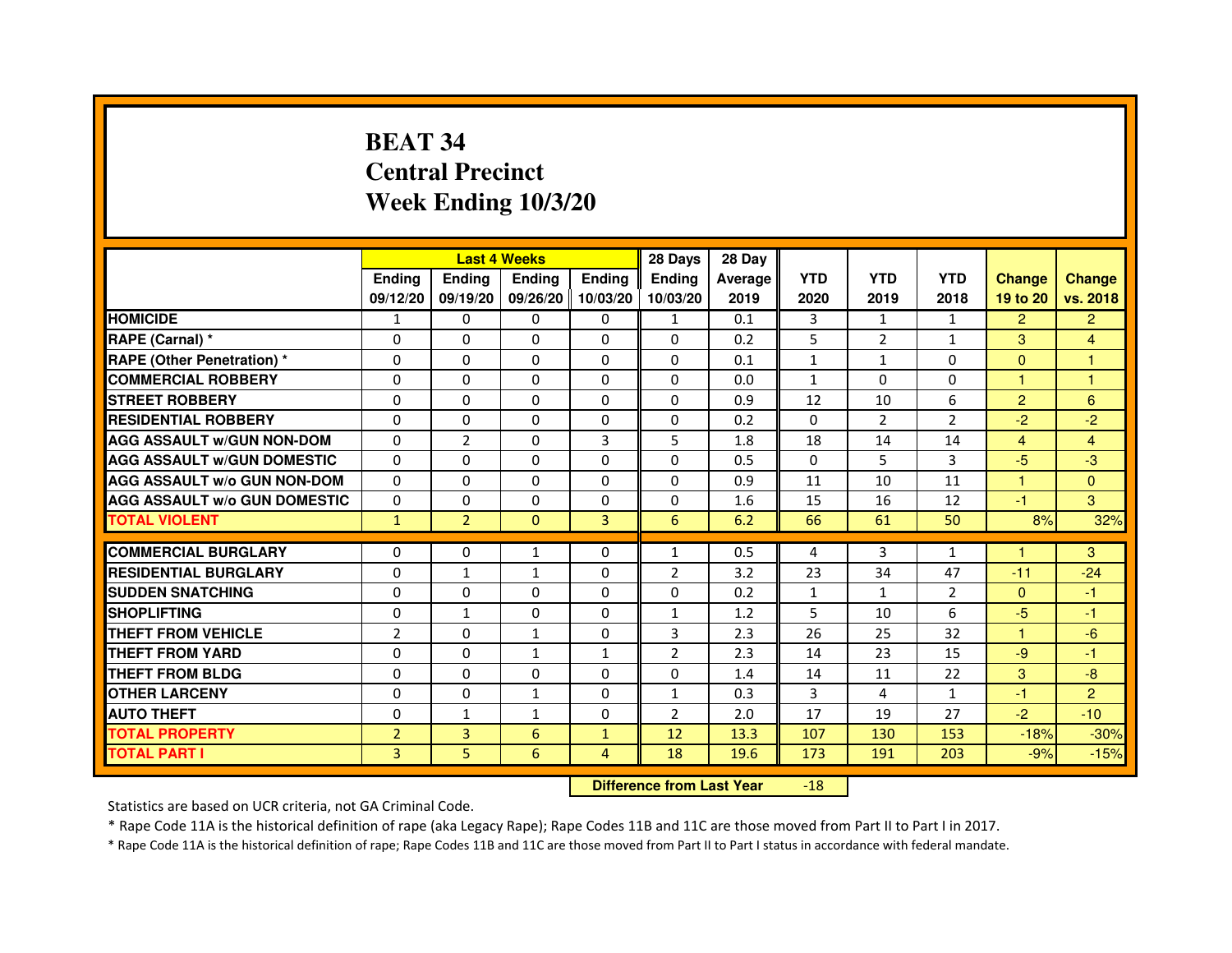# **BEAT 35 Central PrecinctWeek Ending 10/3/20**

|                                     |                | <b>Last 4 Weeks</b> |                     |                | 28 Days        | 28 Day  |                |                |              |                |                |
|-------------------------------------|----------------|---------------------|---------------------|----------------|----------------|---------|----------------|----------------|--------------|----------------|----------------|
|                                     | <b>Endina</b>  | <b>Ending</b>       | <b>Endina</b>       | <b>Ending</b>  | <b>Endina</b>  | Average | <b>YTD</b>     | <b>YTD</b>     | <b>YTD</b>   | <b>Change</b>  | <b>Change</b>  |
|                                     | 09/12/20       | 09/19/20            | 09/26/20   10/03/20 |                | 10/03/20       | 2019    | 2020           | 2019           | 2018         | 19 to 20       | vs. 2018       |
| <b>HOMICIDE</b>                     | 0              | 0                   | 0                   | 0              | 0              | 0.0     | 6              | 0              | 0            | 6              | 6              |
| RAPE (Carnal) *                     | $\Omega$       | $\Omega$            | $\Omega$            | $\Omega$       | $\Omega$       | 0.0     | $\overline{2}$ | $\Omega$       | 3            | $\overline{2}$ | $-1$           |
| <b>RAPE (Other Penetration)</b> *   | $\Omega$       | $\Omega$            | $\Omega$            | $\Omega$       | 0              | 0.0     | $\mathbf{1}$   | 0              | 3            | 1              | $-2$           |
| <b>COMMERCIAL ROBBERY</b>           | 0              | 0                   | $\mathbf{1}$        | 0              | 1              | 0.2     | 3              | 1              | 1            | $\overline{2}$ | $\overline{2}$ |
| <b>STREET ROBBERY</b>               | 0              | 0                   | 0                   | 0              | 0              | 1.1     | 5              | 9              | 5            | $-4$           | $\Omega$       |
| <b>RESIDENTIAL ROBBERY</b>          | $\Omega$       | $\Omega$            | $\Omega$            | 0              | 0              | 0.0     | $\mathbf{1}$   | $\Omega$       | $\Omega$     | $\mathbf{1}$   | 1              |
| <b>AGG ASSAULT W/GUN NON-DOM</b>    | $\Omega$       | $\Omega$            | $\Omega$            | $\Omega$       | $\Omega$       | 2.2     | 14             | 23             | 16           | $-9$           | $-2$           |
| <b>AGG ASSAULT w/GUN DOMESTIC</b>   | $\Omega$       | $\Omega$            | $\Omega$            | $\Omega$       | 0              | 0.2     | $\overline{2}$ | $\overline{2}$ | 5            | $\Omega$       | $-3$           |
| <b>AGG ASSAULT W/o GUN NON-DOM</b>  | $\Omega$       | $\Omega$            | $\Omega$            | $\mathbf{1}$   | 1              | 0.6     | 4              | 7              | 7            | $-3$           | -3             |
| <b>AGG ASSAULT W/o GUN DOMESTIC</b> | $\Omega$       | $\Omega$            | $\Omega$            | 0              | 0              | 0.9     | $\overline{7}$ | 8              | 5            | $-1$           | $\overline{2}$ |
| <b>TOTAL VIOLENT</b>                | $\Omega$       | $\Omega$            | $\mathbf{1}$        | $\mathbf{1}$   | $\overline{2}$ | 5.2     | 45             | 50             | 45           | $-10%$         | 0%             |
|                                     |                |                     |                     |                |                |         |                |                |              |                |                |
| <b>COMMERCIAL BURGLARY</b>          | $\Omega$       | 0                   | 0                   | $\Omega$       | $\Omega$       | 1.2     | 6              | $\overline{7}$ | 5            | $-1$           | 1              |
| <b>RESIDENTIAL BURGLARY</b>         | $\mathbf{1}$   | 0                   | $\mathbf{1}$        | $\overline{2}$ | 4              | 2.9     | 24             | 28             | 36           | $-4$           | $-12$          |
| <b>SUDDEN SNATCHING</b>             | 0              | $\Omega$            | 0                   | $\Omega$       | 0              | 0.2     | $\Omega$       | $\mathbf{1}$   | $\mathbf{1}$ | $-1$           | $-1$           |
| <b>SHOPLIFTING</b>                  | $\overline{2}$ | $\Omega$            | $\Omega$            | 0              | $\overline{2}$ | 2.4     | 23             | 23             | 20           | $\Omega$       | 3              |
| <b>THEFT FROM VEHICLE</b>           | $\Omega$       | 4                   | $\mathbf{1}$        | $\Omega$       | 5              | 6.5     | 34             | 70             | 36           | $-36$          | $-2$           |
| <b>THEFT FROM YARD</b>              | 0              | $\Omega$            | $\Omega$            | $\Omega$       | $\Omega$       | 1.4     | 3              | 12             | 18           | $-9$           | $-15$          |
| <b>THEFT FROM BLDG</b>              | 0              | 0                   | 0                   | 0              | 0              | 1.8     | 11             | 19             | 16           | $-8$           | $-5$           |
| <b>OTHER LARCENY</b>                | $\Omega$       | $\Omega$            | $\Omega$            | $\Omega$       | 0              | 1.2     | 3              | 12             | 5            | $-9$           | $-2$           |
| <b>AUTO THEFT</b>                   | $\Omega$       | 0                   | $\overline{2}$      | 0              | $\overline{2}$ | 2.1     | 25             | 19             | 38           | 6              | $-13$          |
| <b>TOTAL PROPERTY</b>               | 3              | 4                   | 4                   | $\overline{2}$ | 13             | 19.7    | 129            | 191            | 175          | $-32%$         | $-26%$         |
| <b>TOTAL PART I</b>                 | $\overline{3}$ | 4                   | 5                   | 3              | 15             | 24.9    | 174            | 241            | 220          | $-28%$         | $-21%$         |

 **Difference from Last Year**

-67

Statistics are based on UCR criteria, not GA Criminal Code.

\* Rape Code 11A is the historical definition of rape (aka Legacy Rape); Rape Codes 11B and 11C are those moved from Part II to Part I in 2017.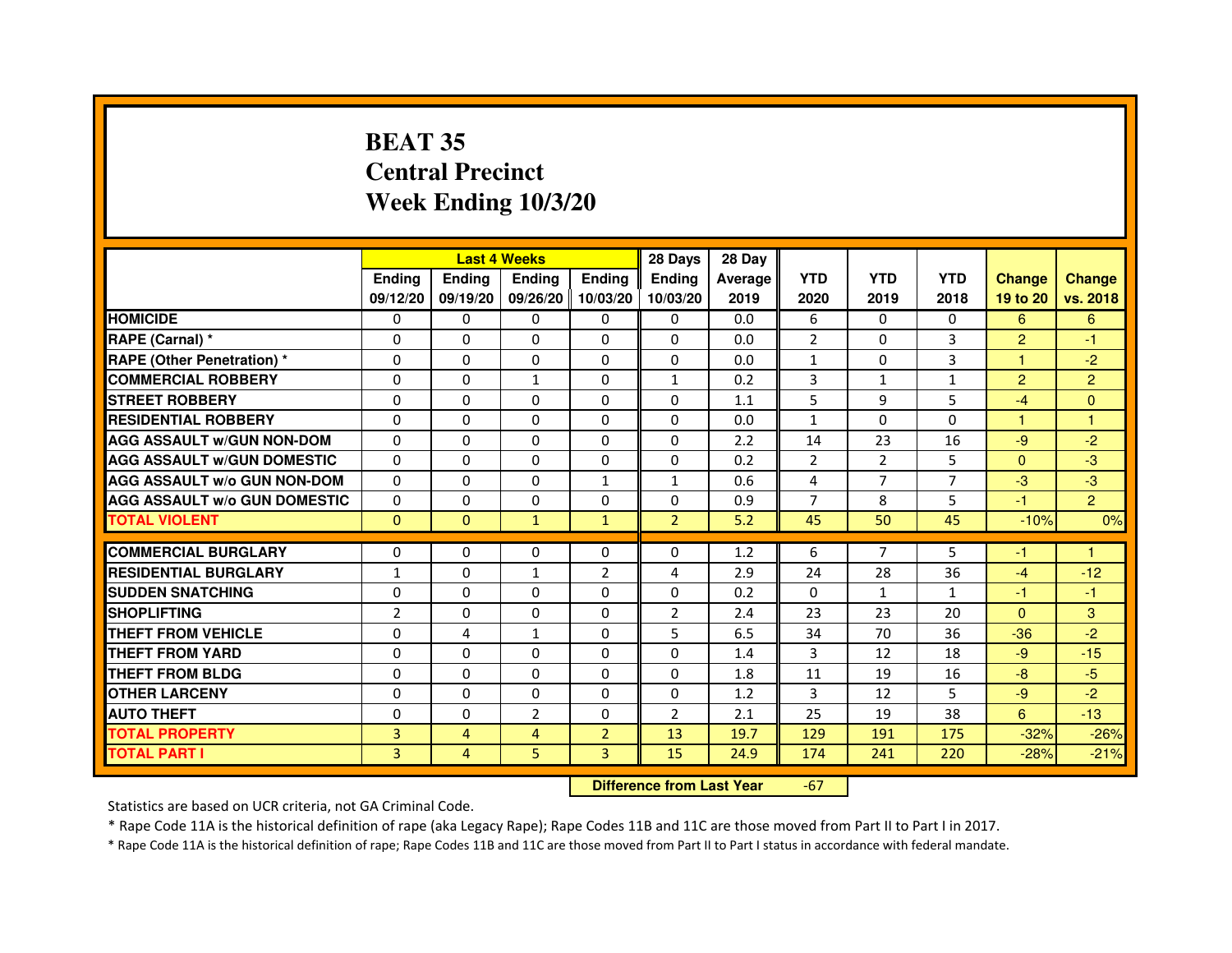#### **BEAT 36 Central PrecinctWeek Ending 10/3/20**

|                                     |                |              | <b>Last 4 Weeks</b> |                | 28 Days        | 28 Day  |                |                |                |                      |                |
|-------------------------------------|----------------|--------------|---------------------|----------------|----------------|---------|----------------|----------------|----------------|----------------------|----------------|
|                                     | Ending         | Ending       | Ending              | <b>Endina</b>  | <b>Endina</b>  | Average | <b>YTD</b>     | <b>YTD</b>     | <b>YTD</b>     | <b>Change</b>        | <b>Change</b>  |
|                                     | 09/12/20       | 09/19/20     | 09/26/20            | 10/03/20       | 10/03/20       | 2019    | 2020           | 2019           | 2018           | 19 to 20             | vs. 2018       |
| <b>HOMICIDE</b>                     | $\Omega$       | $\Omega$     | $\Omega$            | 0              | $\Omega$       | 0.0     | $\mathbf{1}$   | $\Omega$       | $\Omega$       | $\blacktriangleleft$ | $\mathbf{1}$   |
| RAPE (Carnal) *                     | 0              | $\Omega$     | $\Omega$            | 0              | $\Omega$       | 0.2     | 5              | $\mathbf{1}$   | $\overline{2}$ | $\overline{4}$       | 3              |
| <b>RAPE (Other Penetration) *</b>   | 0              | $\Omega$     | $\Omega$            | $\Omega$       | 0              | 0.0     | $\Omega$       | $\Omega$       | $\Omega$       | $\Omega$             | $\Omega$       |
| <b>COMMERCIAL ROBBERY</b>           | 0              | $\Omega$     | $\Omega$            | $\Omega$       | 0              | 0.2     | $\Omega$       | 3              | $\Omega$       | -3                   | $\Omega$       |
| <b>STREET ROBBERY</b>               | $\Omega$       | $\mathbf 0$  | $\Omega$            | $\Omega$       | 0              | 0.6     | $\overline{2}$ | 6              | 4              | $-4$                 | $-2$           |
| <b>RESIDENTIAL ROBBERY</b>          | $\Omega$       | $\Omega$     | $\Omega$            | $\Omega$       | $\Omega$       | 0.1     | $\overline{4}$ | $\mathbf{1}$   | 5              | 3                    | $-1$           |
| <b>AGG ASSAULT W/GUN NON-DOM</b>    | $\mathbf{1}$   | $\Omega$     | 0                   | $\Omega$       | $\mathbf{1}$   | 0.8     | $\overline{2}$ | $\overline{7}$ | 6              | $-5$                 | $-4$           |
| <b>AGG ASSAULT w/GUN DOMESTIC</b>   | 0              | 0            | 0                   | 0              | 0              | 0.2     | 1              | 2              | $\mathbf{1}$   | -1                   | $\mathbf{0}$   |
| <b>AGG ASSAULT W/o GUN NON-DOM</b>  | $\mathbf{1}$   | $\Omega$     | 0                   | $\mathbf{1}$   | $\overline{2}$ | 0.5     | 4              | 2              | 3              | 2                    | н              |
| <b>AGG ASSAULT W/o GUN DOMESTIC</b> | $\Omega$       | $\Omega$     | $\overline{2}$      | 0              | $\overline{2}$ | 0.3     | 12             | 3              | 3              | 9                    | 9              |
| <b>TOTAL VIOLENT</b>                | $\overline{2}$ | $\mathbf{0}$ | $\overline{2}$      | $\mathbf{1}$   | 5              | 2.9     | 31             | 25             | 24             | 24%                  | 29%            |
|                                     |                |              |                     |                |                |         |                |                |                |                      |                |
| <b>COMMERCIAL BURGLARY</b>          | 0              | $\mathbf{1}$ | 0                   | 0              | 1              | 1.1     | 6              | 9              | 5              | -3                   |                |
| <b>RESIDENTIAL BURGLARY</b>         | 0              | 0            | 1                   | $\mathbf{1}$   | $\overline{2}$ | 2.3     | 12             | 21             | 16             | -9                   | $-4$           |
| <b>SUDDEN SNATCHING</b>             | $\Omega$       | $\mathbf 0$  | 0                   | $\Omega$       | 0              | 0.1     | $\overline{2}$ | $\mathbf{1}$   | $\mathbf{1}$   |                      | н              |
| <b>SHOPLIFTING</b>                  | $\overline{2}$ | $\mathbf{1}$ | $\overline{2}$      | $\Omega$       | 5              | 3.7     | 41             | 37             | 30             | $\overline{4}$       | 11             |
| THEFT FROM VEHICLE                  | $\mathbf{1}$   | $\mathbf{1}$ | $\Omega$            | $\mathbf{1}$   | 3              | 3.3     | 29             | 36             | 33             | $-7$                 | $-4$           |
| THEFT FROM YARD                     | 0              | 0            | 0                   | 0              | 0              | 0.7     | 13             | 5              | 9              | 8                    | $\overline{4}$ |
| THEFT FROM BLDG                     | 0              | 0            | 0                   | 0              | 0              | 1.5     | 15             | 19             | 19             | $-4$                 | $-4$           |
| <b>OTHER LARCENY</b>                | $\Omega$       | $\Omega$     | 0                   | 0              | 0              | 0.3     | $\overline{3}$ | 3              | $\mathbf{1}$   | $\Omega$             | 2              |
| <b>AUTO THEFT</b>                   | $\Omega$       | $\mathbf{1}$ | $\mathbf{1}$        | $\mathbf{1}$   | 3              | 1.8     | 24             | 17             | 11             | $\overline{7}$       | 13             |
| <b>TOTAL PROPERTY</b>               | 3              | 4            | 4                   | $\overline{3}$ | 14             | 14.8    | 145            | 148            | 125            | $-2%$                | 16%            |
| <b>TOTAL PART I</b>                 | 5              | 4            | 6                   | 4              | 19             | 17.7    | 176            | 173            | 149            | 2%                   | 18%            |

**Difference from Last Year** 3

Statistics are based on UCR criteria, not GA Criminal Code.

\* Rape Code 11A is the historical definition of rape (aka Legacy Rape); Rape Codes 11B and 11C are those moved from Part II to Part I in 2017.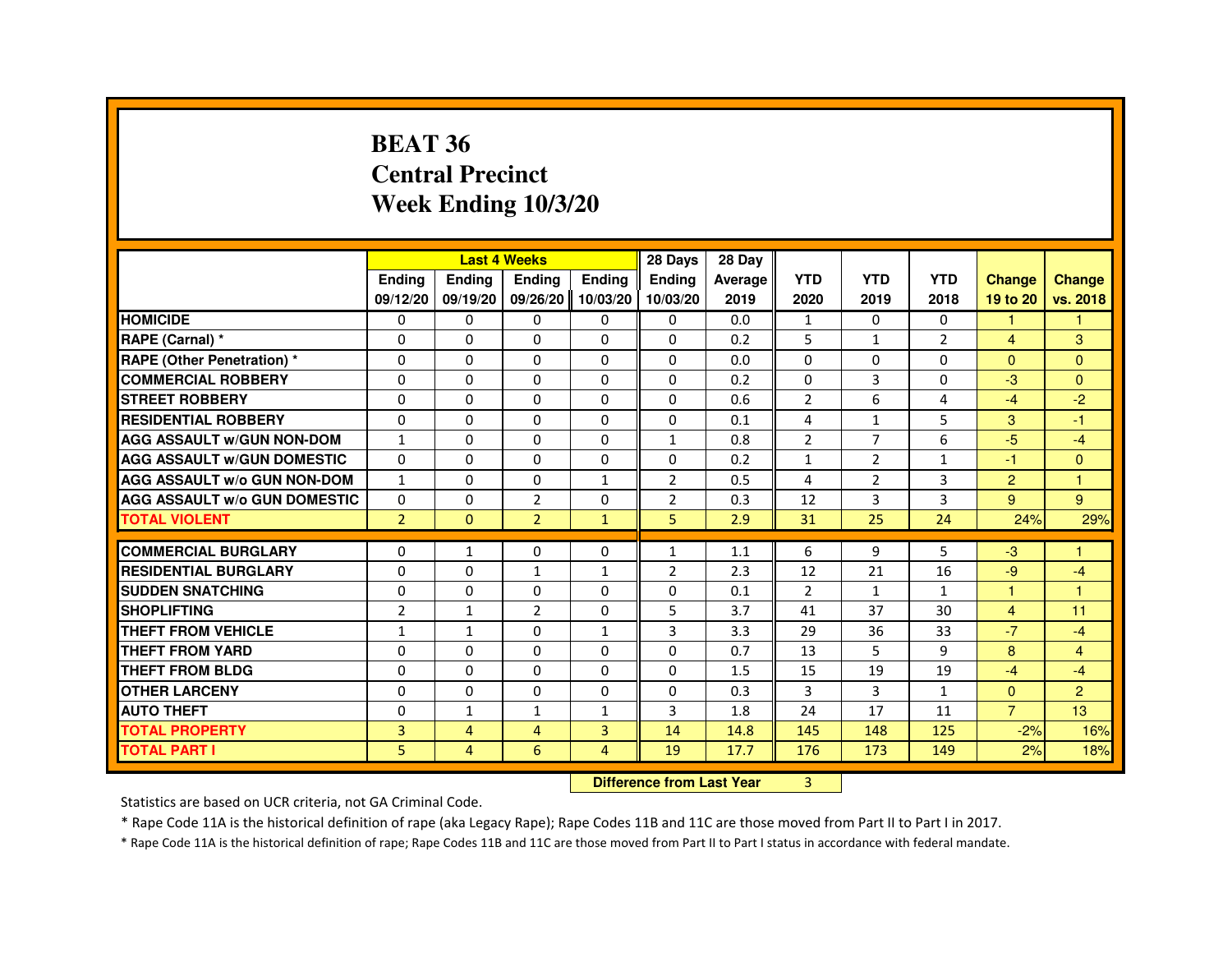## **BEAT 41 South PrecinctWeek Ending 10/3/20**

|                                     |                | <b>Last 4 Weeks</b> |                                  |                | 28 Days             | 28 Day  |                |                |                |                         |                |
|-------------------------------------|----------------|---------------------|----------------------------------|----------------|---------------------|---------|----------------|----------------|----------------|-------------------------|----------------|
|                                     | <b>Ending</b>  | <b>Ending</b>       | Ending                           | <b>Ending</b>  | Ending              | Average | <b>YTD</b>     | <b>YTD</b>     | <b>YTD</b>     | <b>Change</b>           | <b>Change</b>  |
|                                     | 09/12/20       | 09/19/20            | 09/26/20                         | 10/03/20       | 10/03/20            | 2019    | 2020           | 2019           | 2018           | 19 to 20                | vs. 2018       |
| <b>HOMICIDE</b>                     | 0              | 0                   | $\Omega$                         | 0              | 0                   | 0.1     | 0              | $\mathbf{1}$   | $\Omega$       | $-1$                    | $\mathbf{0}$   |
| RAPE (Carnal) *                     | 0              | 0                   | 0                                | 0              | 0                   | 0.2     | $\mathbf{1}$   | 3              | 0              | $-2$                    | 1              |
| <b>RAPE (Other Penetration) *</b>   | $\Omega$       | 0                   | $\Omega$                         | $\Omega$       | 0                   | 0.0     | $\Omega$       | $\Omega$       | 1              | $\Omega$                | $-1$           |
| <b>COMMERCIAL ROBBERY</b>           | $\Omega$       | $\Omega$            | $\Omega$                         | $\Omega$       | $\Omega$            | 0.6     | $\mathbf{1}$   | 6              | $\mathbf{1}$   | $-5$                    | $\mathbf{0}$   |
| <b>STREET ROBBERY</b>               | $\mathbf{1}$   | $\Omega$            | $\Omega$                         | $\Omega$       | $\mathbf{1}$        | 0.9     | 6              | 8              | $\overline{a}$ | $-2$                    | $\overline{2}$ |
| <b>RESIDENTIAL ROBBERY</b>          | 0              | 0                   | 0                                | 0              | 0                   | 0.1     | $\mathbf{1}$   | $\mathbf{1}$   | 1              | $\Omega$                | $\mathbf{0}$   |
| <b>AGG ASSAULT w/GUN NON-DOM</b>    | $\Omega$       | $\Omega$            | $\Omega$                         | $\Omega$       | $\Omega$            | 0.2     | 4              | $\overline{2}$ | $\Omega$       | $\overline{2}$          | 4              |
| <b>AGG ASSAULT w/GUN DOMESTIC</b>   | $\Omega$       | $\Omega$            | $\Omega$                         | $\Omega$       | $\Omega$            | 0.1     | $\mathbf{1}$   | $\mathbf{1}$   | $\Omega$       | $\Omega$                | $\mathbf{1}$   |
| <b>AGG ASSAULT w/o GUN NON-DOM</b>  | $\Omega$       | $\mathbf{1}$        | $\Omega$                         | $\mathbf{1}$   | $\overline{2}$      | 0.3     | 5              | 2              | $\mathbf{1}$   | 3                       | $\overline{4}$ |
| <b>AGG ASSAULT w/o GUN DOMESTIC</b> | $\Omega$       | $\Omega$            | $\Omega$                         | $\Omega$       | $\Omega$            | 0.5     | 4              | 6              | $\mathbf{1}$   | $-2$                    | 3              |
| <b>TOTAL VIOLENT</b>                | $\mathbf{1}$   | $\mathbf{1}$        | $\mathbf{0}$                     | $\mathbf{1}$   | 3                   | 3.0     | 23             | 30             | 9              | $-23%$                  | 156%           |
| <b>COMMERCIAL BURGLARY</b>          | 0              | 0                   | 0                                | 0              | 0                   | 1.1     | 6              | 11             | 8              | $-5$                    | $-2$           |
| <b>RESIDENTIAL BURGLARY</b>         | 0              | $\Omega$            | $\Omega$                         | $\Omega$       | $\Omega$            | 0.8     | $\overline{7}$ | $\overline{7}$ | 11             | $\Omega$                | $-4$           |
| <b>SUDDEN SNATCHING</b>             | $\Omega$       | $\Omega$            | $\Omega$                         | $\Omega$       | $\Omega$            | 0.2     | $\mathbf{1}$   | $\overline{2}$ | 3              | $-1$                    | $-2$           |
| <b>SHOPLIFTING</b>                  |                | 0                   | 0                                | 0              |                     | 1.8     | $\overline{7}$ | 22             | 18             | $-15$                   | $-11$          |
| <b>THEFT FROM VEHICLE</b>           | 1              | $\Omega$            | $\Omega$                         | $\mathbf{1}$   | 1<br>$\overline{2}$ | 5.4     | 31             | 59             | 35             | $-28$                   | $-4$           |
| <b>THEFT FROM YARD</b>              | 1<br>$\Omega$  | $\Omega$            | $\Omega$                         | $\Omega$       | $\Omega$            |         | 9              | $\overline{7}$ |                |                         | $-2$           |
| <b>THEFT FROM BLDG</b>              | $\overline{2}$ | $\overline{2}$      |                                  | $\Omega$       | 5                   | 0.9     | 22             | 33             | 11<br>19       | $\overline{2}$<br>$-11$ | 3              |
|                                     |                |                     | $\mathbf{1}$                     |                |                     | 3.3     |                |                |                |                         |                |
| <b>OTHER LARCENY</b>                | 0              | 0                   | 0                                | 0              | 0                   | 0.3     | 4              | 3              | $\overline{2}$ | $\mathbf{1}$            | $\overline{2}$ |
| <b>AUTO THEFT</b>                   | $\Omega$       | $\Omega$            | $\Omega$                         | $\overline{2}$ | $\overline{2}$      | 1.5     | 18             | 16             | 10             | $\overline{2}$          | 8              |
| <b>TOTAL PROPERTY</b>               | $\overline{4}$ | $\overline{2}$      | $\mathbf{1}$                     | 3              | 10                  | 15.3    | 105            | 160            | 117            | $-34%$                  | $-10%$         |
| <b>TOTAL PART I</b>                 | 5              | 3                   | $\mathbf{1}$                     | 4              | 13                  | 18.3    | 128            | 190            | 126            | $-33%$                  | 2%             |
|                                     |                |                     | <b>Difference from Last Year</b> |                | $-62$               |         |                |                |                |                         |                |

 **Difference from Last Year**

Statistics are based on UCR criteria, not GA Criminal Code.

\* Rape Code 11A is the historical definition of rape (aka Legacy Rape); Rape Codes 11B and 11C are those moved from Part II to Part I in 2017.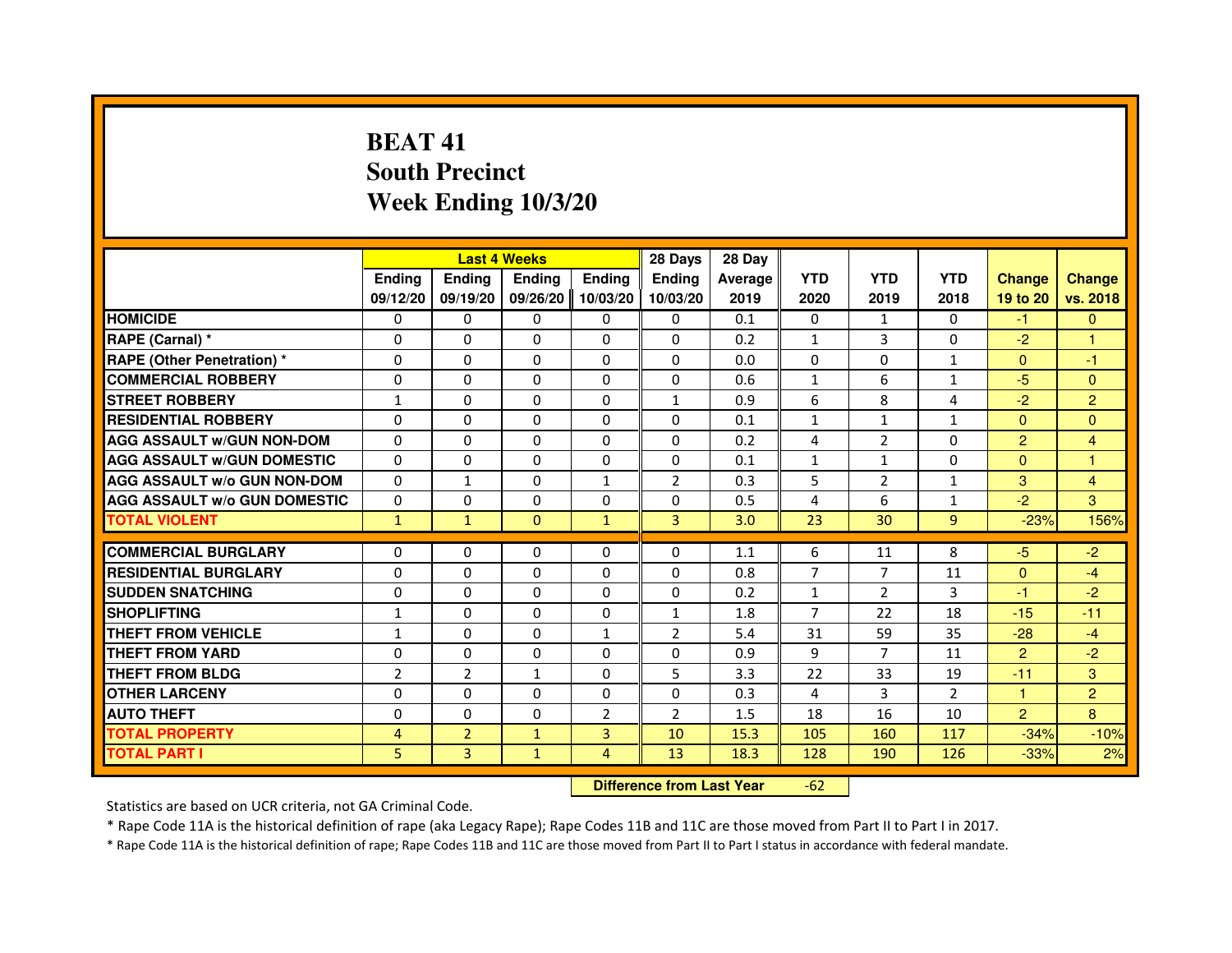## **BEAT 42 South PrecinctWeek Ending 10/3/20**

|                                     |               |                                  | <b>Last 4 Weeks</b> |               | 28 Days        | 28 Day  |                |                |                |                |                      |
|-------------------------------------|---------------|----------------------------------|---------------------|---------------|----------------|---------|----------------|----------------|----------------|----------------|----------------------|
|                                     | <b>Ending</b> | <b>Ending</b>                    | <b>Ending</b>       | <b>Ending</b> | <b>Ending</b>  | Average | <b>YTD</b>     | <b>YTD</b>     | <b>YTD</b>     | <b>Change</b>  | <b>Change</b>        |
|                                     | 09/12/20      | 09/19/20                         | 09/26/20            | 10/03/20      | 10/03/20       | 2019    | 2020           | 2019           | 2018           | 19 to 20       | vs. 2018             |
| <b>HOMICIDE</b>                     | 0             | $\mathbf{0}$                     | $\mathbf{0}$        | 0             | 0              | 0.1     | $\mathbf{0}$   | 0              | $\Omega$       | $\Omega$       | $\mathbf{0}$         |
| RAPE (Carnal) *                     | 0             | 0                                | 0                   | 0             | 0              | 0.2     | 3              | $\overline{2}$ | 0              | $\mathbf{1}$   | 3                    |
| <b>RAPE (Other Penetration) *</b>   | $\Omega$      | $\Omega$                         | 0                   | $\Omega$      | $\Omega$       | 0.1     | $\mathbf{1}$   | 1              | 3              | $\mathbf{0}$   | $-2$                 |
| <b>COMMERCIAL ROBBERY</b>           | 0             | $\Omega$                         | $\Omega$            | $\Omega$      | 0              | 0.2     | 6              | 3              | $\mathbf{1}$   | 3              | 5                    |
| <b>STREET ROBBERY</b>               | $\Omega$      | $\Omega$                         | $\mathbf{1}$        | $\Omega$      | $\mathbf{1}$   | 0.4     | $\overline{2}$ | 4              | 4              | $-2$           | $-2$                 |
| <b>RESIDENTIAL ROBBERY</b>          | 0             | 0                                | 0                   | 0             | $\Omega$       | 0.1     | $\overline{2}$ | 1              | $\Omega$       | $\mathbf{1}$   | $\overline{2}$       |
| <b>AGG ASSAULT W/GUN NON-DOM</b>    | $\Omega$      | $\Omega$                         | 0                   | $\Omega$      | $\mathbf{0}$   | 0.4     | 4              | 4              | 0              | $\mathbf{0}$   | $\overline{4}$       |
| <b>AGG ASSAULT W/GUN DOMESTIC</b>   | $\Omega$      | $\Omega$                         | 0                   | $\Omega$      | $\Omega$       | 0.1     | $\Omega$       | $\mathbf{1}$   | $\overline{2}$ | $-1$           | $-2$                 |
| <b>AGG ASSAULT W/o GUN NON-DOM</b>  | $\Omega$      | $\Omega$                         | $\mathbf{1}$        | $\mathbf{1}$  | $\overline{2}$ | 0.2     | $\overline{7}$ | 3              | 6              | 4              | 1                    |
| <b>AGG ASSAULT W/o GUN DOMESTIC</b> | 0             | $\Omega$                         | 0                   | $\Omega$      | $\Omega$       | 0.3     | $\overline{2}$ | 3              | $\mathbf{1}$   | -1             | $\blacktriangleleft$ |
| <b>TOTAL VIOLENT</b>                | $\mathbf{0}$  | $\mathbf{0}$                     | $\overline{2}$      | $\mathbf{1}$  | 3              | 2.1     | 27             | 22             | 17             | 23%            | 59%                  |
| <b>COMMERCIAL BURGLARY</b>          | 0             | 0                                | 3                   | 1             | 4              | 0.9     | 9              | 7              | 11             | $\overline{2}$ | $-2$                 |
| <b>RESIDENTIAL BURGLARY</b>         | 0             | $\Omega$                         | $\mathbf{1}$        | $\Omega$      | $\mathbf{1}$   | 0.8     | $\overline{2}$ | 9              | 5              | $-7$           | $-3$                 |
| <b>SUDDEN SNATCHING</b>             | 0             | $\mathbf{1}$                     | $\Omega$            | $\Omega$      | $\mathbf{1}$   | 0.2     | $\mathbf{1}$   | $\overline{2}$ | $\mathbf{1}$   | $-1$           | $\Omega$             |
| <b>SHOPLIFTING</b>                  | 0             | 3                                | 2                   | 3             | 8              | 18.6    | 115            | 195            | 257            | $-80$          | $-142$               |
| THEFT FROM VEHICLE                  | 1             | $\overline{2}$                   | $\overline{2}$      | $\Omega$      | 5              | 3.2     | 44             | 35             | 39             | 9              | 5                    |
| <b>THEFT FROM YARD</b>              | 1             | $\Omega$                         | 1                   | $\Omega$      | $\overline{2}$ | 0.7     | 13             | 6              | 11             | $\overline{7}$ | $\overline{2}$       |
| <b>THEFT FROM BLDG</b>              | $\mathbf{1}$  | $\Omega$                         | $\Omega$            | $\mathbf{1}$  | $\overline{2}$ | 2.3     | 22             | 22             | 16             | $\Omega$       | 6                    |
| <b>OTHER LARCENY</b>                | $\Omega$      | $\Omega$                         | 0                   | $\Omega$      | $\mathbf{0}$   | 0.8     | 5              | 8              | $\mathbf{1}$   | $-3$           | 4                    |
| <b>AUTO THEFT</b>                   | $\Omega$      | $\mathbf{1}$                     | $\Omega$            | $\Omega$      | $\mathbf{1}$   | 2.0     | 22             | 17             | 15             | 5              | $\overline{7}$       |
| <b>TOTAL PROPERTY</b>               | 3             | $\overline{7}$                   | $\overline{9}$      | 5             | 24             | 29.5    | 233            | 301            | 356            | $-23%$         | $-35%$               |
| <b>TOTAL PART I</b>                 | 3             | $\overline{7}$                   | 11                  | 6             | 27             | 31.5    | 260            | 323            | 373            | $-20%$         | $-30%$               |
|                                     |               | <b>Difference from Last Year</b> |                     | $-63$         |                |         |                |                |                |                |                      |

 **Difference from Last Year**

Statistics are based on UCR criteria, not GA Criminal Code.

\* Rape Code 11A is the historical definition of rape (aka Legacy Rape); Rape Codes 11B and 11C are those moved from Part II to Part I in 2017.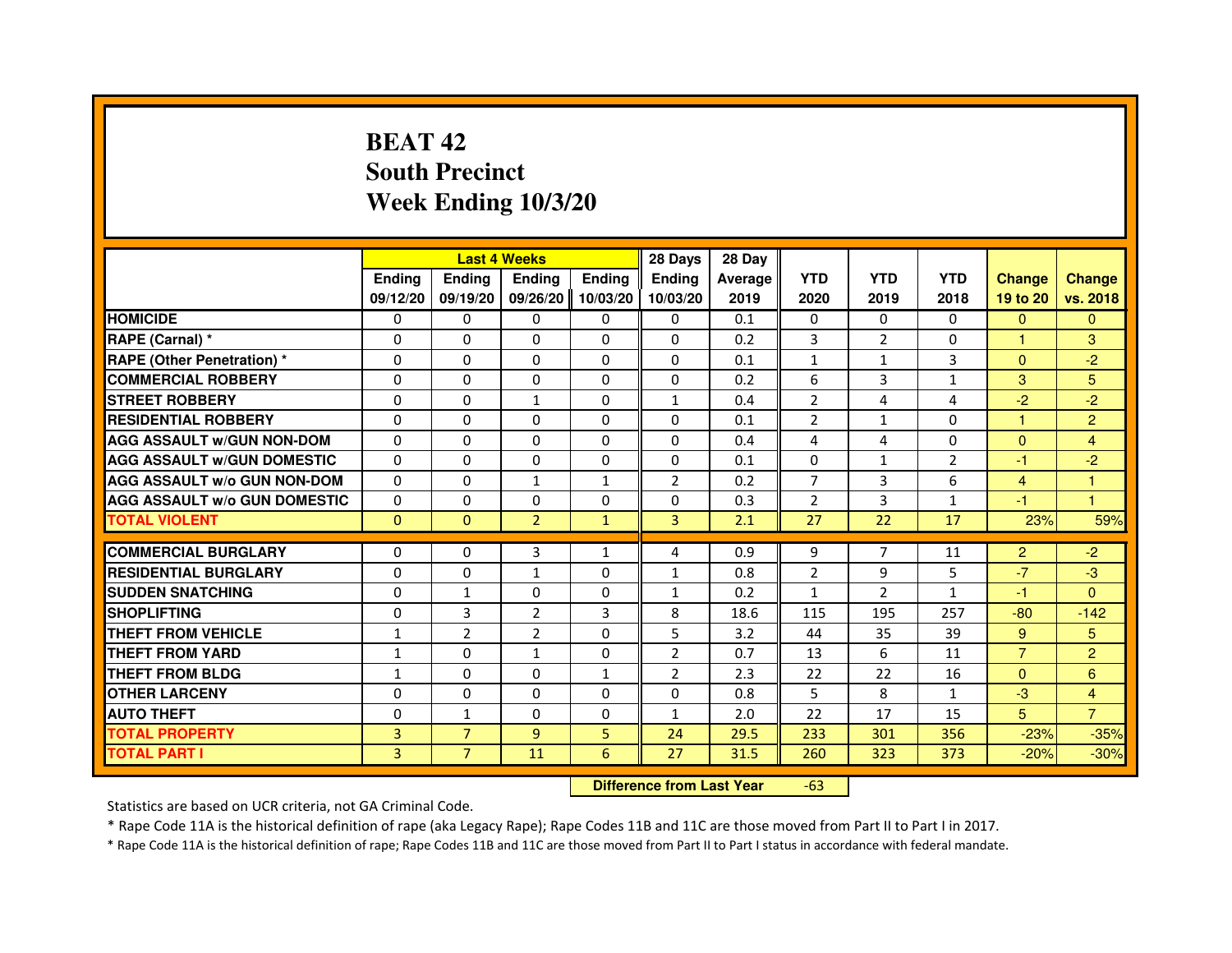# **BEAT 43 South PrecinctWeek Ending 10/3/20**

|                                     |                | <b>Last 4 Weeks</b> |                |                | 28 Days        | 28 Day  |                |                |                |               |                |
|-------------------------------------|----------------|---------------------|----------------|----------------|----------------|---------|----------------|----------------|----------------|---------------|----------------|
|                                     | <b>Endina</b>  | <b>Endina</b>       | <b>Endina</b>  | <b>Ending</b>  | <b>Endina</b>  | Average | <b>YTD</b>     | <b>YTD</b>     | <b>YTD</b>     | <b>Change</b> | <b>Change</b>  |
|                                     | 09/12/20       | 09/19/20            | 09/26/20       | 10/03/20       | 10/03/20       | 2019    | 2020           | 2019           | 2018           | 19 to 20      | vs. 2018       |
| <b>HOMICIDE</b>                     | 0              | 0                   | $\mathbf{0}$   | 0              | 0              | 0.2     | $\mathbf{0}$   | 1              | 1              | $-1$          | $-1$           |
| RAPE (Carnal) *                     | 0              | $\Omega$            | $\Omega$       | $\Omega$       | $\Omega$       | 0.2     | $\overline{2}$ | 2              | $\mathbf{1}$   | $\Omega$      | $\mathbf{1}$   |
| <b>RAPE (Other Penetration) *</b>   | 0              | $\Omega$            | 0              | $\mathbf{0}$   | 0              | 0.1     | $\mathbf{1}$   | $\mathbf{1}$   | $\Omega$       | $\Omega$      | $\mathbf{1}$   |
| <b>COMMERCIAL ROBBERY</b>           | 1              | 0                   | 0              | 0              | $\mathbf{1}$   | 0.3     | 8              | 3              | $\mathbf{1}$   | 5             | $\overline{7}$ |
| <b>STREET ROBBERY</b>               | 0              | 0                   | 0              | 0              | 0              | 0.7     | 3              | $\overline{4}$ | 7              | $-1$          | $-4$           |
| <b>RESIDENTIAL ROBBERY</b>          | 0              | $\Omega$            | $\Omega$       | $\Omega$       | $\Omega$       | 0.1     | $\Omega$       | $\mathbf{1}$   | 4              | $-1$          | $-4$           |
| <b>AGG ASSAULT w/GUN ON-DOM</b>     | $\Omega$       | $\mathbf 0$         | $\mathbf{1}$   | $\Omega$       | $\mathbf{1}$   | 0.6     | 17             | 8              | $\mathbf{1}$   | 9             | 16             |
| <b>AGG ASSAULT W/GUN DOMESTIC</b>   | 0              | 0                   | $\mathbf{1}$   | 0              | $\mathbf{1}$   | 0.2     | $\overline{2}$ | 2              | $\mathbf{1}$   | $\Omega$      | 1              |
| <b>AGG ASSAULT W/o GUN NON-DOM</b>  | $\Omega$       | 0                   | $\Omega$       | $\Omega$       | $\Omega$       | 0.6     | 5              | 6              | 5              | $-1$          | $\Omega$       |
| <b>AGG ASSAULT W/o GUN DOMESTIC</b> | $\Omega$       | $\Omega$            | 0              | $\Omega$       | 0              | 0.6     | 12             | 6              | $\overline{2}$ | 6             | 10             |
| <b>TOTAL VIOLENT</b>                | $\mathbf{1}$   | $\mathbf{0}$        | $\overline{2}$ | $\Omega$       | 3              | 3.5     | 50             | 34             | 23             | 47%           | 117%           |
|                                     |                |                     |                |                |                |         |                |                |                |               |                |
| <b>COMMERCIAL BURGLARY</b>          | 0              | 0                   | 0              | 0              | $\Omega$       | 1.2     | 6              | 9              | 13             | $-3$          | $-7$           |
| <b>RESIDENTIAL BURGLARY</b>         | 0              | $\Omega$            | 0              | $\mathbf{1}$   | 1              | 2.1     | 18             | 23             | 29             | $-5$          | $-11$          |
| <b>SUDDEN SNATCHING</b>             | 0              | 0                   | 0              | 0              | $\Omega$       | 0.2     | $\overline{2}$ | $\overline{2}$ | 3              | $\Omega$      | $-1$           |
| <b>SHOPLIFTING</b>                  | 0              | $\overline{2}$      | 0              | $\Omega$       | $\overline{2}$ | 6.8     | 27             | 70             | 39             | $-43$         | $-12$          |
| <b>THEFT FROM VEHICLE</b>           | $\mathbf{1}$   | $\Omega$            | $\Omega$       | $\mathbf{1}$   | $\overline{2}$ | 2.7     | 42             | 29             | 36             | 13            | 6              |
| <b>THEFT FROM YARD</b>              | $\Omega$       | $\Omega$            | $\Omega$       | $\Omega$       | $\Omega$       | 1.2     | 10             | 12             | 18             | $-2$          | -8             |
| <b>THEFT FROM BLDG</b>              | 0              | 1                   | 0              | 0              | 1              | 2.1     | 10             | 26             | 24             | $-16$         | $-14$          |
| <b>OTHER LARCENY</b>                | 0              | 0                   | $\Omega$       | $\Omega$       | $\Omega$       | 0.5     | 5              | 5              | $\mathcal{P}$  | $\Omega$      | 3              |
| <b>AUTO THEFT</b>                   | 1              | 0                   | $\Omega$       | $\Omega$       | $\mathbf{1}$   | 1.8     | 20             | 14             | 19             | 6             | $\mathbf{1}$   |
| <b>TOTAL PROPERTY</b>               | $\overline{2}$ | 3                   | $\Omega$       | $\overline{2}$ | $\overline{7}$ | 18.6    | 140            | 190            | 183            | $-26%$        | $-23%$         |
| <b>TOTAL PART I</b>                 | 3              | $\overline{3}$      | $\overline{2}$ | $\overline{2}$ | 10             | 22.1    | 190            | 224            | 206            | $-15%$        | $-8%$          |

 **Difference from Last Year**-34

Statistics are based on UCR criteria, not GA Criminal Code.

\* Rape Code 11A is the historical definition of rape (aka Legacy Rape); Rape Codes 11B and 11C are those moved from Part II to Part I in 2017.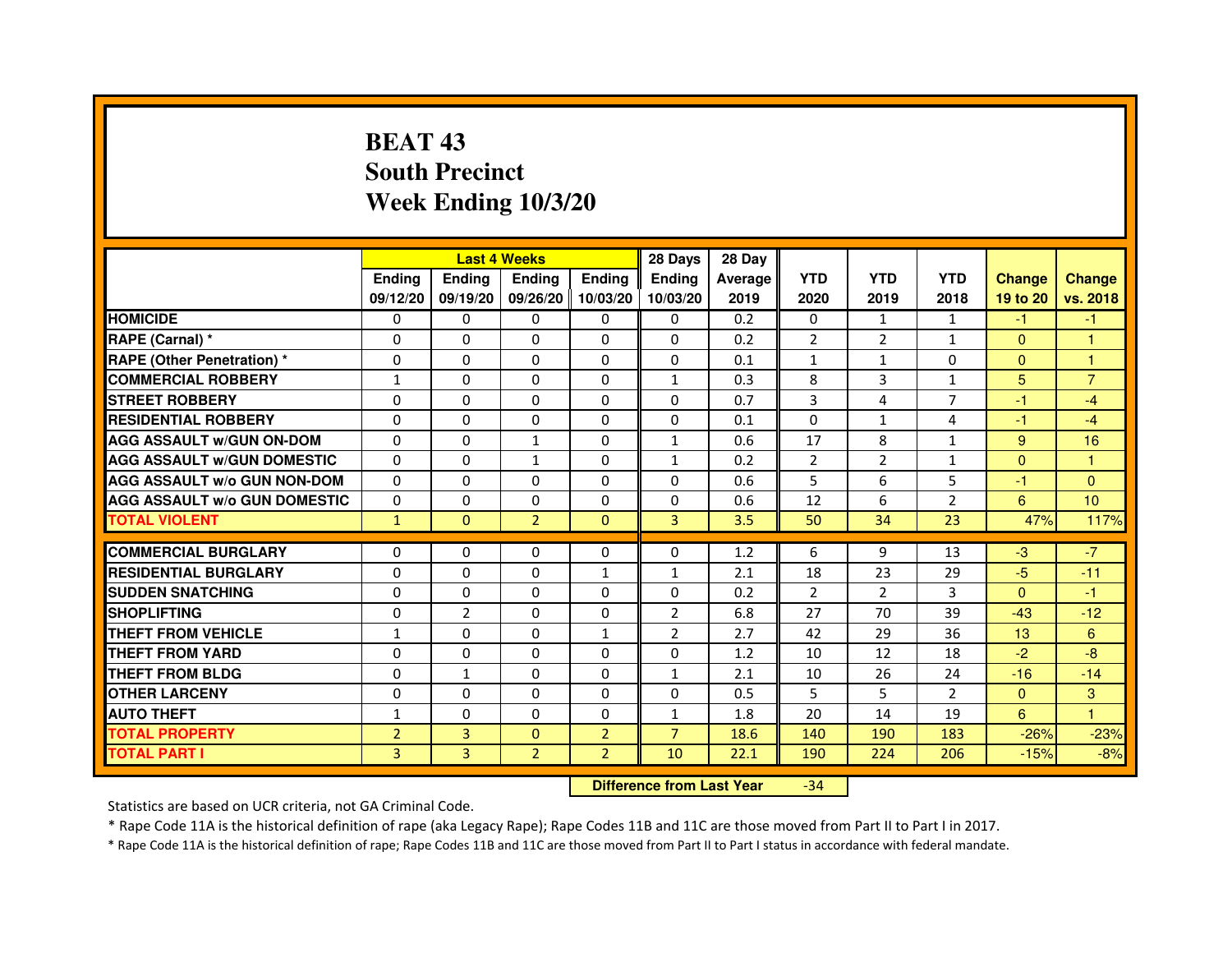# **BEAT 44 South PrecinctWeek Ending 10/3/20**

|                                     |                |               | <b>Last 4 Weeks</b> |                   | 28 Days        | 28 Day  |                |              |                |                      |                      |
|-------------------------------------|----------------|---------------|---------------------|-------------------|----------------|---------|----------------|--------------|----------------|----------------------|----------------------|
|                                     | <b>Endina</b>  | <b>Endina</b> | <b>Endina</b>       | <b>Ending</b>     | <b>Endina</b>  | Average | <b>YTD</b>     | <b>YTD</b>   | <b>YTD</b>     | <b>Change</b>        | <b>Change</b>        |
|                                     | 09/12/20       | 09/19/20      |                     | 09/26/20 10/03/20 | 10/03/20       | 2019    | 2020           | 2019         | 2018           | 19 to 20             | vs. 2018             |
| <b>HOMICIDE</b>                     | 0              | 0             | 0                   | 0                 | 0              | 0.1     | $\mathbf{1}$   | $\mathbf{1}$ | $\mathbf{1}$   | $\mathbf{0}$         | $\mathbf{0}$         |
| RAPE (Carnal) *                     | $\Omega$       | $\Omega$      | $\Omega$            | $\Omega$          | $\Omega$       | 0.2     | $\overline{2}$ | 2            | $\overline{2}$ | $\Omega$             | $\mathbf{0}$         |
| <b>RAPE (Other Penetration)*</b>    | $\Omega$       | $\Omega$      | $\Omega$            | $\Omega$          | $\Omega$       | 0.0     | 2              | $\Omega$     | $\mathcal{P}$  | $\overline{2}$       | $\mathbf{0}$         |
| <b>COMMERCIAL ROBBERY</b>           | 0              | 0             | 0                   | 0                 | $\Omega$       | 0.0     | $\mathbf{1}$   | 0            | $\mathbf{1}$   | -1                   | $\Omega$             |
| <b>STREET ROBBERY</b>               | 0              | 0             | 0                   | 0                 | 0              | 0.5     | $\overline{4}$ | 4            | 5              | $\Omega$             | $-1$                 |
| <b>RESIDENTIAL ROBBERY</b>          | $\Omega$       | $\Omega$      | $\Omega$            | $\Omega$          | $\Omega$       | 0.0     | $\overline{2}$ | $\Omega$     | 5              | $\overline{2}$       | -3                   |
| <b>AGG ASSAULT w/GUN NON-DOM</b>    | $\Omega$       | $\Omega$      | $\Omega$            | $\Omega$          | $\Omega$       | 0.8     | 9              | 8            | 5              | $\blacktriangleleft$ | $\overline{4}$       |
| <b>AGG ASSAULT W/GUN DOMESTIC</b>   | $\Omega$       | $\Omega$      | $\Omega$            | 0                 | $\Omega$       | 0.2     | $\mathbf{1}$   | 2            | $\overline{2}$ | $-1$                 | $-1$                 |
| <b>AGG ASSAULT W/o GUN NON-DOM</b>  | $\mathbf{1}$   | 0             | $\Omega$            | $\mathbf{1}$      | $\overline{2}$ | 0.4     | 5              | 5            | 4              | $\Omega$             | $\blacktriangleleft$ |
| <b>AGG ASSAULT W/o GUN DOMESTIC</b> | $\Omega$       | $\Omega$      | 0                   | 0                 | 0              | 1.2     | 12             | 14           | $\overline{2}$ | $-2$                 | 10                   |
| <b>TOTAL VIOLENT</b>                | $\mathbf{1}$   | $\Omega$      | $\Omega$            | $\mathbf{1}$      | $\overline{2}$ | 3.3     | 39             | 36           | 29             | 8%                   | 34%                  |
|                                     |                |               |                     |                   |                |         |                |              |                |                      |                      |
| <b>COMMERCIAL BURGLARY</b>          | 0              | 0             | 0                   | 0                 | $\Omega$       | 0.8     | 2              | 10           | $\mathbf{1}$   | -8                   | 1                    |
| <b>RESIDENTIAL BURGLARY</b>         | $\overline{2}$ | 0             | 0                   | $\overline{2}$    | 4              | 1.5     | 21             | 17           | 26             | 4                    | $-5$                 |
| <b>SUDDEN SNATCHING</b>             | 0              | $\Omega$      | 0                   | $\Omega$          | $\Omega$       | 0.2     | $\Omega$       | 3            | $\Omega$       | $-3$                 | $\Omega$             |
| <b>SHOPLIFTING</b>                  | $\Omega$       | $\mathbf{1}$  | $\mathbf{1}$        | $\Omega$          | $\overline{2}$ | 2.7     | 15             | 26           | 48             | $-11$                | $-33$                |
| <b>THEFT FROM VEHICLE</b>           | 0              | 0             | 0                   | 3                 | 3              | 6.5     | 38             | 68           | 61             | $-30$                | $-23$                |
| <b>THEFT FROM YARD</b>              | $\Omega$       | 0             | $\Omega$            | $\mathbf{1}$      | 1              | 0.7     | 10             | 8            | 11             | $\overline{2}$       | $-1$                 |
| <b>THEFT FROM BLDG</b>              | 0              | 0             | 1                   | $\mathbf{0}$      | 1              | 1.4     | 16             | 16           | 10             | $\Omega$             | 6                    |
| <b>OTHER LARCENY</b>                | 0              | $\Omega$      | 0                   | $\Omega$          | $\Omega$       | 0.8     | 6              | 8            | 6              | $-2$                 | $\Omega$             |
| <b>AUTO THEFT</b>                   | 0              | 0             | $\mathbf{1}$        | $\Omega$          | $\mathbf{1}$   | 2.7     | 17             | 22           | 16             | $-5$                 | $\mathbf{1}$         |
| <b>TOTAL PROPERTY</b>               | $\overline{2}$ | $\mathbf{1}$  | 3                   | 6                 | 12             | 17.3    | 125            | 178          | 179            | $-30%$               | $-30%$               |
| <b>TOTAL PART I</b>                 | 3              | $\mathbf{1}$  | 3                   | $\overline{7}$    | 14             | 20.6    | 164            | 214          | 208            | $-23%$               | $-21%$               |

 **Difference from Last Year**-50

Statistics are based on UCR criteria, not GA Criminal Code.

\* Rape Code 11A is the historical definition of rape (aka Legacy Rape); Rape Codes 11B and 11C are those moved from Part II to Part I in 2017.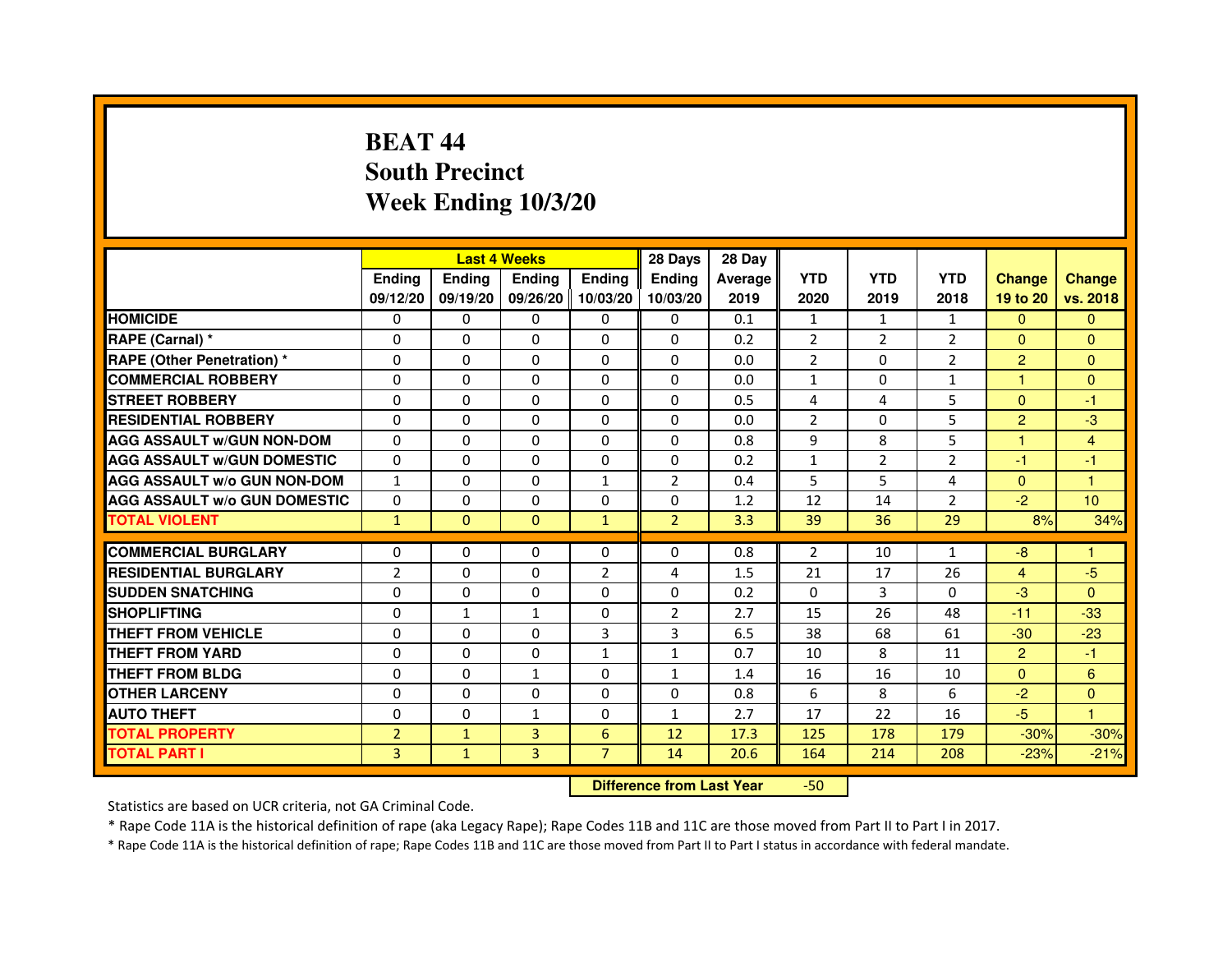# **BEAT 45 South PrecinctWeek Ending 10/3/20**

|                                     |                | <b>Last 4 Weeks</b>              |                |                | 28 Days        | 28 Day  |                |                |                |                |                |
|-------------------------------------|----------------|----------------------------------|----------------|----------------|----------------|---------|----------------|----------------|----------------|----------------|----------------|
|                                     | <b>Ending</b>  | Ending                           | <b>Ending</b>  | <b>Ending</b>  | <b>Ending</b>  | Average | <b>YTD</b>     | <b>YTD</b>     | <b>YTD</b>     | <b>Change</b>  | <b>Change</b>  |
|                                     | 09/12/20       | 09/19/20                         | 09/26/20       | 10/03/20       | 10/03/20       | 2019    | 2020           | 2019           | 2018           | 19 to 20       | vs. 2018       |
| <b>HOMICIDE</b>                     | 0              | 0                                | 0              | 0              | 0              | 0.0     | $\mathbf{1}$   | $\Omega$       | $\mathbf{1}$   | $\mathbf{1}$   | $\mathbf{0}$   |
| RAPE (Carnal) *                     | 0              | $\mathbf{0}$                     | 0              | 0              | 0              | 0.1     | 3              | 0              | 3              | 3              | $\Omega$       |
| <b>RAPE (Other Penetration) *</b>   | 0              | 0                                | 0              | $\mathbf{0}$   | $\Omega$       | 0.0     | $\mathbf{1}$   | 0              | 3              | 1              | $-2$           |
| <b>COMMERCIAL ROBBERY</b>           | $\mathbf 0$    | 0                                | $\Omega$       | $\mathbf{0}$   | $\mathbf{0}$   | 0.2     | 3              | $\overline{2}$ | $\overline{2}$ | $\mathbf{1}$   | $\mathbf{1}$   |
| <b>STREET ROBBERY</b>               | 0              | $\Omega$                         | $\Omega$       | $\mathbf{0}$   | $\Omega$       | 0.3     | 3              | 2              | 3              | $\mathbf{1}$   | $\Omega$       |
| <b>RESIDENTIAL ROBBERY</b>          | 0              | 0                                | 0              | 0              | $\Omega$       | 0.1     | $\Omega$       | $\mathbf{1}$   | $\Omega$       | $-1$           | $\mathbf{0}$   |
| <b>AGG ASSAULT W/GUN NON-DOM</b>    | $\mathbf{1}$   | $\Omega$                         | 0              | $\mathbf{0}$   | $\mathbf{1}$   | 0.5     | 5              | 4              | $\overline{2}$ | 1              | 3              |
| <b>AGG ASSAULT W/GUN DOMESTIC</b>   | $\Omega$       | $\Omega$                         | $\Omega$       | $\Omega$       | $\Omega$       | 0.2     | $\overline{2}$ | $\mathbf{1}$   | $\mathbf{1}$   | $\mathbf{1}$   | $\mathbf{1}$   |
| <b>AGG ASSAULT W/o GUN NON-DOM</b>  | $\Omega$       | $\mathbf{1}$                     | $\Omega$       | $\mathbf{1}$   | 2              | 0.2     | 4              | $\mathbf{1}$   | 4              | 3              | $\Omega$       |
| <b>AGG ASSAULT W/o GUN DOMESTIC</b> | $\Omega$       | 0                                | 0              | $\mathbf{0}$   | 0              | 0.5     | 6              | 4              | 4              | $\overline{2}$ | $\overline{2}$ |
| <b>TOTAL VIOLENT</b>                | $\mathbf{1}$   | $\mathbf{1}$                     | $\overline{0}$ | $\mathbf{1}$   | 3              | 1.9     | 28             | 15             | 23             | 87%            | 22%            |
| <b>COMMERCIAL BURGLARY</b>          | 0              | 0                                | 0              | 0              | 0              | 0.2     | 2              | 2              | 6              | $\Omega$       | $-4$           |
| <b>RESIDENTIAL BURGLARY</b>         | 0              | 0                                | $\Omega$       | $\mathbf{0}$   | $\Omega$       | 1.2     | 9              | 12             | 27             | $-3$           | $-18$          |
| <b>SUDDEN SNATCHING</b>             | 0              | $\Omega$                         | $\Omega$       | $\Omega$       | $\Omega$       | 0.1     | $\Omega$       | $\mathbf{1}$   | $\Omega$       | $-1$           | $\Omega$       |
| <b>SHOPLIFTING</b>                  | $\overline{2}$ | $\mathbf{0}$                     | $\overline{2}$ | $\mathbf{0}$   | 4              | 8.0     | 24             | 88             | 40             | $-64$          | $-16$          |
| THEFT FROM VEHICLE                  | 0              | $\mathbf{1}$                     | 3              | $\mathbf{1}$   | 5              | 3.1     | 41             | 28             | 38             | 13             | 3              |
| <b>THEFT FROM YARD</b>              | $\mathbf 0$    | $\mathbf{1}$                     | $\Omega$       | $\mathbf{0}$   | $\mathbf{1}$   | 1.2     | 11             | 14             | 19             | $-3$           | $-8$           |
| <b>THEFT FROM BLDG</b>              | 0              | $\Omega$                         | 0              | $\mathbf{1}$   | $\mathbf{1}$   | 1.2     | 10             | 12             | 12             | $-2$           | $-2$           |
| <b>OTHER LARCENY</b>                | 0              | $\mathbf{1}$                     | $\mathbf{1}$   | $\mathbf{0}$   | 2              | 0.5     | 6              | $\overline{2}$ | 4              | $\overline{4}$ | $\overline{2}$ |
| <b>AUTO THEFT</b>                   | $\Omega$       | 1                                | $\mathbf{1}$   | $\mathbf{0}$   | $\overline{2}$ | 1.0     | 18             | 9              | 13             | 9              | 5              |
| <b>TOTAL PROPERTY</b>               | $\overline{2}$ | 4                                | $\overline{7}$ | $\overline{2}$ | 15             | 16.3    | 121            | 168            | 159            | $-28%$         | $-24%$         |
| <b>TOTAL PART I</b>                 | 3              | 5                                | $\overline{7}$ | 3              | 18             | 18.2    | 149            | 183            | 182            | $-19%$         | $-18%$         |
|                                     |                | <b>Difference from Last Year</b> |                | $-34$          |                |         |                |                |                |                |                |

 **Difference from Last Year**

Statistics are based on UCR criteria, not GA Criminal Code.

\* Rape Code 11A is the historical definition of rape (aka Legacy Rape); Rape Codes 11B and 11C are those moved from Part II to Part I in 2017.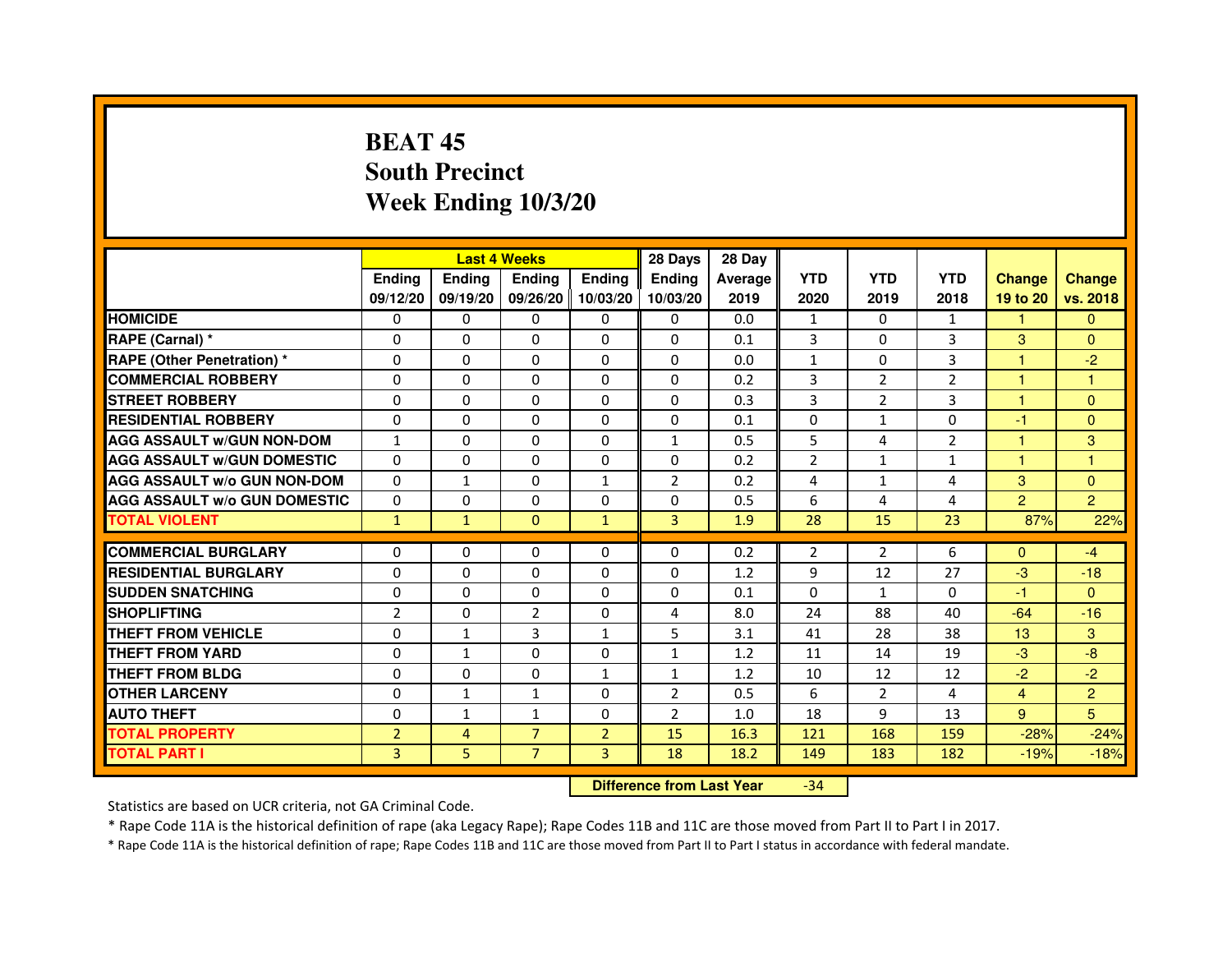## **BEAT 46 South PrecinctWeek Ending 10/3/20**

|                                     |               |               | <b>Last 4 Weeks</b> |                | 28 Days        | 28 Day  |                |                |              |                |                |
|-------------------------------------|---------------|---------------|---------------------|----------------|----------------|---------|----------------|----------------|--------------|----------------|----------------|
|                                     | <b>Endina</b> | <b>Endina</b> | <b>Endina</b>       | <b>Ending</b>  | <b>Ending</b>  | Average | <b>YTD</b>     | <b>YTD</b>     | <b>YTD</b>   | <b>Change</b>  | <b>Change</b>  |
|                                     | 09/12/20      | 09/19/20      | 09/26/20            | 10/03/20       | 10/03/20       | 2019    | 2020           | 2019           | 2018         | 19 to 20       | vs. 2019       |
| <b>HOMICIDE</b>                     | $\mathbf{0}$  | $\mathbf{0}$  | $\mathbf{0}$        | $\mathbf{0}$   | $\mathbf{0}$   | 0.2     | $\mathbf{0}$   | $\overline{2}$ | 1            | $-2$           | -1             |
| RAPE (Carnal) *                     | $\Omega$      | $\Omega$      | $\Omega$            | $\Omega$       | $\Omega$       | 0.2     | 3              | $\overline{2}$ | $\mathbf{1}$ | $\mathbf{1}$   | $\overline{2}$ |
| <b>RAPE (Other Penetration)</b> *   | 0             | $\Omega$      | 0                   | $\Omega$       | $\Omega$       | 0.0     | $\Omega$       | $\Omega$       | 3            | $\Omega$       | $-3$           |
| <b>COMMERCIAL ROBBERY</b>           | 0             | $\Omega$      | 0                   | $\Omega$       | $\mathbf{0}$   | 0.2     | $\mathbf{1}$   | $\overline{2}$ | 3            | $-1$           | $-2$           |
| <b>STREET ROBBERY</b>               | 0             | $\Omega$      | 0                   | $\Omega$       | $\mathbf{0}$   | 0.2     | 4              | $\overline{2}$ | 6            | $\overline{2}$ | $-2$           |
| <b>RESIDENTIAL ROBBERY</b>          | $\Omega$      | $\Omega$      | $\Omega$            | $\Omega$       | $\Omega$       | 0.0     | $\Omega$       | $\Omega$       | 0            | $\mathbf{0}$   | $\mathbf{0}$   |
| <b>AGG ASSAULT W/GUN NON-DOM</b>    | $\Omega$      | $\Omega$      | $\Omega$            | $\Omega$       | $\Omega$       | 0.3     | 8              | 4              | 4            | $\overline{4}$ | 4              |
| <b>AGG ASSAULT W/GUN DOMESTIC</b>   | $\mathbf{0}$  | $\mathbf{0}$  | 0                   | $\mathbf{0}$   | 0              | 0.2     | $\mathbf{1}$   | 3              | 0            | $-2$           | 1              |
| <b>AGG ASSAULT W/o GUN NON-DOM</b>  | 0             | $\Omega$      | $\mathbf{1}$        | $\Omega$       | $\mathbf{1}$   | 0.4     | 6              | 5              | $\Omega$     | 1              | 6              |
| <b>AGG ASSAULT W/o GUN DOMESTIC</b> | $\Omega$      | $\Omega$      | 1                   | $\mathbf{1}$   | $\overline{2}$ | 0.9     | 5              | 8              | 9            | $-3$           | $-4$           |
| <b>TOTAL VIOLENT</b>                | $\mathbf{0}$  | $\mathbf{0}$  | $\overline{2}$      | $\mathbf{1}$   | 3              | 2.5     | 28             | 28             | 27           | 0%             | 4%             |
|                                     |               |               |                     |                |                |         |                |                |              |                |                |
| <b>COMMERCIAL BURGLARY</b>          | 0             | $\mathbf{0}$  | 0                   | $\mathbf{0}$   | 0              | 0.8     | 4              | 8              | 10           | $-4$           | $-6$           |
| <b>RESIDENTIAL BURGLARY</b>         | 0             | $\Omega$      | 0                   | $\mathbf{1}$   | $\mathbf{1}$   | 2.2     | 9              | 22             | 41           | $-13$          | $-32$          |
| <b>SUDDEN SNATCHING</b>             | $\Omega$      | $\Omega$      | $\Omega$            | $\Omega$       | 0              | 0.3     | $\overline{2}$ | 3              | $\mathbf{1}$ | $-1$           | $\mathbf{1}$   |
| <b>SHOPLIFTING</b>                  | 3             | $\mathbf{1}$  | $\mathbf{1}$        | $\Omega$       | 5              | 9.6     | 48             | 100            | 95           | $-52$          | $-47$          |
| <b>THEFT FROM VEHICLE</b>           | 0             | 1             | 0                   | $\mathbf{0}$   | $\mathbf{1}$   | 4.1     | 28             | 42             | 59           | $-14$          | $-31$          |
| <b>THEFT FROM YARD</b>              | 0             | $\Omega$      | $\mathbf{1}$        | $\Omega$       | $\mathbf{1}$   | 0.6     | 10             | $\overline{7}$ | 10           | 3              | $\Omega$       |
| <b>THEFT FROM BLDG</b>              | $\Omega$      | $\Omega$      | $\Omega$            | $\Omega$       | $\Omega$       | 2.1     | 14             | 19             | 26           | $-5$           | $-12$          |
| <b>OTHER LARCENY</b>                | 0             | $\mathbf{1}$  | $\Omega$            | $\Omega$       | $\mathbf{1}$   | 0.8     | 3              | $\overline{7}$ | 4            | $-4$           | -1             |
| <b>AUTO THEFT</b>                   | $\mathbf{1}$  | $\Omega$      | $\Omega$            | $\Omega$       | $\mathbf{1}$   | 1.9     | $\overline{7}$ | 20             | 32           | $-13$          | $-25$          |
| <b>TOTAL PROPERTY</b>               | 4             | 3             | $\overline{2}$      | $\mathbf{1}$   | 10             | 22.3    | 125            | 228            | 278          | $-45%$         | $-55%$         |
| <b>TOTAL PART I</b>                 | 4             | 3             | 4                   | $\overline{2}$ | 13             | 24.8    | 153            | 256            | 305          | $-40%$         | $-50%$         |

 **Difference from Last Year**-103

Statistics are based on UCR criteria, not GA Criminal Code.

\* Rape Code 11A is the historical definition of rape (aka Legacy Rape); Rape Codes 11B and 11C are those moved from Part II to Part I in 2017.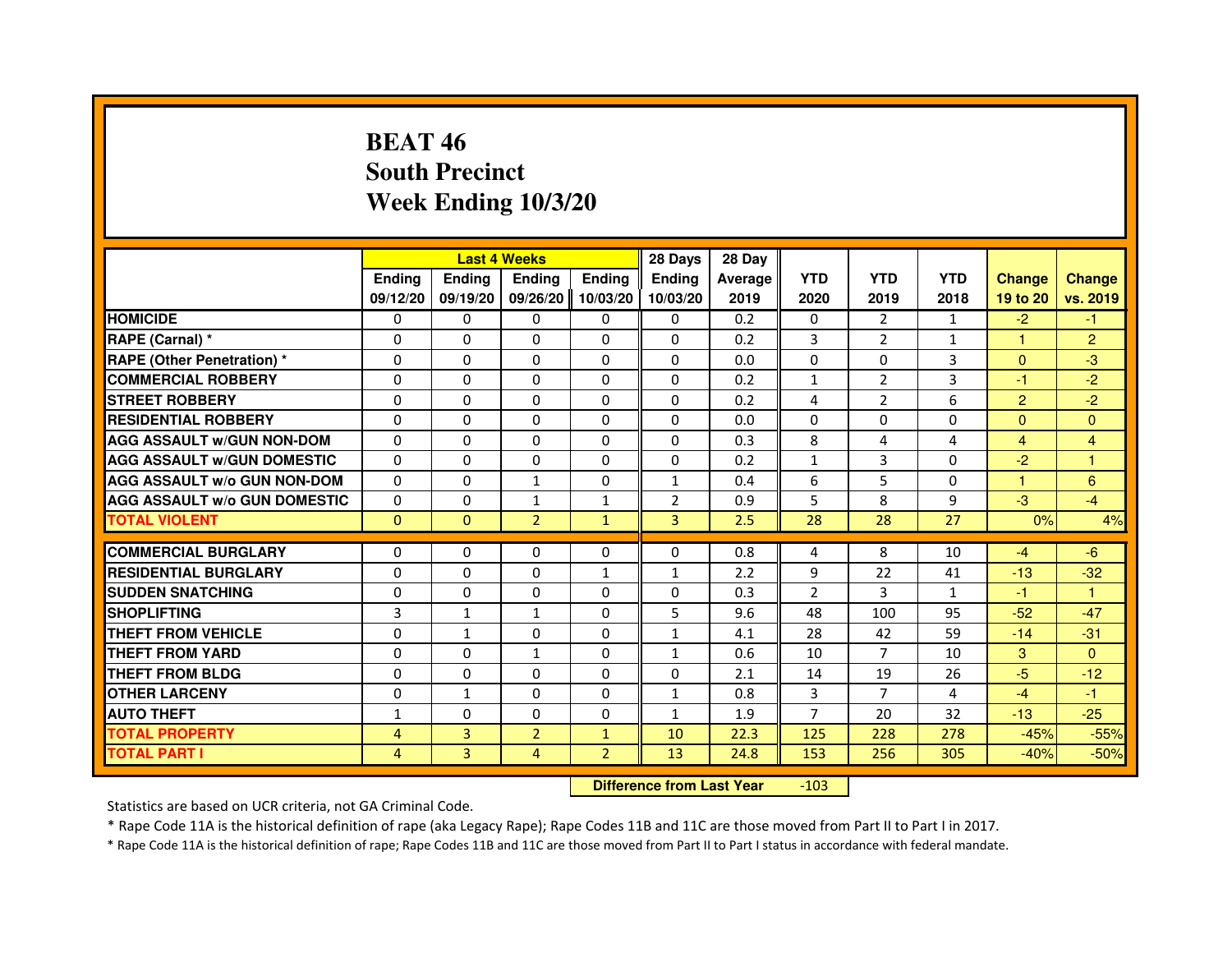# **BEAT 47 South PrecinctWeek Ending 10/3/20**

|                                     |               |                                  | <b>Last 4 Weeks</b> |               | 28 Days       | 28 Day  |                |                |                |                |                |
|-------------------------------------|---------------|----------------------------------|---------------------|---------------|---------------|---------|----------------|----------------|----------------|----------------|----------------|
|                                     | <b>Ending</b> | <b>Ending</b>                    | <b>Ending</b>       | <b>Ending</b> | <b>Ending</b> | Average | <b>YTD</b>     | <b>YTD</b>     | <b>YTD</b>     | <b>Change</b>  | <b>Change</b>  |
|                                     | 09/12/20      | 09/19/20                         | 09/26/20            | 10/03/20      | 10/03/20      | 2019    | 2020           | 2019           | 2018           | 19 to 20       | vs. 2018       |
| <b>HOMICIDE</b>                     | 0             | $\mathbf{0}$                     | $\mathbf{0}$        | 0             | 0             | 0.0     | $\mathbf{0}$   | $\Omega$       | 0              | $\Omega$       | $\mathbf{0}$   |
| RAPE (Carnal) *                     | 0             | 0                                | 0                   | 0             | 0             | 0.0     | 0              | 0              | $\mathbf{1}$   | $\mathbf{0}$   | -1             |
| <b>RAPE (Other Penetration) *</b>   | $\Omega$      | $\Omega$                         | $\Omega$            | $\Omega$      | $\Omega$      | 0.0     | $\mathbf{0}$   | $\mathbf{0}$   | $\mathbf{1}$   | $\Omega$       | -1             |
| <b>COMMERCIAL ROBBERY</b>           | 0             | $\Omega$                         | $\Omega$            | $\Omega$      | 0             | 0.0     | 0              | 0              | 0              | $\overline{0}$ | $\mathbf{0}$   |
| <b>STREET ROBBERY</b>               | $\Omega$      | $\Omega$                         | $\Omega$            | $\Omega$      | $\Omega$      | 0.1     | $\Omega$       | $\mathbf{1}$   | $\mathbf{1}$   | $-1$           | $-1$           |
| <b>RESIDENTIAL ROBBERY</b>          | 0             | 0                                | 0                   | 0             | $\Omega$      | 0.0     | $\mathbf{1}$   | 0              | $\Omega$       | $\mathbf{1}$   | 1              |
| <b>AGG ASSAULT W/GUN NON-GUN</b>    | $\Omega$      | $\Omega$                         | 0                   | $\Omega$      | $\Omega$      | 0.2     | $\Omega$       | $\overline{2}$ | 0              | $-2$           | $\mathbf{0}$   |
| <b>AGG ASSAULT W/GUN DOMESTIC</b>   | $\Omega$      | $\Omega$                         | 0                   | $\Omega$      | $\Omega$      | 0.1     | $\Omega$       | $\mathbf{1}$   | 0              | $-1$           | $\Omega$       |
| <b>AGG ASSAULT W/o GUN NON-DOM</b>  | $\Omega$      | $\Omega$                         | $\Omega$            | $\Omega$      | $\Omega$      | 0.3     | $\Omega$       | 3              | $\Omega$       | $-3$           | $\mathbf{0}$   |
| <b>AGG ASSAULT W/o GUN DOMESTIC</b> | 0             | 0                                | 0                   | $\Omega$      | $\Omega$      | 0.4     | $\mathbf{1}$   | 3              | 0              | $-2$           | $\overline{1}$ |
| <b>TOTAL VIOLENT</b>                | $\mathbf{0}$  | $\overline{0}$                   | $\mathbf{0}$        | $\mathbf{0}$  | $\mathbf{0}$  | 1.1     | $\overline{2}$ | 10             | 3              | $-80%$         | $-33%$         |
| <b>COMMERCIAL BURGLARY</b>          | 0             | 0                                | 0                   | 0             | 0             | 0.1     | 0              | 1              | 0              | $-1$           | $\mathbf{0}$   |
| <b>RESIDENTIAL BURGLARY</b>         | $\Omega$      | $\Omega$                         | 0                   | $\Omega$      | 0             | 0.3     | 3              | $\overline{2}$ | 14             | $\mathbf{1}$   | $-11$          |
| <b>SUDDEN SNATCHING</b>             | $\Omega$      | $\Omega$                         | $\Omega$            | $\Omega$      | $\Omega$      | 0.0     | $\Omega$       | $\Omega$       | $\Omega$       | $\Omega$       | $\mathbf{0}$   |
| <b>SHOPLIFTING</b>                  | 0             | $\mathbf{0}$                     | 0                   | $\mathbf{0}$  | 0             | 0.1     | $\Omega$       | $\Omega$       | $\mathbf{1}$   | $\mathbf{0}$   | $-1$           |
| THEFT FROM VEHICLE                  | 1             | $\Omega$                         | 0                   | $\Omega$      | $\mathbf{1}$  | 1.3     | 11             | 13             | 18             | $-2$           | $-7$           |
| <b>THEFT FROM YARD</b>              | $\Omega$      | $\Omega$                         | $\Omega$            | $\Omega$      | $\Omega$      | 0.7     | 5              | 8              | 4              | $-3$           | $\mathbf{1}$   |
| <b>THEFT FROM BLDG</b>              | $\Omega$      | $\Omega$                         | $\Omega$            | $\Omega$      | $\Omega$      | 0.5     | $\overline{2}$ | 5              | $\overline{7}$ | $-3$           | $-5$           |
| <b>OTHER LARCENY</b>                | $\Omega$      | $\Omega$                         | 0                   | $\Omega$      | $\Omega$      | 0.8     | $\mathbf{1}$   | 8              | $\overline{2}$ | $-7$           | $-1$           |
| <b>AUTO THEFT</b>                   | $\Omega$      | $\Omega$                         | $\Omega$            | $\Omega$      | $\Omega$      | 0.5     | 8              | 5              | 5              | 3              | 3              |
| <b>TOTAL PROPERTY</b>               | $\mathbf{1}$  | $\mathbf{0}$                     | $\Omega$            | $\Omega$      | $\mathbf{1}$  | 4.2     | 30             | 42             | 51             | $-29%$         | $-41%$         |
| <b>TOTAL PART I</b>                 | $\mathbf{1}$  | $\mathbf{0}$                     | $\mathbf{0}$        | $\mathbf{0}$  | $\mathbf{1}$  | 5.3     | 32             | 52             | 54             | $-38%$         | $-41%$         |
|                                     |               | <b>Difference from Last Year</b> |                     | $-20$         |               |         |                |                |                |                |                |

 **Difference from Last Year**

Statistics are based on UCR criteria, not GA Criminal Code.

\* Rape Code 11A is the historical definition of rape (aka Legacy Rape); Rape Codes 11B and 11C are those moved from Part II to Part I in 2017.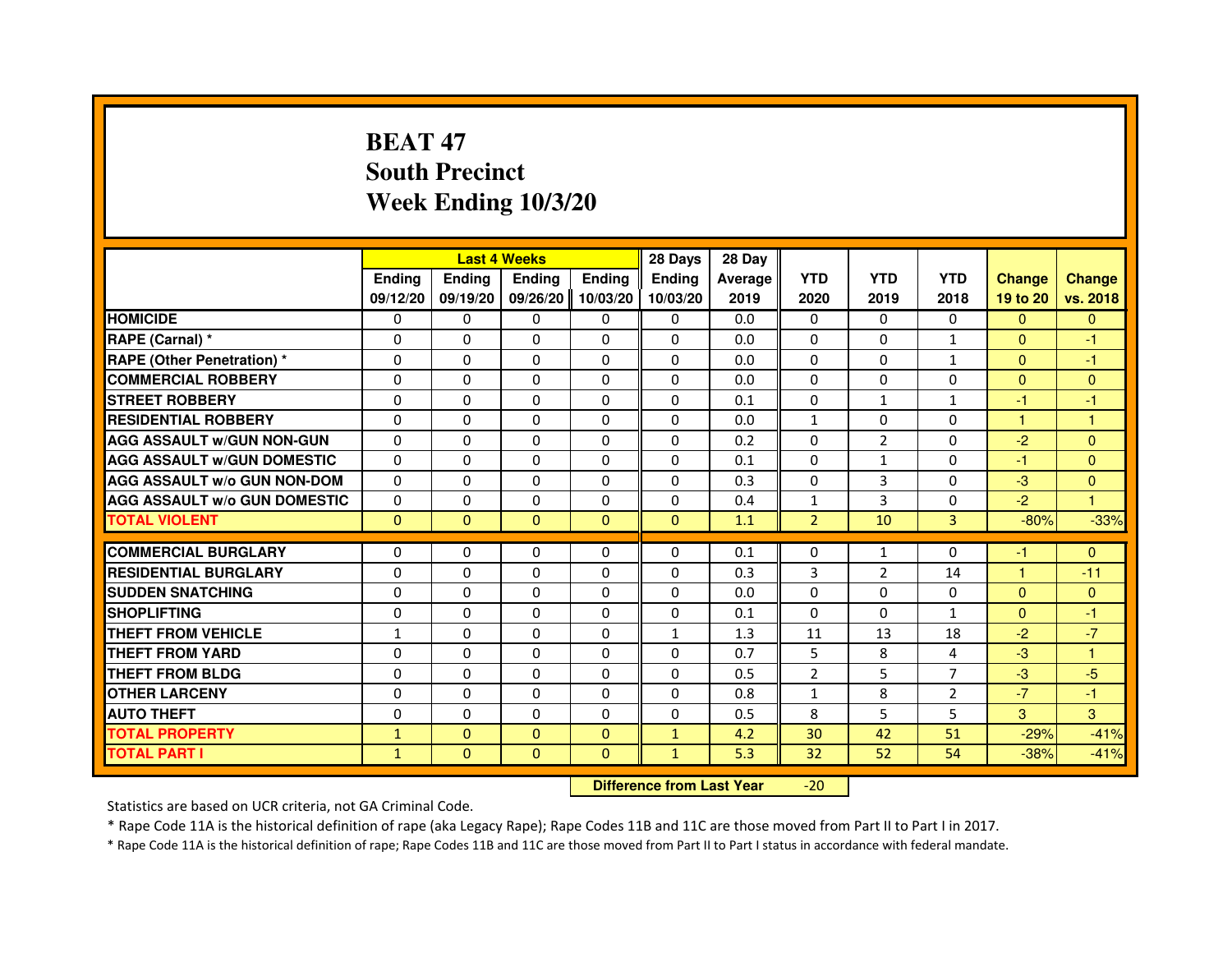#### **BEAT 51 East PrecinctWeek Ending 10/3/20**

|                                     |               |                                  | <b>Last 4 Weeks</b> |                   | 28 Days        | 28 Day  |                |              |                |                      |                |
|-------------------------------------|---------------|----------------------------------|---------------------|-------------------|----------------|---------|----------------|--------------|----------------|----------------------|----------------|
|                                     | <b>Ending</b> | Ending                           | Ending              | <b>Ending</b>     | <b>Ending</b>  | Average | <b>YTD</b>     | <b>YTD</b>   | <b>YTD</b>     | <b>Change</b>        | <b>Change</b>  |
|                                     | 09/12/20      | 09/19/20                         |                     | 09/26/20 10/03/20 | 10/03/20       | 2019    | 2020           | 2019         | 2018           | 19 to 20             | vs. 2018       |
| <b>HOMICIDE</b>                     | 0             | $\Omega$                         | $\Omega$            | $\mathbf{0}$      | 0              | 0.2     | $\overline{2}$ | $\mathbf{1}$ | $\overline{2}$ | $\mathbf{1}$         | $\Omega$       |
| RAPE (Carnal) *                     | 0             | 0                                | $\mathbf{1}$        | 0                 | $\mathbf{1}$   | 0.2     | 1              | $\mathbf{1}$ | 3              | $\mathbf{0}$         | $-2$           |
| <b>RAPE (Other Penetration) *</b>   | 0             | $\Omega$                         | 0                   | $\Omega$          | $\Omega$       | 0.1     | $\mathbf{1}$   | $\Omega$     | $\overline{2}$ | $\mathbf{1}$         | $-1$           |
| <b>COMMERCIAL ROBBERY</b>           | $\Omega$      | $\Omega$                         | $\Omega$            | $\Omega$          | $\Omega$       | 0.1     | $\Omega$       | $\Omega$     | $\mathbf{1}$   | $\Omega$             | $-1$           |
| <b>STREET ROBBERY</b>               | 0             | $\Omega$                         | $\Omega$            | 0                 | $\Omega$       | 1.2     | 3              | 12           | 6              | $-9$                 | $-3$           |
| <b>RESIDENTIAL ROBBERY</b>          | 0             | 0                                | 0                   | 0                 | 0              | 0.2     | 1              | $\mathbf{1}$ | $\Omega$       | $\mathbf{0}$         | $\overline{1}$ |
| <b>AGG ASSAULT w/GUN NON-DOM</b>    | $\mathbf{1}$  | $\Omega$                         | $\mathbf{1}$        | $\mathbf{1}$      | 3              | 1.7     | 17             | 15           | 13             | $\overline{2}$       | $\overline{4}$ |
| <b>AGG ASSAULT W/GUN DOMESTIC</b>   | $\Omega$      | 0                                | $\Omega$            | 0                 | $\Omega$       | 0.5     | $\overline{2}$ | 4            | $\mathbf{1}$   | $-2$                 | $\mathbf{1}$   |
| <b>AGG ASSAULT w/o GUN NON-DOM</b>  | $\mathbf{1}$  | $\mathbf{1}$                     | 0                   | 0                 | $\overline{2}$ | 1.5     | 13             | 16           | 12             | $-3$                 | $\overline{1}$ |
| <b>AGG ASSAULT W/o GUN DOMESTIC</b> | $\mathbf{1}$  | 0                                | 0                   | 0                 | $\mathbf{1}$   | 0.8     | 13             | 10           | 9              | 3                    | $\overline{4}$ |
| <b>TOTAL VIOLENT</b>                | 3             | $\mathbf{1}$                     | $\overline{2}$      | $\mathbf{1}$      | $\overline{7}$ | 6.4     | 53             | 60           | 49             | $-12%$               | 8%             |
| <b>COMMERCIAL BURGLARY</b>          | 0             | 0                                | 0                   | 0                 | 0              | 0.2     | 3              | 2            | 4              |                      | $-1$           |
| <b>RESIDENTIAL BURGLARY</b>         | $\Omega$      | $\Omega$                         | $\Omega$            | $\mathbf{1}$      | $\mathbf{1}$   | 2.8     | 17             | 31           | 20             | $-14$                | $-3$           |
| <b>SUDDEN SNATCHING</b>             | 0             | $\Omega$                         | $\Omega$            | $\Omega$          | $\Omega$       | 0.0     | $\mathbf{1}$   | $\Omega$     | 5              | $\blacktriangleleft$ | $-4$           |
| <b>SHOPLIFTING</b>                  | 1             | 0                                | 0                   | $\mathbf{1}$      | 2              | 2.0     | 15             | 21           | 22             | $-6$                 | $-7$           |
| THEFT FROM VEHICLE                  | 0             | 0                                | 0                   | 0                 | $\Omega$       | 2.2     | 22             | 20           | 44             | $\overline{2}$       | $-22$          |
| <b>THEFT FROM YARD</b>              | $\mathbf{1}$  | $\Omega$                         | $\Omega$            | $\Omega$          | $\mathbf{1}$   | 1.2     | 15             | 13           | 13             | $\overline{2}$       | $\overline{2}$ |
| THEFT FROM BLDG                     | $\mathbf{1}$  | $\Omega$                         | $\Omega$            | $\mathbf{1}$      | 2              | 1.3     | 20             | 15           | 21             | 5                    | $-1$           |
| <b>OTHER LARCENY</b>                | $\Omega$      | $\Omega$                         | $\Omega$            | $\Omega$          | $\Omega$       | 1.4     | 8              | 15           | 11             | $-7$                 | $-3$           |
| <b>AUTO THEFT</b>                   | 0             | 0                                | $\mathbf{1}$        | $\mathbf{1}$      | $\overline{2}$ | 2.3     | 13             | 23           | 23             | $-10$                | $-10$          |
| <b>TOTAL PROPERTY</b>               | 3             | $\Omega$                         | $\mathbf{1}$        | $\overline{4}$    | 8              | 13.3    | 114            | 140          | 163            | $-19%$               | $-30%$         |
| <b>TOTAL PART I</b>                 | 6             | $\mathbf{1}$                     | 3                   | 5                 | 15             | 19.8    | 167            | 200          | 212            | $-17%$               | $-21%$         |
|                                     |               | <b>Difference from Last Year</b> |                     | $-33$             |                |         |                |              |                |                      |                |

#### **Difference from Last Year**

Statistics are based on UCR criteria, not GA Criminal Code.

\* Rape Code 11A is the historical definition of rape (aka Legacy Rape); Rape Codes 11B and 11C are those moved from Part II to Part I in 2017.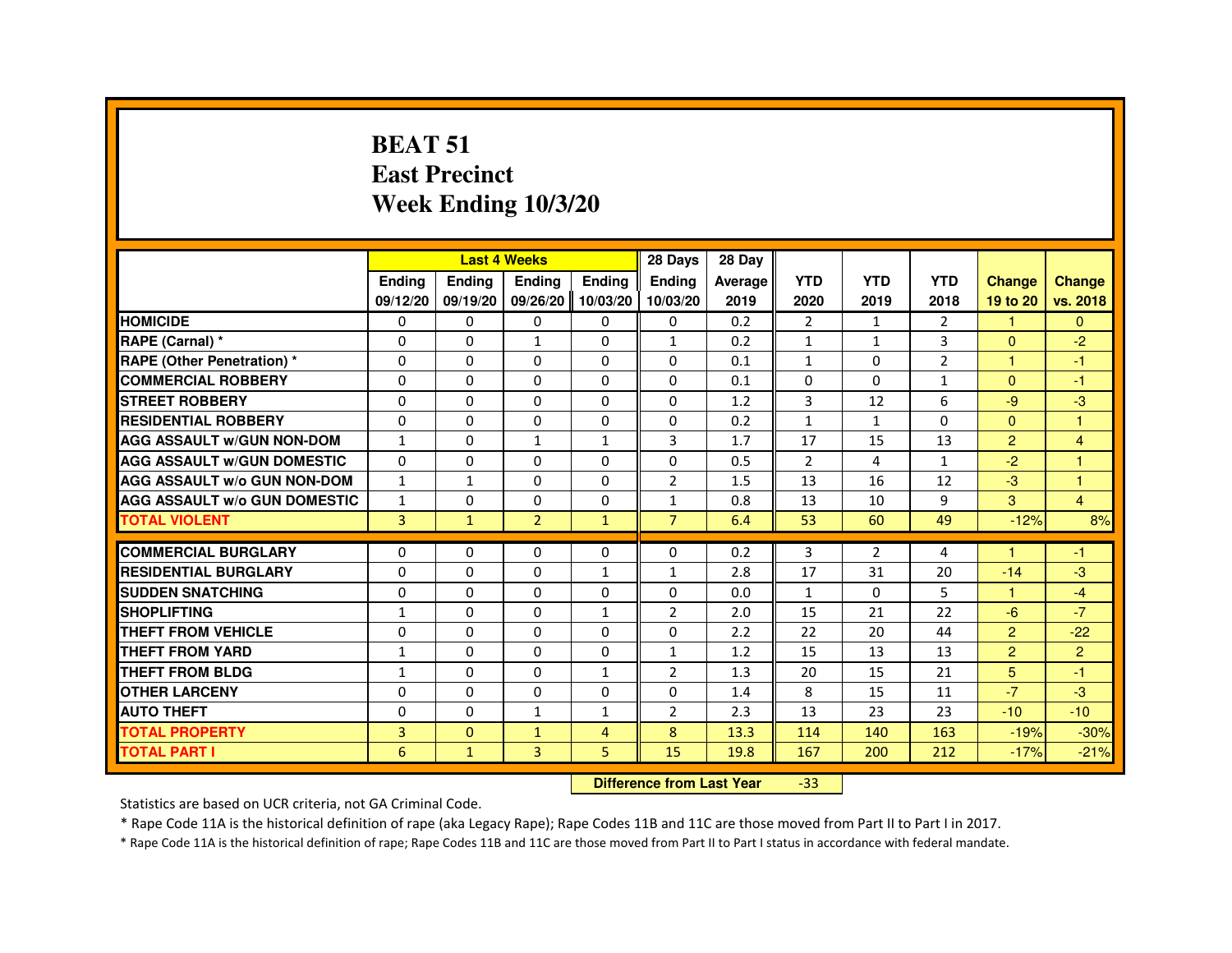# **BEAT 52 East PrecinctWeek Ending 10/3/20**

|                                     |                | <b>Last 4 Weeks</b> |               |                   | 28 Days        | 28 Day  |                |                |                |                |                |
|-------------------------------------|----------------|---------------------|---------------|-------------------|----------------|---------|----------------|----------------|----------------|----------------|----------------|
|                                     | <b>Endina</b>  | <b>Ending</b>       | <b>Endina</b> | <b>Ending</b>     | <b>Endina</b>  | Average | <b>YTD</b>     | <b>YTD</b>     | <b>YTD</b>     | <b>Change</b>  | <b>Change</b>  |
|                                     | 09/12/20       | 09/19/20            |               | 09/26/20 10/03/20 | 10/03/20       | 2019    | 2020           | 2019           | 2018           | 19 to 20       | vs. 2018       |
| <b>HOMICIDE</b>                     | 0              | 0                   | 0             | 0                 | 0              | 0.1     | $\mathbf{0}$   | $\mathbf{1}$   | 1              | -1             | -1             |
| RAPE (Carnal) *                     | $\Omega$       | $\Omega$            | $\Omega$      | $\Omega$          | $\Omega$       | 0.3     | $\mathbf{1}$   | 4              | $\overline{2}$ | $-3$           | $-1$           |
| <b>RAPE (Other Penetration) *</b>   | 0              | $\Omega$            | $\Omega$      | $\Omega$          | $\Omega$       | 0.0     | $\Omega$       | $\Omega$       | $\Omega$       | $\Omega$       | $\Omega$       |
| <b>COMMERCIAL ROBBERY</b>           | 0              | 0                   | 1             | $\Omega$          | $\mathbf{1}$   | 0.2     | 2              | $\mathbf{1}$   | 1              | 1              | 1              |
| <b>STREET ROBBERY</b>               | 0              | $\mathbf{1}$        | 0             | $\Omega$          | $\mathbf{1}$   | 0.9     | 4              | 9              | $\overline{4}$ | $-5$           | $\Omega$       |
| <b>RESIDENTIAL ROBBERY</b>          | 0              | $\Omega$            | 0             | $\Omega$          | 0              | 0.2     | 0              | 2              | $\Omega$       | $-2$           | $\Omega$       |
| <b>AGG ASSAULT W/GUN NON-DOM</b>    | $\overline{2}$ | $\mathbf 0$         | $\Omega$      | $\Omega$          | $\overline{2}$ | 1.1     | 9              | 11             | 10             | $-2$           | $-1$           |
| <b>AGG ASSAULT W/GUN DOMESTIC</b>   | $\Omega$       | 0                   | 0             | 0                 | $\Omega$       | 0.2     | $\overline{4}$ | $\overline{2}$ | $\mathbf{1}$   | $\overline{2}$ | 3              |
| <b>AGG ASSAULT W/o GUN NON-DOM</b>  | $\Omega$       | 0                   | $\Omega$      | 0                 | $\Omega$       | 0.8     | 11             | 8              | 7              | 3              | 4              |
| <b>AGG ASSAULT W/o GUN DOMESTIC</b> | $\Omega$       | $\Omega$            | 0             | $\Omega$          | $\Omega$       | 0.8     | 10             | 8              | 8              | $\overline{2}$ | $\overline{2}$ |
| <b>TOTAL VIOLENT</b>                | $\overline{2}$ | $\mathbf{1}$        | $\mathbf{1}$  | $\mathbf{0}$      | $\overline{4}$ | 4.6     | 41             | 46             | 34             | $-11%$         | 21%            |
|                                     |                |                     |               |                   |                |         |                |                |                |                |                |
| <b>COMMERCIAL BURGLARY</b>          | 1              | 0                   | 0             | $\Omega$          | $\mathbf{1}$   | 0.1     | 3              | $\Omega$       | $\overline{2}$ | 3              | 1              |
| <b>RESIDENTIAL BURGLARY</b>         | $\overline{2}$ | $\mathbf{1}$        | 0             | $\mathbf{1}$      | 4              | 4.4     | 22             | 51             | 39             | $-29$          | $-17$          |
| <b>SUDDEN SNATCHING</b>             | 0              | 0                   | $\Omega$      | $\Omega$          | $\Omega$       | 0.2     | $\overline{2}$ | $\overline{2}$ | $\mathbf{1}$   | $\Omega$       | 1              |
| <b>SHOPLIFTING</b>                  | $\mathbf 0$    | 0                   | 0             | $\Omega$          | 0              | 0.5     | 8              | 5              | $\overline{2}$ | 3              | 6              |
| <b>THEFT FROM VEHICLE</b>           | $\overline{2}$ | $\mathbf{1}$        | $\mathbf{1}$  | $\mathbf{0}$      | 4              | 4.9     | 49             | 52             | 39             | $-3$           | 10             |
| <b>THEFT FROM YARD</b>              | 0              | 0                   | $\Omega$      | $\overline{2}$    | $\overline{2}$ | 2.5     | 23             | 29             | 15             | $-6$           | 8              |
| <b>THEFT FROM BLDG</b>              | 0              | 0                   | 1             | 0                 | 1              | 2.8     | 17             | 29             | 17             | $-12$          | $\Omega$       |
| <b>OTHER LARCENY</b>                | 1              | 0                   | 1             | 0                 | $\overline{2}$ | 0.8     | 14             | 7              | 8              | $\overline{7}$ | 6              |
| <b>AUTO THEFT</b>                   | $\mathbf 0$    | 1                   | $\mathbf{1}$  | $\mathbf{1}$      | 3              | 2.0     | 16             | 22             | 22             | $-6$           | $-6$           |
| <b>TOTAL PROPERTY</b>               | 6              | 3                   | 4             | 4                 | 17             | 18.3    | 154            | 197            | 145            | $-22%$         | 6%             |
| <b>TOTAL PART I</b>                 | 8              | 4                   | 5             | 4                 | 21             | 22.9    | 195            | 243            | 179            | $-20%$         | 9%             |

 **Difference from Last Year**-48

Statistics are based on UCR criteria, not GA Criminal Code.

\* Rape Code 11A is the historical definition of rape (aka Legacy Rape); Rape Codes 11B and 11C are those moved from Part II to Part I in 2017.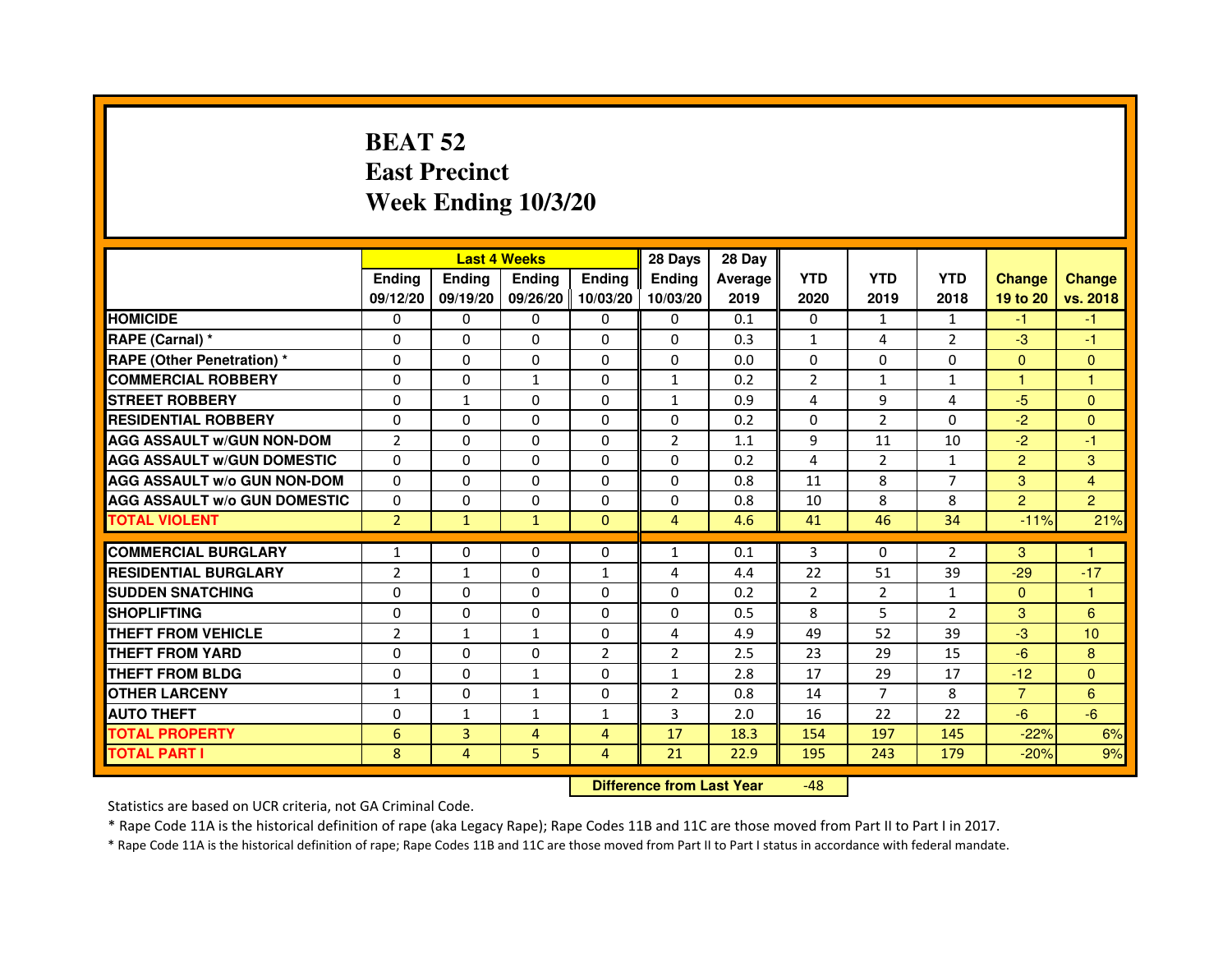# **BEAT 53 East PrecinctWeek Ending 10/3/20**

|                                     |                |                                  | <b>Last 4 Weeks</b> |                | 28 Days        | 28 Day  |                |                |                |                |               |
|-------------------------------------|----------------|----------------------------------|---------------------|----------------|----------------|---------|----------------|----------------|----------------|----------------|---------------|
|                                     | Ending         | Ending                           | <b>Ending</b>       | <b>Ending</b>  | <b>Endina</b>  | Average | <b>YTD</b>     | <b>YTD</b>     | <b>YTD</b>     | <b>Change</b>  | <b>Change</b> |
|                                     | 09/12/20       | 09/19/20                         | 09/26/20            | 10/03/20       | 10/03/20       | 2019    | 2020           | 2019           | 2018           | 19 to 20       | vs. 2018      |
| <b>HOMICIDE</b>                     | $\Omega$       | $\Omega$                         | $\mathbf{0}$        | $\mathbf{0}$   | $\mathbf{0}$   | 0.0     | $\Omega$       | $\Omega$       | $\Omega$       | $\Omega$       | $\Omega$      |
| RAPE (Carnal) *                     | 0              | $\Omega$                         | 0                   | $\Omega$       | $\Omega$       | 0.0     | $\Omega$       | $\Omega$       | 2              | $\mathbf{0}$   | $-2$          |
| <b>RAPE (Other Penetration) *</b>   | $\Omega$       | $\Omega$                         | $\Omega$            | $\Omega$       | $\Omega$       | 0.1     | $\mathbf{1}$   | $\mathbf{1}$   | $\Omega$       | $\Omega$       | $\mathbf{1}$  |
| <b>COMMERCIAL ROBBERY</b>           | 0              | $\Omega$                         | $\Omega$            | $\Omega$       | 0              | 0.0     | $\Omega$       | $\Omega$       | $\Omega$       | $\Omega$       | $\Omega$      |
| <b>STREET ROBBERY</b>               | $\mathbf{1}$   | $\Omega$                         | 0                   | $\mathbf{1}$   | $\overline{2}$ | 0.8     | $\overline{7}$ | $\overline{7}$ | 6              | $\Omega$       | $\mathbf{1}$  |
| <b>RESIDENTIAL ROBBERY</b>          | $\Omega$       | $\Omega$                         | 0                   | 0              | 0              | 0.0     | 1              | $\Omega$       | $\Omega$       | $\mathbf{1}$   | 1             |
| <b>AGG ASSAULT W/GUN NON-DOM</b>    | $\Omega$       | $\mathbf{1}$                     | 0                   | $\mathbf{1}$   | $\overline{2}$ | 1.3     | 13             | 11             | 10             | $\overline{2}$ | 3             |
| <b>AGG ASSAULT W/GUN DOMESTIC</b>   | $\Omega$       | $\Omega$                         | $\Omega$            | $\Omega$       | $\Omega$       | 0.2     | 4              | $\overline{2}$ | $\mathbf{1}$   | $\overline{2}$ | 3             |
| <b>AGG ASSAULT w/o GUN NON-DOM</b>  | 0              | $\mathbf{1}$                     | $\mathbf{1}$        | $\mathbf{0}$   | 2              | 0.6     | 14             | 6              | 6              | 8              | 8             |
| <b>AGG ASSAULT w/o GUN DOMESTIC</b> | $\Omega$       | $\overline{2}$                   | 0                   | $\Omega$       | $\overline{2}$ | 1.7     | 15             | 18             | $\overline{7}$ | $-3$           | 8             |
| <b>TOTAL VIOLENT</b>                | $\mathbf{1}$   | $\overline{4}$                   | $\mathbf{1}$        | $\overline{2}$ | 8              | 4.7     | 55             | 45             | 32             | 22%            | 72%           |
| <b>COMMERCIAL BURGLARY</b>          | $\Omega$       | 0                                | 0                   | $\Omega$       | 0              | 0.2     | $\overline{2}$ | $\overline{2}$ | 3              | $\Omega$       | $-1$          |
| <b>RESIDENTIAL BURGLARY</b>         | $\overline{2}$ | $\Omega$                         | $\Omega$            | $\Omega$       | $\overline{2}$ | 3.8     | 20             | 41             | 35             | $-21$          | $-15$         |
| <b>SUDDEN SNATCHING</b>             | $\Omega$       | $\Omega$                         | $\Omega$            | $\Omega$       | $\Omega$       | 0.2     | $\Omega$       | $\overline{2}$ | 3              | $-2$           | $-3$          |
| <b>SHOPLIFTING</b>                  | 0              | 0                                | 0                   | 0              | 0              | 0.3     | 1              | 4              | 10             | $-3$           | $-9$          |
| <b>THEFT FROM VEHICLE</b>           | 3              | $\mathbf{1}$                     | 1                   | $\Omega$       | 5              | 3.7     | 32             | 41             | 48             | $-9$           | $-16$         |
| <b>THEFT FROM YARD</b>              | 0              | 0                                | $\Omega$            | 0              | 0              | 1.4     | 11             | 12             | 24             | $-1$           | $-13$         |
| <b>THEFT FROM BLDG</b>              | $\mathbf{1}$   | $\Omega$                         | $\Omega$            | $\mathbf{1}$   | $\overline{2}$ | 2.7     | 26             | 28             | 28             | $-2$           | $-2$          |
| <b>OTHER LARCENY</b>                | $\Omega$       | $\Omega$                         | 0                   | $\Omega$       | $\Omega$       | 1.1     | 4              | 11             | 10             | $-7$           | $-6$          |
| <b>AUTO THEFT</b>                   | $\Omega$       | $\Omega$                         | $\mathbf{1}$        | $\mathbf{1}$   | $\overline{2}$ | 1.3     | 15             | 15             | 22             | $\mathbf{0}$   | $-7$          |
| <b>TOTAL PROPERTY</b>               | 6              | $\mathbf{1}$                     | $\overline{2}$      | $\overline{2}$ | 11             | 14.6    | 111            | 156            | 183            | $-29%$         | $-39%$        |
| <b>TOTAL PART I</b>                 | $\overline{7}$ | 5                                | 3                   | 4              | 19             | 19.3    | 166            | 201            | 215            | $-17%$         | $-23%$        |
|                                     |                | <b>Difference from Last Year</b> |                     | $-35$          |                |         |                |                |                |                |               |

 **Difference from Last Year**

Statistics are based on UCR criteria, not GA Criminal Code.

\* Rape Code 11A is the historical definition of rape (aka Legacy Rape); Rape Codes 11B and 11C are those moved from Part II to Part I in 2017.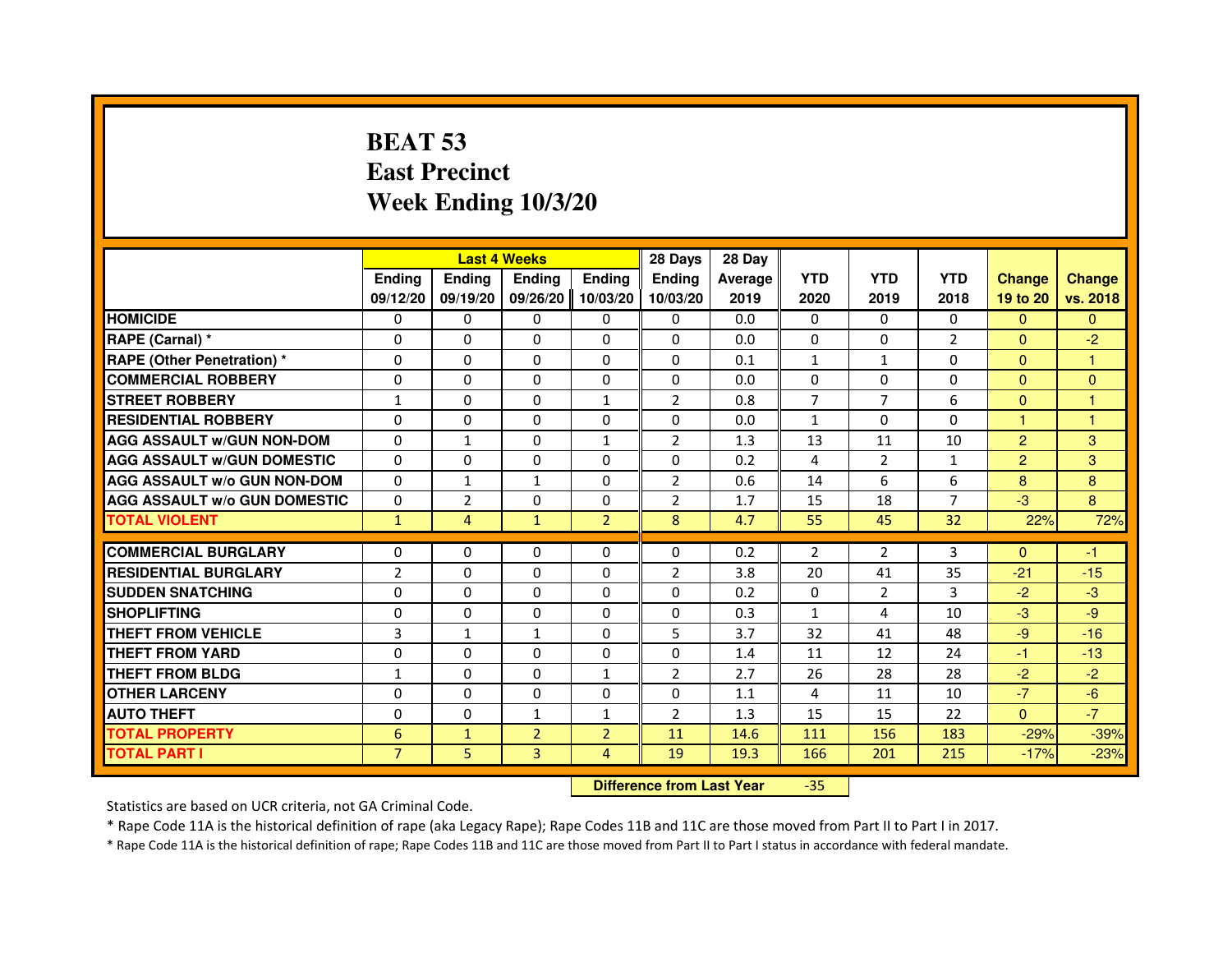# **BEAT 54 East PrecinctWeek Ending 10/3/20**

|                                     |               | <b>Last 4 Weeks</b> |                |                   | 28 Days        | 28 Day  |              |              |                |                |               |
|-------------------------------------|---------------|---------------------|----------------|-------------------|----------------|---------|--------------|--------------|----------------|----------------|---------------|
|                                     | <b>Endina</b> | Ending              | <b>Endina</b>  | <b>Ending</b>     | <b>Endina</b>  | Average | <b>YTD</b>   | <b>YTD</b>   | <b>YTD</b>     | <b>Change</b>  | <b>Change</b> |
|                                     | 09/12/20      | 09/19/20            |                | 09/26/20 10/03/20 | 10/03/20       | 2019    | 2020         | 2019         | 2018           | 19 to 20       | vs. 2018      |
| <b>HOMICIDE</b>                     | 0             | 0                   | 0              | 0                 | 0              | 0.0     | $\mathbf{0}$ | $\Omega$     | 4              | $\Omega$       | $-4$          |
| RAPE (Carnal) *                     | $\Omega$      | $\Omega$            | $\Omega$       | $\Omega$          | $\Omega$       | 0.2     | $\Omega$     | 3            | $\Omega$       | $-3$           | $\Omega$      |
| <b>RAPE (Other Penetration)*</b>    | $\Omega$      | $\Omega$            | $\Omega$       | $\Omega$          | $\Omega$       | 0.0     | 3            | $\mathbf{1}$ | $\mathbf{1}$   | $\overline{2}$ | 2             |
| <b>COMMERCIAL ROBBERY</b>           | 0             | 1                   | 0              | 0                 | $\mathbf{1}$   | 0.3     | 7            | 2            | 3              | 5              | 4             |
| <b>STREET ROBBERY</b>               | 0             | $\Omega$            | 0              | $\mathbf{1}$      | $\mathbf{1}$   | 0.7     | 4            | 7            | 8              | $-3$           | $-4$          |
| <b>RESIDENTIAL ROBBERY</b>          | 0             | $\Omega$            | 0              | 0                 | $\Omega$       | 0.2     | $\Omega$     | $\mathbf{1}$ | $\overline{2}$ | $-1$           | $-2$          |
| <b>AGG ASSAULT w/GUN NON-DOM</b>    | $\Omega$      | $\Omega$            | $\mathbf{1}$   | $\mathbf{1}$      | $\overline{2}$ | 1.7     | 11           | 15           | 8              | $-4$           | 3             |
| <b>AGG ASSAULT W/GUN DOMESTIC</b>   | $\Omega$      | $\Omega$            | $\Omega$       | $\Omega$          | $\Omega$       | 0.2     | $\mathbf{1}$ | $\mathbf{1}$ | $\mathbf{1}$   | $\Omega$       | $\Omega$      |
| <b>AGG ASSAULT W/o GUN NON-DOM</b>  | $\Omega$      | 0                   | 1              | 2                 | 3              | 0.8     | 9            | 9            | 9              | $\Omega$       | $\Omega$      |
| <b>AGG ASSAULT W/o GUN DOMESTIC</b> | 0             | 0                   | 0              | 1                 | 1              | 0.2     | 7            | 9            | 4              | $-2$           | 3             |
| <b>TOTAL VIOLENT</b>                | $\Omega$      | $\mathbf{1}$        | $\overline{2}$ | 5                 | 8              | 4.2     | 42           | 48           | 40             | $-13%$         | 5%            |
|                                     |               |                     |                |                   |                |         |              |              |                |                |               |
| <b>COMMERCIAL BURGLARY</b>          | 0             | 0                   | 0              | 0                 | $\Omega$       | 0.5     | $\mathbf{1}$ | 3            | 2              | $-2$           | -1            |
| <b>RESIDENTIAL BURGLARY</b>         | 0             | $\Omega$            | 0              | $\mathbf{1}$      | $\mathbf{1}$   | 2.9     | 25           | 31           | 45             | -6             | $-20$         |
| <b>SUDDEN SNATCHING</b>             | 0             | $\Omega$            | $\Omega$       | $\Omega$          | $\Omega$       | 0.3     | $\mathbf{1}$ | 4            | $\Omega$       | $-3$           | 1             |
| <b>SHOPLIFTING</b>                  | $\Omega$      | 3                   | $\Omega$       | $\overline{2}$    | 5              | 3.1     | 44           | 31           | 53             | 13             | -9            |
| <b>THEFT FROM VEHICLE</b>           | $\mathbf{1}$  | 0                   | $\mathbf{1}$   | $\overline{2}$    | 4              | 6.4     | 35           | 75           | 45             | $-40$          | $-10$         |
| <b>THEFT FROM YARD</b>              | 1             | $\overline{2}$      | $\overline{2}$ | $\Omega$          | 5              | 2.1     | 17           | 21           | 26             | $-4$           | -9            |
| <b>THEFT FROM BLDG</b>              | 0             | $\Omega$            | $\Omega$       | $\mathbf{0}$      | $\Omega$       | 2.2     | 19           | 18           | 24             | 1.             | $-5$          |
| <b>OTHER LARCENY</b>                | 0             | $\mathbf{1}$        | $\Omega$       | $\Omega$          | $\mathbf{1}$   | 0.5     | 12           | 4            | 11             | 8              | 1             |
| <b>AUTO THEFT</b>                   | $\mathbf{1}$  | $\mathbf 0$         | $\mathbf 0$    | $\mathbf{1}$      | $\overline{2}$ | 2.4     | 20           | 23           | 26             | $-3$           | -6            |
| <b>TOTAL PROPERTY</b>               | 3             | 6                   | 3              | 6                 | 18             | 20.6    | 174          | 210          | 232            | $-17%$         | $-25%$        |
| <b>TOTAL PART I</b>                 | 3             | $\overline{7}$      | 5              | 11                | 26             | 24.8    | 216          | 258          | 272            | $-16%$         | $-21%$        |

 **Difference from Last Year**-42

Statistics are based on UCR criteria, not GA Criminal Code.

\* Rape Code 11A is the historical definition of rape (aka Legacy Rape); Rape Codes 11B and 11C are those moved from Part II to Part I in 2017.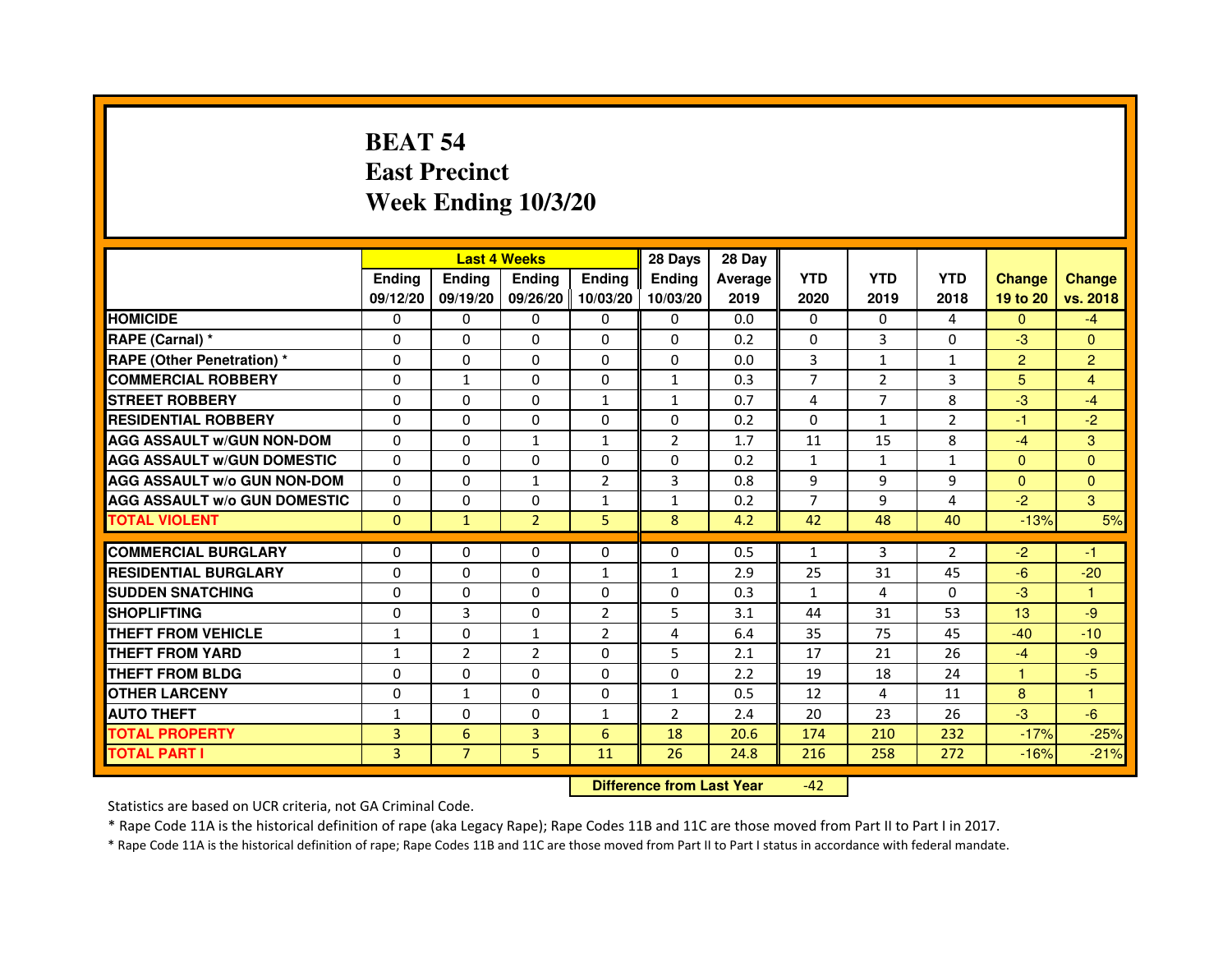## **BEAT 55 East PrecinctWeek Ending 10/3/20**

|                                     |               |              | <b>Last 4 Weeks</b> |               | 28 Days        | 28 Day  |                |              |                |               |                |
|-------------------------------------|---------------|--------------|---------------------|---------------|----------------|---------|----------------|--------------|----------------|---------------|----------------|
|                                     | <b>Ending</b> | Ending       | <b>Ending</b>       | <b>Ending</b> | <b>Endina</b>  | Average | <b>YTD</b>     | <b>YTD</b>   | <b>YTD</b>     | <b>Change</b> | <b>Change</b>  |
|                                     | 09/12/20      | 09/19/20     | 09/26/20            | 10/03/20      | 10/03/20       | 2019    | 2020           | 2019         | 2018           | 19 to 20      | vs. 2018       |
| <b>HOMICIDE</b>                     | $\Omega$      | $\Omega$     | $\mathbf{0}$        | 0             | 0              | 0.0     | $\mathbf{1}$   | 0            | $\mathbf{1}$   | 1.            | $\mathbf{0}$   |
| RAPE (Carnal) *                     | $\Omega$      | $\Omega$     | $\Omega$            | $\Omega$      | $\Omega$       | 0.2     | $\Omega$       | 3            | $\Omega$       | $-3$          | $\Omega$       |
| <b>RAPE (Other Penetration) *</b>   | $\Omega$      | 0            | $\mathbf{0}$        | 0             | 0              | 0.0     | $\Omega$       | 0            | 0              | $\Omega$      | $\Omega$       |
| <b>COMMERCIAL ROBBERY</b>           | $\Omega$      | $\Omega$     | $\Omega$            | $\Omega$      | $\Omega$       | 0.1     | $\mathbf{1}$   | $\Omega$     | $\Omega$       | 1             |                |
| <b>STREET ROBBERY</b>               | $\mathbf{0}$  | $\Omega$     | $\Omega$            | $\Omega$      | $\Omega$       | 0.3     | 3              | 4            | $\overline{4}$ | $-1$          | $-1$           |
| <b>RESIDENTIAL ROBBERY</b>          | $\Omega$      | $\Omega$     | $\Omega$            | $\Omega$      | $\Omega$       | 0.1     | $\mathbf{1}$   | $\mathbf{1}$ | $\Omega$       | $\Omega$      | $\overline{1}$ |
| <b>AGG ASSAULT w/GUN NON- DOM</b>   | $\Omega$      | $\Omega$     | $\Omega$            | $\Omega$      | $\Omega$       | 0.2     | $\overline{2}$ | 3            | 6              | $-1$          | $-4$           |
| <b>AGG ASSAULT W/GUN DOMESTIC</b>   | $\Omega$      | 0            | $\Omega$            | $\Omega$      | $\Omega$       | 0.3     | $\Omega$       | 4            | $\mathbf{1}$   | $-4$          | $-1$           |
| <b>AGG ASSAULT W/o GUN NON-DOM</b>  | $\Omega$      | $\Omega$     | $\Omega$            | $\Omega$      | $\Omega$       | 0.4     | $\overline{2}$ | 5            | 1              | $-3$          |                |
| <b>AGG ASSAULT W/o GUN DOMESTIC</b> | $\Omega$      | $\Omega$     | $\Omega$            | $\Omega$      | 0              | 0.4     | 4              | 4            | 3              | $\Omega$      | 1              |
| <b>TOTAL VIOLENT</b>                | $\Omega$      | $\mathbf{0}$ | $\mathbf{0}$        | $\Omega$      | $\Omega$       | 2.0     | 14             | 24           | 16             | $-42%$        | $-13%$         |
|                                     |               |              |                     |               |                |         |                |              |                |               |                |
| <b>COMMERCIAL BURGLARY</b>          | $\Omega$      | 0            | $\mathbf{0}$        | 0             | $\Omega$       | 0.5     | 3              | 6            | 4              | $-3$          | $-1$           |
| <b>RESIDENTIAL BURGLARY</b>         | $\Omega$      | $\Omega$     | $\Omega$            | $\Omega$      | $\Omega$       | 1.8     | 6              | 18           | 17             | $-12$         | $-11$          |
| <b>SUDDEN SNATCHING</b>             | $\Omega$      | $\Omega$     | $\Omega$            | 0             | 0              | 0.2     | $\Omega$       | $\mathbf{1}$ | $\overline{2}$ | $-1$          | $-2$           |
| <b>SHOPLIFTING</b>                  | $\Omega$      | $\Omega$     | 3                   | $\mathbf{1}$  | 4              | 16.0    | 99             | 159          | 144            | $-60$         | $-45$          |
| THEFT FROM VEHICLE                  | $\Omega$      | $\Omega$     | $\Omega$            | $\Omega$      | $\Omega$       | 3.6     | 23             | 36           | 43             | $-13$         | $-20$          |
| THEFT FROM YARD                     | $\Omega$      | $\mathbf{1}$ | $\Omega$            | $\Omega$      | $\mathbf{1}$   | 1.3     | 12             | 15           | 19             | $-3$          | $-7$           |
| <b>THEFT FROM BLDG</b>              | $\mathbf{1}$  | $\Omega$     | $\Omega$            | $\Omega$      | $\mathbf{1}$   | 1.8     | 13             | 15           | 15             | $-2$          | $-2$           |
| <b>OTHER LARCENY</b>                | $\Omega$      | $\Omega$     | $\Omega$            | $\Omega$      | $\Omega$       | 0.3     | $\overline{2}$ | 3            | 4              | $-1$          | $-2$           |
| <b>AUTO THEFT</b>                   | $\Omega$      | $\Omega$     | $\mathbf{1}$        | $\Omega$      | $\mathbf{1}$   | 0.8     | 11             | 8            | 14             | 3             | $-3$           |
| <b>TOTAL PROPERTY</b>               | $\mathbf{1}$  | $\mathbf{1}$ | 4                   | $\mathbf{1}$  | $\overline{7}$ | 26.2    | 169            | 261          | 262            | $-35%$        | $-35%$         |
| <b>TOTAL PART I</b>                 | $\mathbf{1}$  | $\mathbf{1}$ | 4                   | $\mathbf{1}$  | $\overline{7}$ | 28.2    | 183            | 285          | 278            | $-36%$        | $-34%$         |

 **Difference from Last Year**-102

Statistics are based on UCR criteria, not GA Criminal Code.

\* Rape Code 11A is the historical definition of rape (aka Legacy Rape); Rape Codes 11B and 11C are those moved from Part II to Part I in 2017.